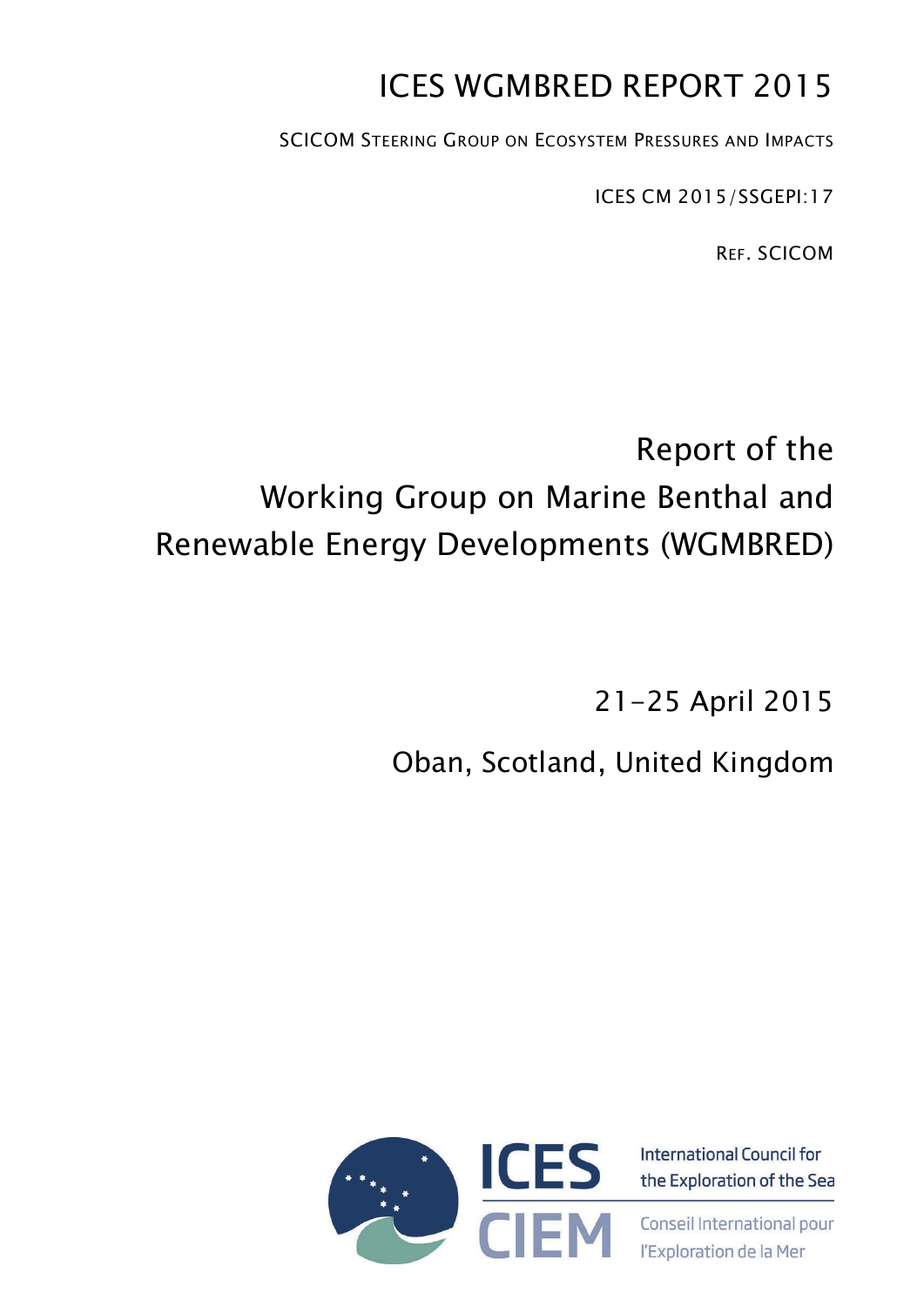## **International Council for the Exploration of the Sea Conseil International pour l'Exploration de la Mer**

H. C. Andersens Boulevard 44–46 DK-1553 Copenhagen V Denmark Telephone (+45) 33 38 67 00 Telefax (+45) 33 93 42 15 www.ices.dk info@ices.dk

Recommended format for purposes of citation:

ICES. 2015. Report of the Working Group on Marine Benthal and Renewable Energy Developments (WGMBRED), 21–25 April 2015, Oban, Scotland, United Kingdom. ICES CM 2015/SSGEPI:17. 49 pp.

For permission to reproduce material from this publication, please apply to the General Secretary.

The document is a report of an Expert Group under the auspices of the International Council for the Exploration of the Sea and does not necessarily represent the views of the Council.

© 2015 International Council for the Exploration of the Sea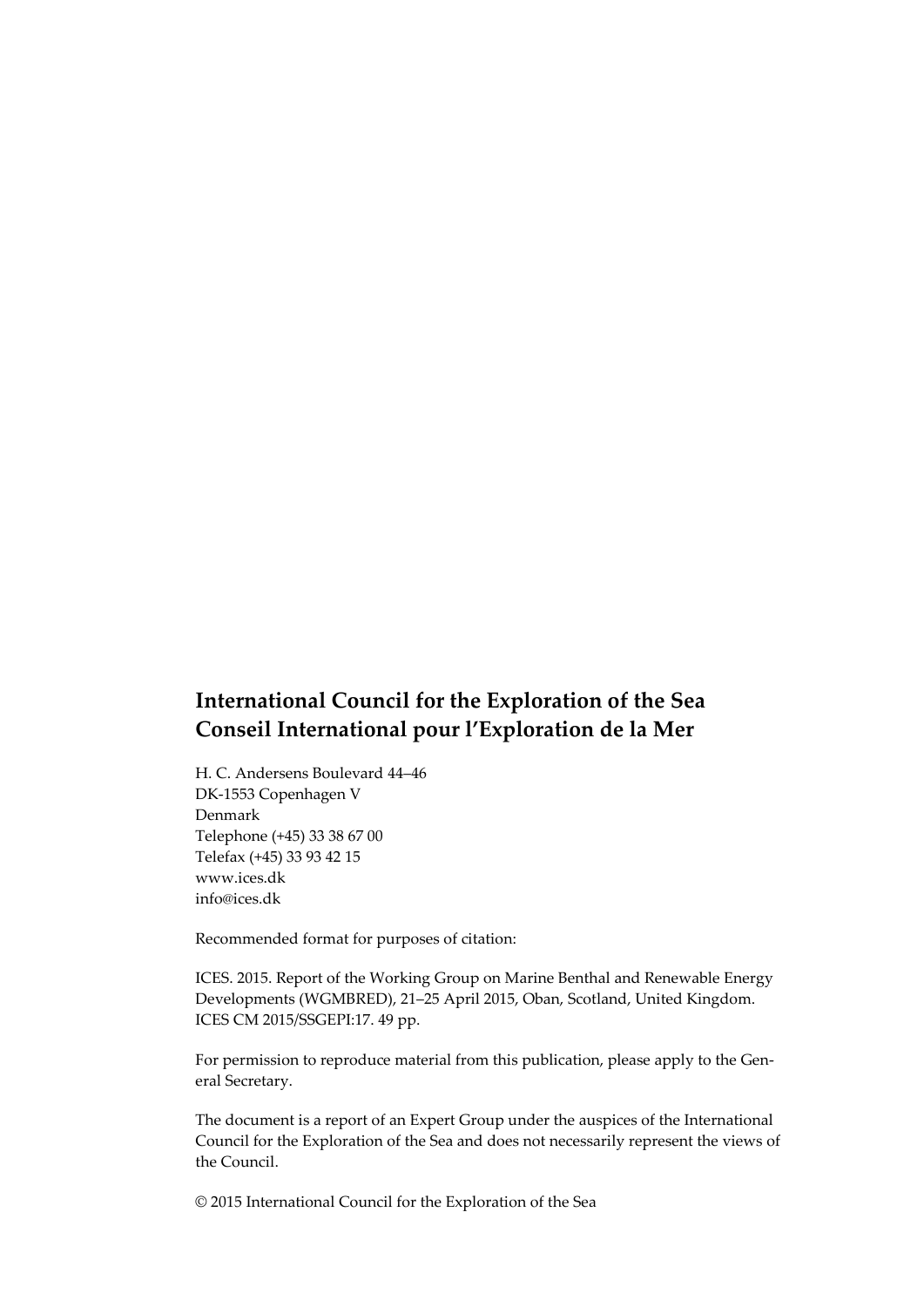## Contents

| 1              |                                                             |                                                                 |  |  |  |  |  |
|----------------|-------------------------------------------------------------|-----------------------------------------------------------------|--|--|--|--|--|
| $\overline{2}$ |                                                             |                                                                 |  |  |  |  |  |
| 3              |                                                             |                                                                 |  |  |  |  |  |
| 4              |                                                             |                                                                 |  |  |  |  |  |
| 5              |                                                             |                                                                 |  |  |  |  |  |
|                | 5.1                                                         | Group evolution and achieved work status of the expert group on |  |  |  |  |  |
|                | 5.2                                                         |                                                                 |  |  |  |  |  |
|                | 5.3                                                         | Identified important topics besides the terms of references25   |  |  |  |  |  |
|                | 5.4                                                         | Knowledge theme, summary of three years work (2013-2015) 27     |  |  |  |  |  |
|                | 5.5                                                         | Monitoring theme - summary of three years cycling, final        |  |  |  |  |  |
|                | 5.6                                                         |                                                                 |  |  |  |  |  |
|                | 5.7                                                         |                                                                 |  |  |  |  |  |
| 6              |                                                             |                                                                 |  |  |  |  |  |
| 7              | Summary of Working Group self-evaluation and conclusions 38 |                                                                 |  |  |  |  |  |
|                |                                                             |                                                                 |  |  |  |  |  |
|                |                                                             |                                                                 |  |  |  |  |  |
|                |                                                             |                                                                 |  |  |  |  |  |
|                |                                                             |                                                                 |  |  |  |  |  |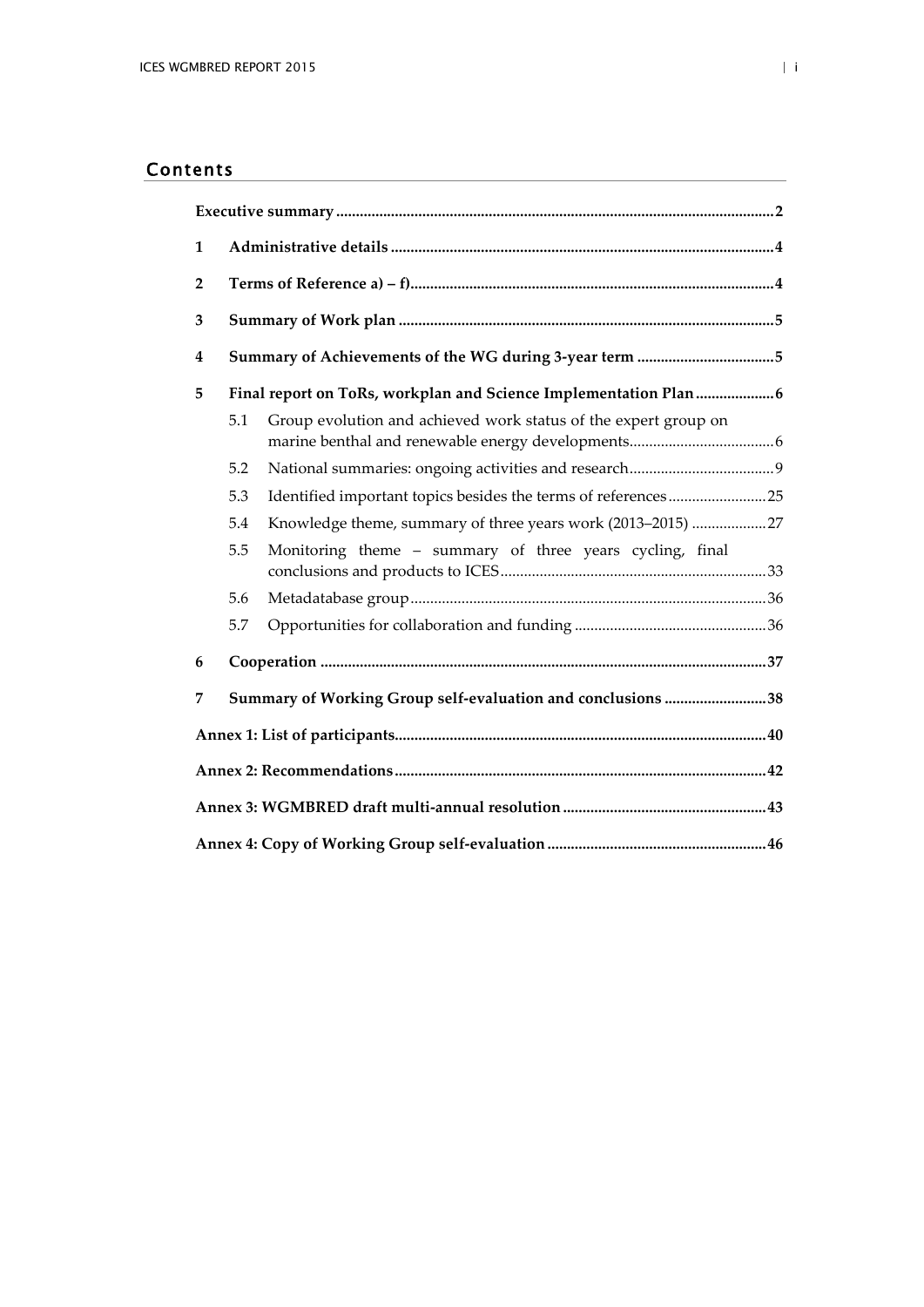#### Executive summary

<span id="page-3-0"></span>The third annual meeting of the working group on Marine Benthal and Renewable Energy developments was attended by 15 experts, representing seven countries (Belgium, Estonia, France, Germany, United Kingdom (England and Scotland) and the Netherlands; with remote input from Poland and Sweden) and was held on 21–25 April 2015 in Oban, Scotland/United Kingdom. The meeting was co-chaired by Jennifer Dannheim (Alfred Wegener Institute, Germany) and Andrew B. Gill (Cranfield University, United Kingdom). As in the previous two years, the terms of references were summarised in three thematic sub-groups: (A) The 'knowledge group' (ToR A, E) focused on evaluating and reviewing the existing knowledge on the effects of offshore renewable constructions and related topics (e.g. artificial reefs). (B) The 'monitoring group' (ToR B, F) reviewed and evaluated the scientific efficiency of ongoing monitoring programmes of offshore renewable energy development projects by identifying knowledge gaps and providing outputs that could be used in the future to standardised research and ensure monitoring occurred at the appropriate scale. (C) The 'metadatabase group' (ToR C, D) looked at a database of metadata that will help to cross-foster research and target monitoring, as well as future modelling approaches.

The two main themes that had clearly emerged from our previous two meetings formed the focus of activity during the meeting, namely the knowledge and monitoring themes, which address the ToRs A, B, E and F. Progress via intersessional activity meant that we were able to discuss and finalise outstanding issues relating to the conversion of our activities (both within workshops and intersessionally) into journal publications. There was an update of activities from across Europe that highlighted the growing interest in understand the benthic ecosystem and interactions with marine renewable energy developments. Also many of the WGMBRED have been active across conferences, workshops and publishing in journals. During the workshop we built on all these activities and worked together to address the ToRs of the WG.

The monitoring group narrowed down the scope in their paper to ask and provide a suggested solution to the question around what we should monitor and at what scale. Fundamental questions that occupy much debate and effort when considering the benthic ecosystem in relation to marine renewable energy development effects on the benthos (and also has wider application to benthic monitoring in general). The plan that was agreed and is being implement was to finalise the paper between the main authors and then looking to submit a paper around September/October 2015. This was later than previous scheduled but the delay has meant that the paper is not just a review but a more specific analysis of the issues that exist and a solution proposed by our expert group.

The knowledge group had a set of identified tasks relating to the cause-effect relationships that they had identified in previous meetings and they spent a significant amount of time within workshops and intersessionally on providing the narrative with supporting citation of published sources of reference. For each cause-effect relationship a hypothesis was formulated and text paragraphs of 5–15 lines were written by responsible authors of WGMBRED, summarising the current knowledge. Further, the group defined a scoring system to quantify the spatial, temporal and quantitative effect size on each hypothesis. This scoring matrix constitute the base for scientifically justification of the hy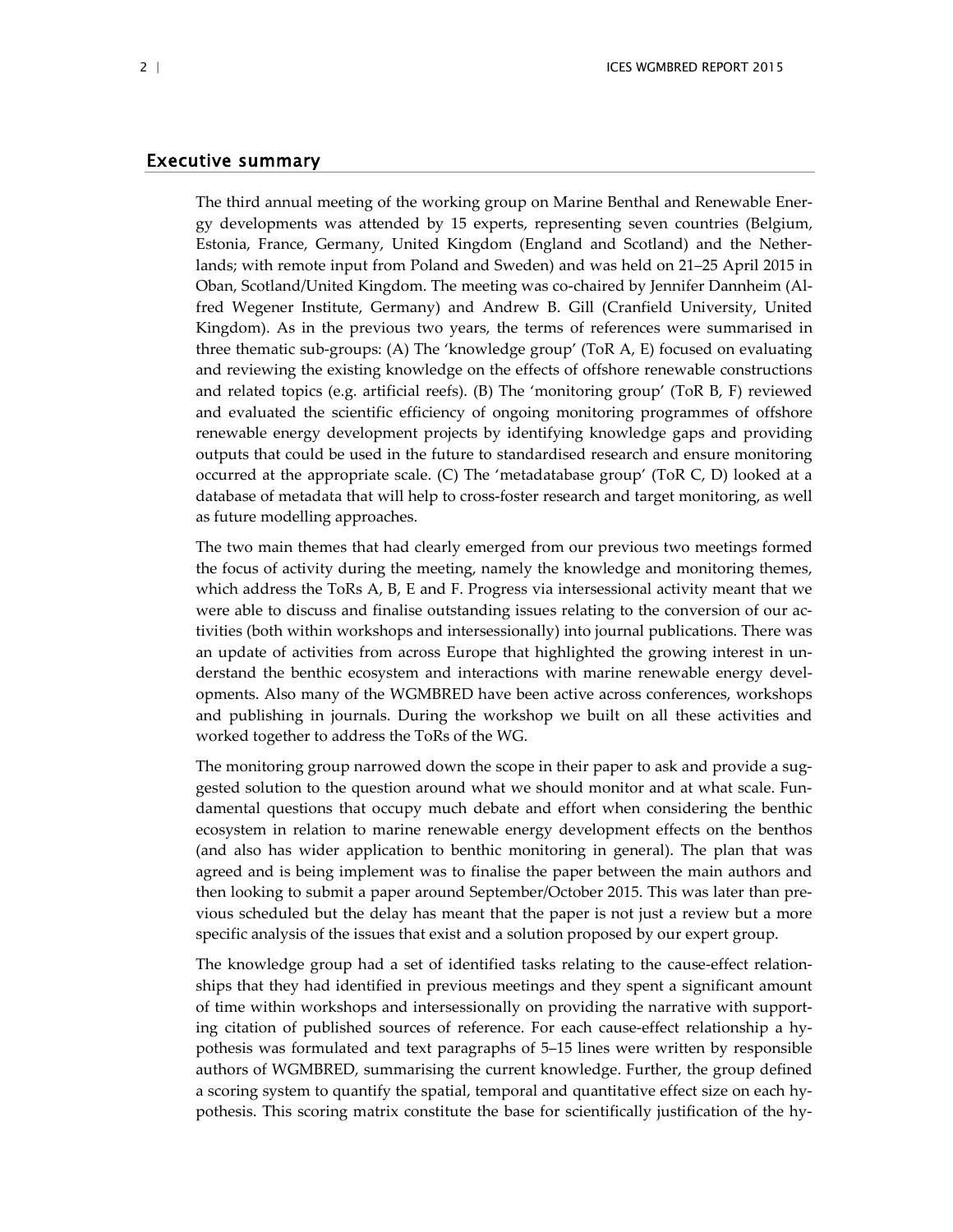pothesis and thus to identify knowledge gaps and prioritise the known unknowns. They are on target to have a paper for journal submission by December 2015.

The metadatabase theme only occupied a relatively small amount of time as in the last workshop a decision was taken to link with the existing Tethys Annex IV database. A link to WGMBRED has been arranged to be hosted on the Tethys database. The WGMBRED members have all signed up either intersessionally or during this workshop.

In addition to the three main themes and the ToRs the WG discussed the future of the topic and also the future of the MBRED working group. Current knowledge on effects of offshore renewable energy devices on the benthal ecosystems and methods to determine these effects strategies were deemed just as important now as when the WGMBRED started three years ago, if not more so in the future. The importance of scale issues and cumulative impacts was highlighted and these were integrated into a new set of ToRs to set out the case for the continuation of the WG.

The WG continues to functioning extremely well with high active participation across northern Europe and we now have an agreed member from the USA and potentially Canada too. In the three years of the WG to date, we have almost met the ToRs (by the end of 2015 we will have met them). The new set of ToRs and the unanimous active encouragement of the members to continue on with Jennifer Dannheim and Andrew B. Gill remaining as co-Chairs, gives us confidence to propose to ICES that WGMBRED should have another three years. With the growing interest in marine renewable energy developments we believe that the activity of the WG will be of key importance for ICES in the event that they need to advise on marine renewable energy developments in relation to the benthic ecosystem.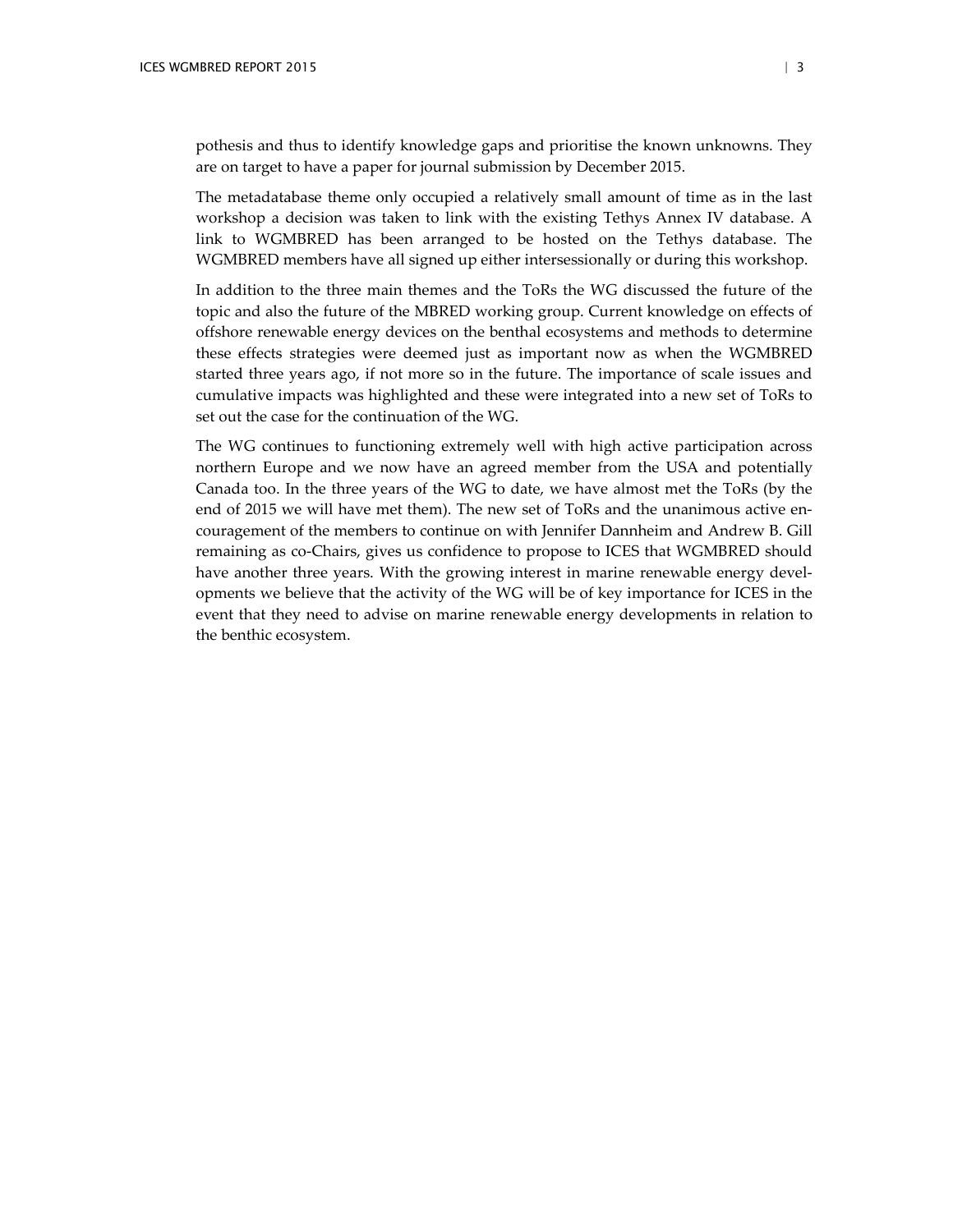## 1 Administrative details

#### <span id="page-5-0"></span>Working Group name

Working Group on Marine Benthal and Renewable Energy Developments (WGMBRED)

#### Year of Appointment

2013

#### Reporting year concluding the current three-year cycle

3rd year

#### Chair(s)

l,

Jennifer Dannheim, Germany

Andrew B. Gill, United Kingdom

#### Meeting venue(s) and dates

19–23 March 2013, Caen , France (21 experts)

25–28 March 2014, Tallinn, Estonia (19 experts)

21–25 April 2015, Oban, Scotland/ United Kingdom (15 experts)

## 2 Terms of Reference a) – f)

- <span id="page-5-1"></span>a ) Critically evaluate current knowledge on the effects of offshore wind farms and other renewable energy constructions on benthal organisms (i.e. marine invertebrates, demersal fish and macroalgae) in the North Atlantic;
- b ) Review and develop guidelines for sampling techniques on renewable energy construction monitoring techniques by providing an overview of existing guidelines, in order to standardise and simplify future research and monitoring;
- c ) Develop a meta-database for cross fostering research to target monitoring and future potential modelling approaches;
- d ) Populating and keeping the meta-database updated;
- e ) Review existing knowledge from related topics (e.g. artificial reefs) and how these are applicable to cause-effect relationships in the benthal associated with renewable energy constructions;
- f ) Evaluate scientific efficiency of on-going monitoring programmes by identifying knowledge gaps and overlap in research.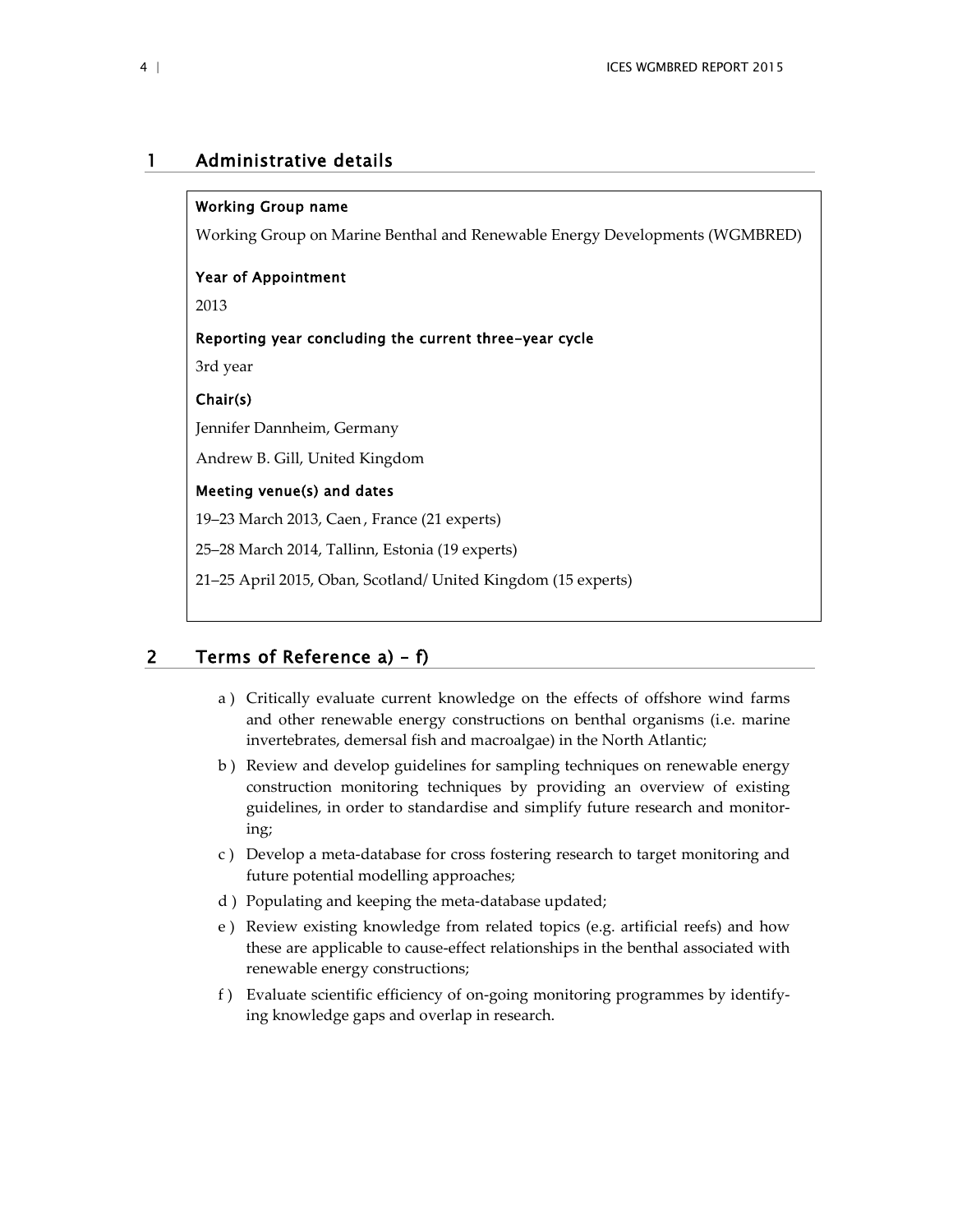## 3 Summary of Work plan

<span id="page-6-0"></span>Year  $1$  ToR – A, C, D, E Year  $2 \text{ ToR - A, B, D, E}$ Year  $3$  ToR – A, B, D, F

4 Summary of Achievements of the WG during 3-year term

<span id="page-6-1"></span>WGMBRED discussed several aspects in the WG and evaluated which will lead to publications, datasets, methodological developments and advisory products. During the first three years cycle of the WG, two main themes were identified, the knowledge and monitoring theme which address the ToRs A, B, E and F. Significant progress on both these topics was made particularly in relation to formulating publications. Further, WGMBRED members contributed to several talks and posters at international conferences, as well as publications in peer-reviewed journals (e.g. special issue in Hydrobiologia (volume 756, issue 1).

#### **Knowledge theme (ToR A, E)**

#### **Activities 2013–2015**

- Development of a schematic presentation of cause–effect relationships
- Literature review on related topics of hypothesis that are part of the specific cause-effect relationships of effects of offshore energy constructions on the benthal
- Evaluation of the effect-size of a cause-effect relationship in space, time and magnitude
- Identification of priority cause–effect relationships

#### **Output**

- Matrix of related topics with specific cause–effect relationships; to include assessment of level of uncertainty in understanding
- Basis for scientifically underpinning the identified cause–effect relationships, a literature review on all relationships to be then used to identify and prioritize the known unknowns
- Review paper (submission December 2015)
	- o Feasible and readable paper, relevant to managers, policy-makers, developers and academics
	- o Including an assessment of sensitivity, certainty and consistency of cause-effect-relationships via literature review
	- o Highlighting knowledge gaps and prioritization (cf. known unknowns)

#### **Monitoring theme (ToRs B, F)**

**Activities 2013–2015**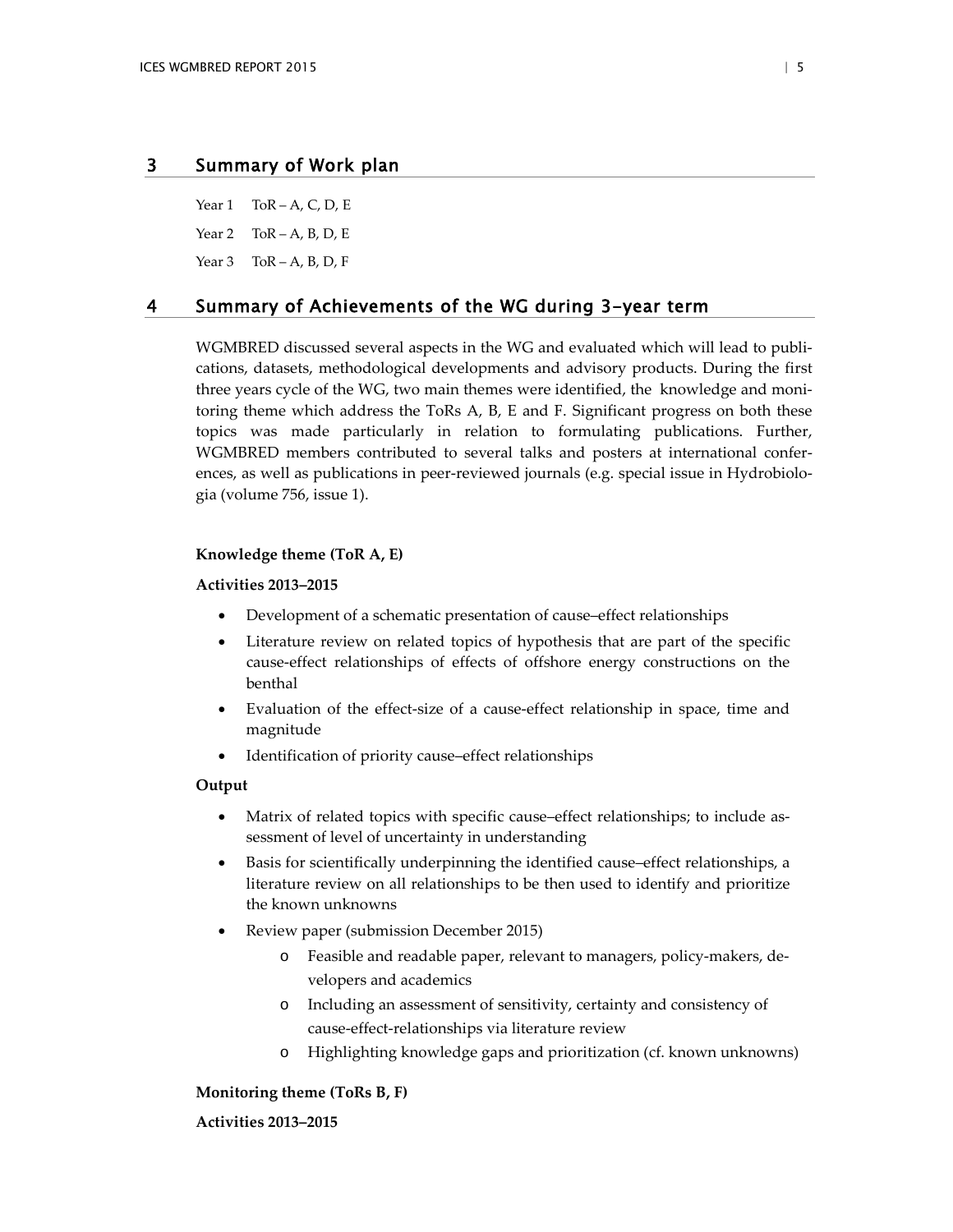- Outline structure, focus and content for paper discussed and developed in the WG by different experts
- MS has been through a few stages of discussion and was finally edited by different experts leading to the version addressed during the last meeting

#### **Output**

- Review paper (submission 2015)
	- o Highlights the current issues related to benthic monitoring, particularly in relation to spatial and temporal scale and biologically relevant size of effect to be monitored
	- o Focus on addressing questions on why the benthos is important, scale aspects and the relevance to monitoring, defining suitable objectives and approaches to determine relevant changes to the benthic ecosystem.
	- o Case study to be used to illustrate concepts reviewed and presented in paper
	- o Highlights knowledge gaps and prioritization in relation to monitoring
	- Aimed at audience of scientists who are involved in translating fundamental and applied science for those involved in decision and policy making

#### **The Metadatabase: ToRs C and D**

#### **Activities 2013–2015**

- A link has been established to the already existing global database (Tethys, Annex IV, US DoE) that will bring together projects, experiments, research and scientists that relate to the effects of marine renewables on the benthal
- Consideration of a webpage portal entry for WGMBRED with a link to ICES, metadata from (most) members of the WGMBRED were stored in the database

#### **Output**

- Submission of metadata details for marine benthal monitoring related to MRED.
- Dedicated webpage link within Tethys with all members of WGMBRED signed up and with expertise details visible;
- Relevant reports, metadata and publication notices that expose the work of the WGMBRED to the outside world as the come to experts on the topic
- Link through to ICES website and WGMBRED outputs

## 5 Final report on ToRs, workplan and Science Implementation Plan

## 5.1 Group evolution and achieved work status of the expert group on marine benthal and renewable energy developments

<span id="page-7-1"></span><span id="page-7-0"></span>Offshore renewable energy devices, particularly offshore wind farms, are expected to develop into one of the largest-scale anthropogenic activities in our marine shelf systems.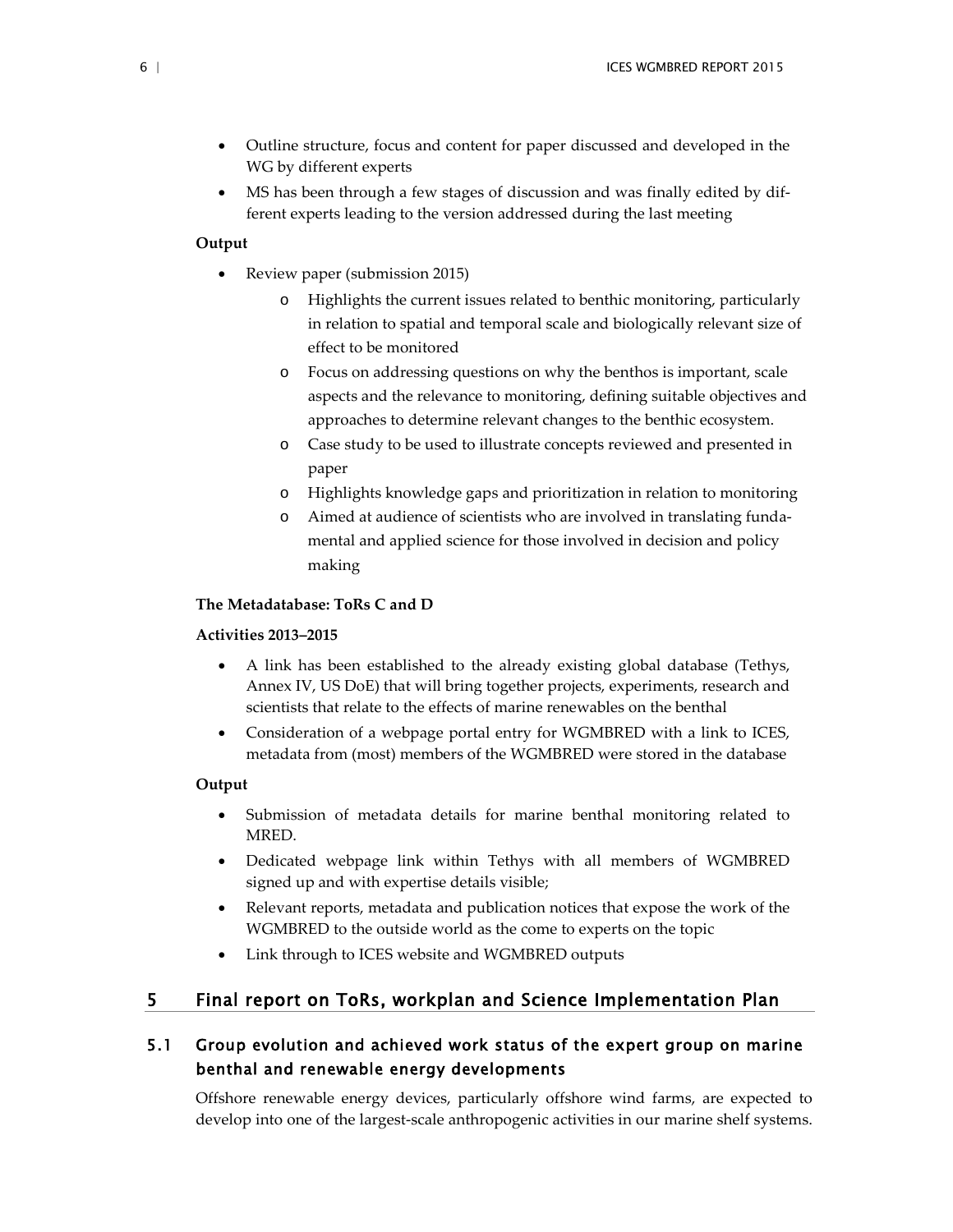How these devices might affect the marine environment, locally, regionally and on larger spatial scales, is currently investigated by ecologists who are continuously improving their understanding of these effects. Following this necessity to ensure proper knowledge exchange between scientists, an ICES workshop "Effects of offshore wind farms on marine benthos" (WKEOMB, see ICES 2012) was initiated in 2012. The aim of this workshop was to increase scientific efficiency of offshore wind farm benthos research, to discuss the most actual results and to facilitate a closer international collaboration throughout the North Atlantic region. The workshop highlighted the importance of a regular knowledge exchange which lead to the establishment of the working group on marine benthal and renewable energy developments in 2013.



**Figure 1. Countries that have experts in the WGMBRED.**

All members of the group agreed that there is a need to mutually inform and work together with ICES groups that are closely related. The group is thematically linked to several other ICES working groups (Figure 2).

| WGSE<br>SSGEF<br>Chair: Richard Veit<br><b>Working Group on Seabird</b> | <b>BEWG</b><br><b>SSGEPD</b><br>Chair: Silvana Birchenough | <b>WGMBRED</b><br><b>SSGEPF</b><br>Chair: Andrew Gill, Jennifer Dannheim                                    | <b>WGMRE</b><br>SSGEPI<br>Chair: Finlay Bennet                           | <b>WGMME</b><br><b>ACOM</b><br>Chair: Graham Pierce, Maria Begoña<br>Santos |
|-------------------------------------------------------------------------|------------------------------------------------------------|-------------------------------------------------------------------------------------------------------------|--------------------------------------------------------------------------|-----------------------------------------------------------------------------|
| Ecology<br>> Read more                                                  | <b>Benthos Ecology Working</b><br>Group<br>> Read more:    | <b>Working Group on Marine</b><br><b>Benthal and Renewable</b><br><b>Energy Developments</b><br>> Read more | <b>Working Group on Marine</b><br><b>Renewable Energy</b><br>> Head more | <b>Working Group on Marine</b><br>Mammal Ecology<br>> Read more             |

**Figure 2. ICES groups closely linked to WGMBRED.**

Three axes have been tackled through six multi-annual ToRs (2013–2015), being the knowledge theme, the monitoring issues and (meta-) database on marine renewable energy (MRE) benthos monitoring:

a) The 'knowledge theme' (referring to ToR A and E) focused on the evaluation and review of existing knowledge on the effects of offshore renewable constructions and related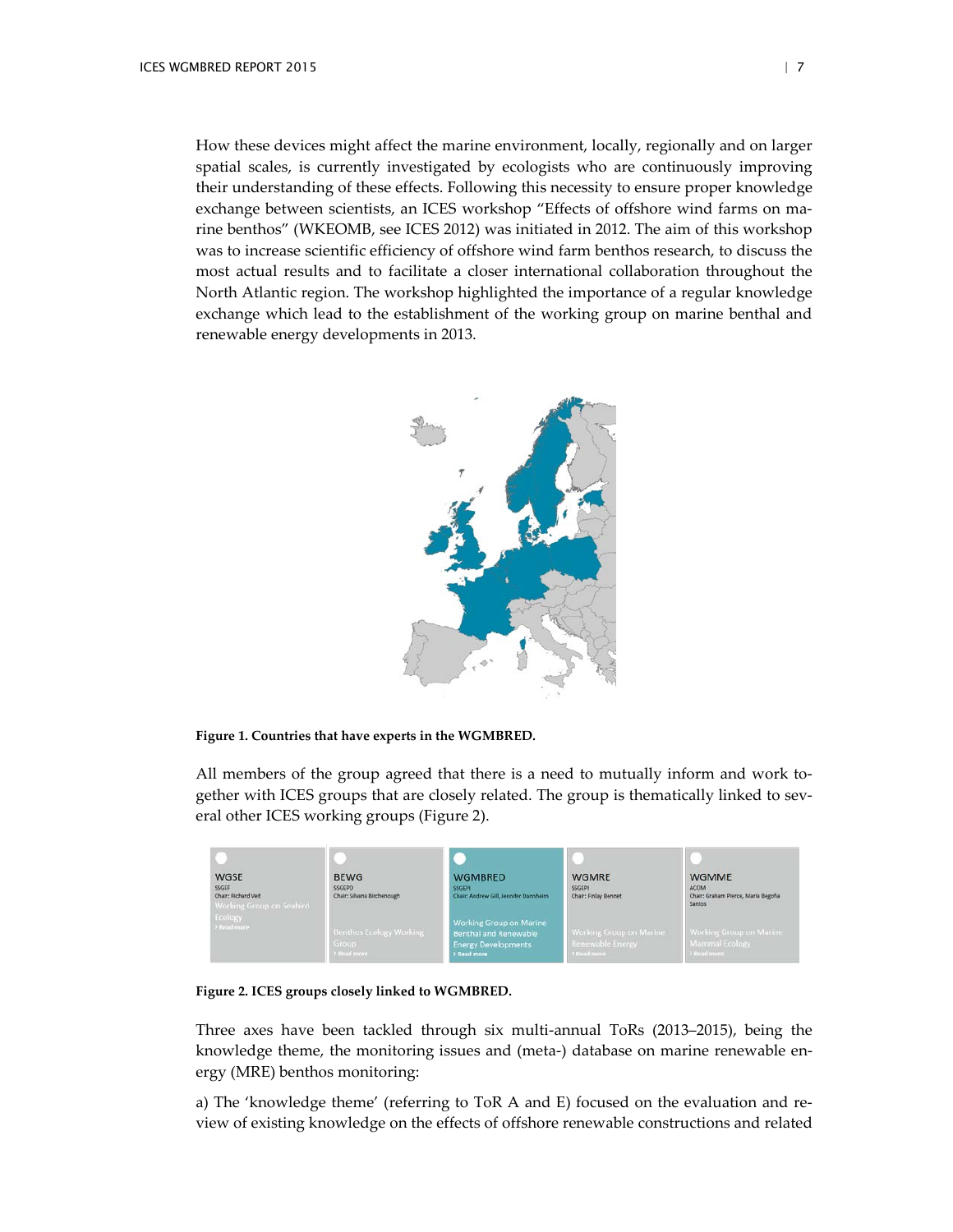topics (e.g. artificial reefs) which might provide information on effects comparable to those of offshore renewables. The literature review and the evaluation of the effect size of MRE on benthos in space, time and magnitude, formed the base for prioritising important cause-effect-relationships, particularly where knowledge is lacking and research is urgently needed.

b) The 'monitoring issue' (referring to ToR B and F) will review, evaluate and develop sampling techniques and scientific efficiency of ongoing monitoring programmes of offshore renewable construction projects by identifying knowledge gaps and simplifying future standardised research.

c) The 'metadatabase topic' (referring to ToR C and D) dealt with the information exchange and publication. Within this topic a database of metadata that will help to improve cross fostering research and target monitoring, as well as future modelling approaches was established. Metadata has been shared with an already existing global database (Tethys, Annex IV, US DoE) that brings projects, experiments, publications, research and scientists together that work in the field of effects of marine renewables on the benthal.

During the three years' work, the group recognised that it should be an active long-term network producing valuable outputs, such as publications. It was noticed that critical scientific gaps might be missed by the interlinked ICES expert group and therefore must be considered in this group (e.g. migratory fish). Scientists from Canada and the USA are more active in some research fields e.g. electromagnetic field studies, than European scientists. This highlighted the importance of trying to get US and Canadian scientists to be involved in this group.

Besides the ICES core work on the ToRs within WGMBRED, several intersessional activities were carried out and organized by members of WGMBRED during the past three years:

- Theme session at ICES Annual Science Conference (ASC) 2012, Session O: How does renewable energy production affect aquatic life? (Convenor: **Jennifer Dannheim, Steven Degraer**)
- Oral and poster presentation at ICES ASC 2012, ICES CM 2012/O:07 (**Jennifer Dannheim** (oral) and **Steven Degrear** (poster) on behalf of the WKEOMB), **Delphine Coates, Jan Reubens** and **Jozefien Derweduwe** also gave an oral presentation and **Elisabeth Debusschere** a poster.
- Several talks and poster on the Stukplus conference: Five years of Ecological Research at alpha ventus – Challenges, Results, Perspectives, Berlin, Germany, 2013 (oral contributions: **Jennifer Dannheim, Steven Degraer, Lars Gutow, Roland Krone**)
- WinMon-conference: Environmental impacts of offshore wind farms learning from the past to optimise future monitoring programmes, Brussels, Belgium, 2013 (Organiser: **Steven Degraer**; members of the scientific conference committee: **Jennifer Dannheim, Andrew B. Gill, Dan Wilhelmsson**; oral contributions: **Silvana Birchenough, Delphine Coates, Jennifer Dannheim, Ilse De Mesel, Francis Kerckhof, Jan Reubens, Roland Krone**)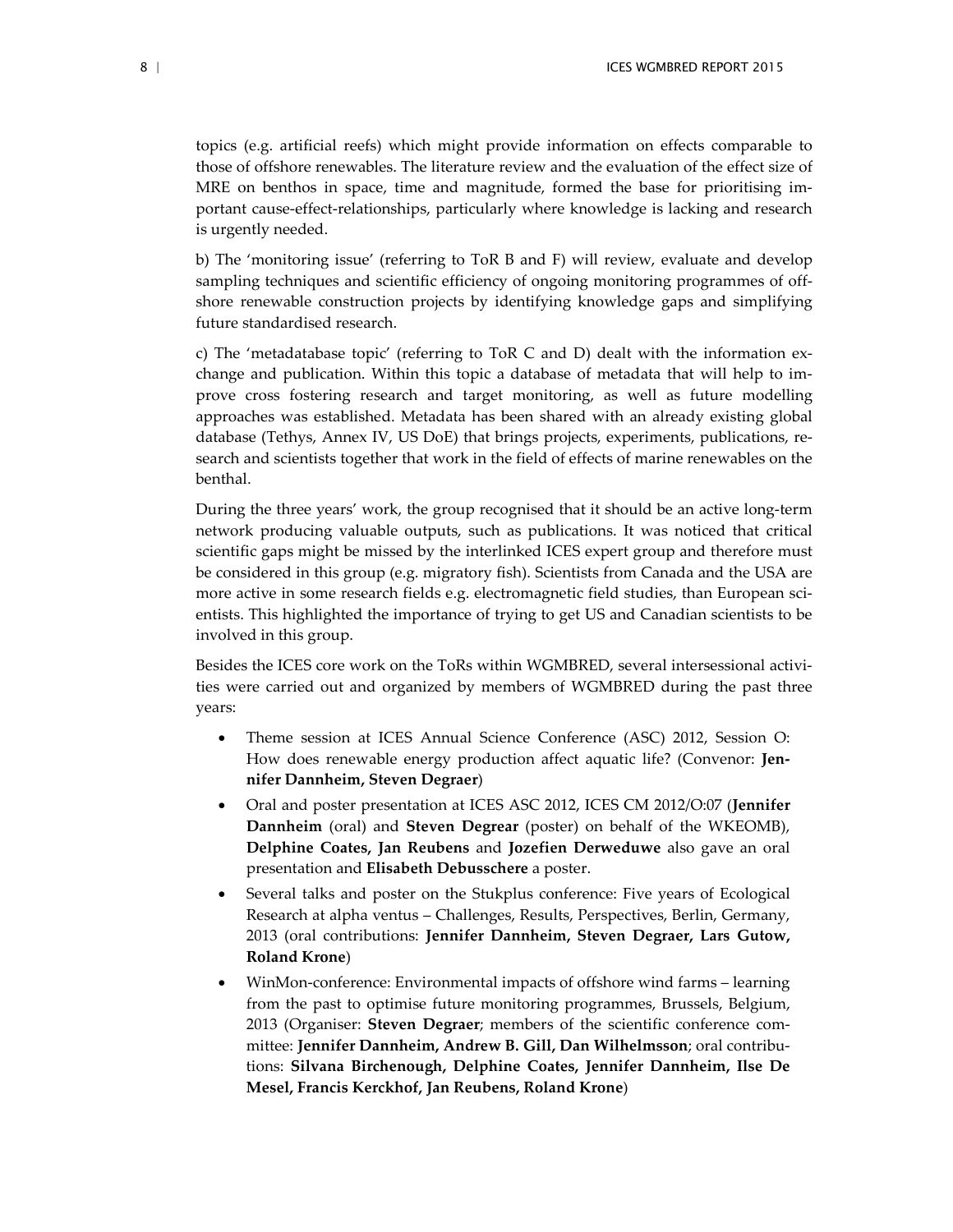- Hydrobiologia special issue (volume 756, issue 1) on Environmental impacts of offshore wind farms – learning from the past to optimise future monitoring programmes (eds: **Steven Degraer, Jennifer Dannheim, Andrew B. Gill, Han Lindeboom, Dan Wilhelmsson**) (publications of WGMBRED experts: **Delphine Coates, Jennifer Dannheim, Steven Degraer, Andrew B. Gill, Ilse De Mesel, Francis Kerkhof, Jozefien Derweduwen**)
- Conference on International Offshore and Polar Engineering, Anchorage, Alaska, USA, 2013, Publication in Proceedings of the Twenty-third (2013) International Offshore and Polar Engineering Benthic Interactions with Renewable Energy Installations in a Temperate Ecosystem, **Emma V Sheehan**
- Workshop leader **Thomas A. Wilding**. 2nd International Conference on the Environmental Interactions of Marine Renewables (EIMR - II). Theme: Interactions with devices (oral contributions: **Thomas A. Wilding, Andrew B Gill, Silvana Birchenough**)
- Grand Challenges in Ecosystems and the Environment (GCEE) NERC Impact Workshop on 24th November, 2014 at Imperial College London. Prof./Dr. Steven Degraer presented on the theme of "New approaches to monitoring in offshore wind farms". **Andrew B Gill** presented an overview of WGMBRED and Silvana Birchenough presented ICES BEWG and marine renewables energy
- Keynote speaker on the Conference on Wind energy and Wildlife impacts, Berlin, Germany, 2015 (**Andrew B. Gill**) and oral presentation (**Jennifer Dannheim**)
- **Jennifer Dannheim** presented the overview of work from WGMBRED at the ICES BEWG meeting in Calvi Stareso ( 4-8th may 2015).

The outcome and recommendations of the three years' work of WGMBRED will enable to focus on specific processes in the benthal research that deserves urgent investigation but which, at the same time, are important for marine ecosystem goods and services in the context of marine spatial planning strategies in future ecosystem-based management approaches. Further it will contribute to optimise future monitoring, i.e. by evaluating already ongoing monitoring programmes in those countries that already have MRE in coastal waters, but also by giving advice on proper and efficient monitoring strategies for countries where renewable energy developments are still formulated on paper only.

#### Literature cited

ICES. 2012. Report of the Workshop on Effects of Offshore Windfarms on Marine Benthos - Facilitating a closer international collaboration throughout the North Atlantic Region (WKEOMB), 27–30 March 2012, Bremerhaven, Germany. ICES CM 2012/SSGEF:13. 57 pp.

## 5.2 National summaries: ongoing activities and research

#### <span id="page-10-0"></span>Belgium

Belgium has allocated a 238 km² zone of the Belgian part of the North Sea to offshore renewable energy production, for example offshore wind farms. Prior to construction, a developer needs obtaining a domain concession and an environmental permit. The latter includes a number of terms and conditions to minimise or mitigate the environmental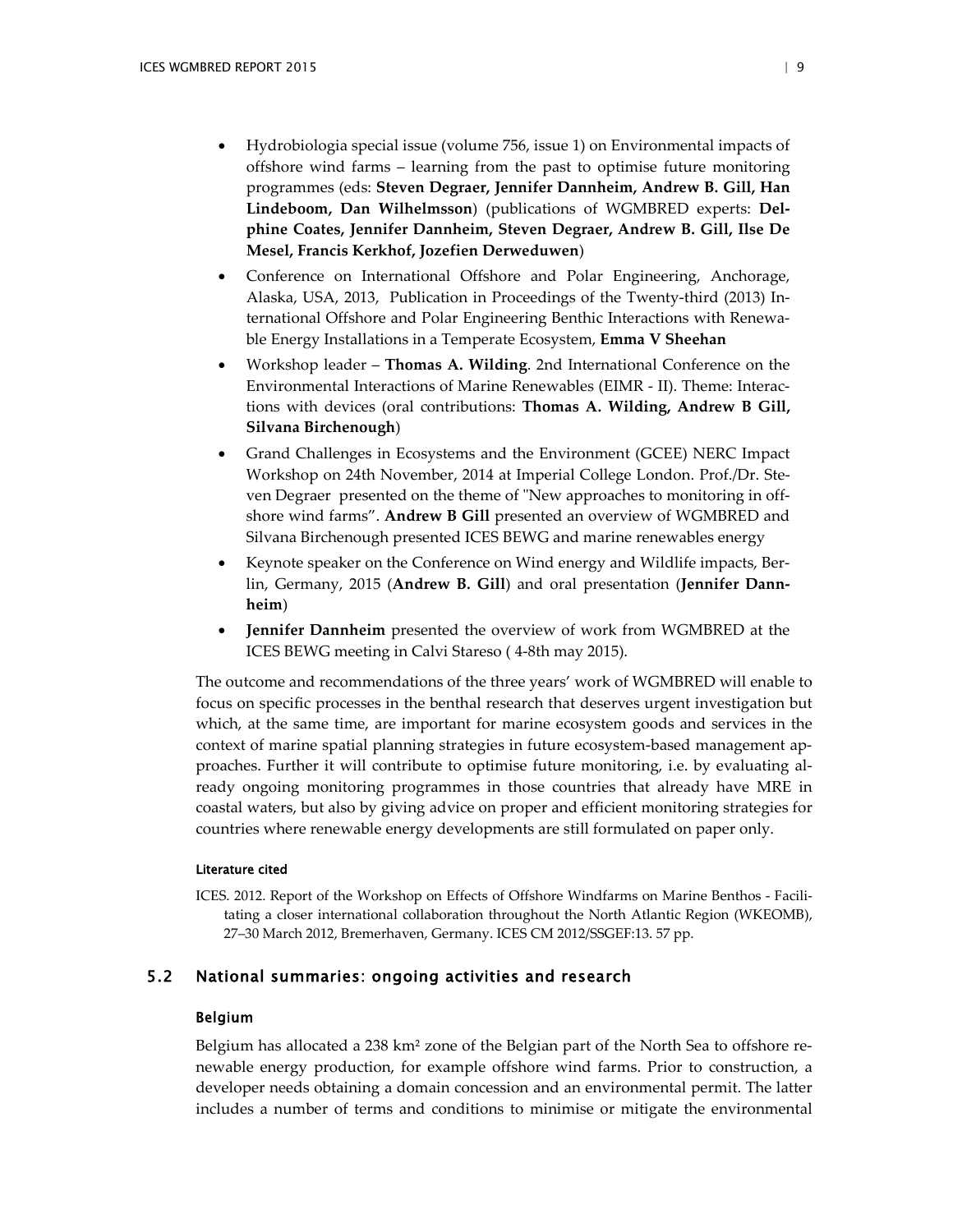impact of the wind farm project. This also imposes a monitoring programme to assess the potential impacts on the marine environment.

The environmental monitoring programme targets physical (hydro-geomorphology and underwater noise), biological (epifouling community on the hard substratum, macro and epibenthos of the soft substratum, fish, seabirds and marine mammals), as well as socioeconomic (seascape perception and offshore renewables appreciation) aspects of the marine environment. The Operational Directorate Natural Environment (OD Nature) of the Royal Belgian Institute of Natural Sciences (RBINS) coordinates the monitoring programme. To cover all necessary scientific expertise OD Nature collaborates with several institutes: the Research Institute for Nature and Forest (INBO), the Institute for Agricultural and Fisheries Research (ILVO - Bio-Environmental research group), Ghent University (Marine Biology Research Group and INTEC), International Marine and Dredging Consultants (IMDC) and Grontmij Belgium NV.

The Belgian offshore wind farm environmental monitoring programme started in 2005 with the t<sub>1</sub> data collection at C-Power wind farm on the Thorntonbank, where the first windmills were installed in 2008. The monitoring programme is running continuously since 2008 (i.e. to) and now (July 2015) covers three wind farms (i.e. C-Power, Belwind and Northwind). The environmental monitoring programme led to a variety of scientific findings that have been published in yearly reports (Degraer and Brabant, 2009; Degraer *et al.*, 2010, 2011, 2012) and summarized for the period 2005-2013 in Degraer *et al.* (2013). The next yearly scientific report is due in 2016.

Below is an overview of the part of the monitoring programme tackled by ILVO is given as an example of the scientific information that is gained by the monitoring programme.

Published references coming from these activities:

- Degraer, S. & R. Brabant (eds.) (2009). Offshore wind farms in the Belgian part of the North Sea. State of the art after two years of environmental monitoring. Royal Belgian Institute of Natural Sciences, Management Unit of the North Sea Mathematical Models, Marine Ecosystem Management Unit. 287 pp. + annexes.
- Degraer, S., R. Brabant & B. Rumes (eds.) (2010). Offshore wind farms in the Belgian part of the North Sea. Early environmental impact assessment and spatio-temporal variability. Royal Belgian Institute of Natural Sciences, Management Unit of the North Sea Mathematical Models, Marine Ecosystem Management Unit. 212 pp. + annexes.
- Degraer, S., R. Brabant & B. Rumes (eds.) (2011). Offshore wind farms in the Belgian part of the North Sea. Selected findings from the baseline and targeted monitoring. Royal Belgian Institute of Natural Sciences, Management Unit of the North Sea Mathematical Models, Marine Ecosystem Management Unit. 157 pp. + annex.
- Degraer, S., R. Brabant & B. Rumes (Eds.) (2012). Offshore wind farms in the Belgian part of the North Sea: Heading for an understanding of environmental impacts. Royal Belgian Institute of Natural Sciences, Management Unit of the North Sea Mathematical Models, Marine Ecosystem Management Unit. 155 pp. + annexes. Degraer, S., R. Brabant & B. Rumes (Eds.) (2013). Environmental impacts of offshore wind farms in the Belgian pert of the North Sea: Learning from the past to optimise future monitoring programmes. Royal Belgian Institute of Natural Sciences, Operational Directorate Natural Environment, Marine Ecology and Management Section. 239 pp.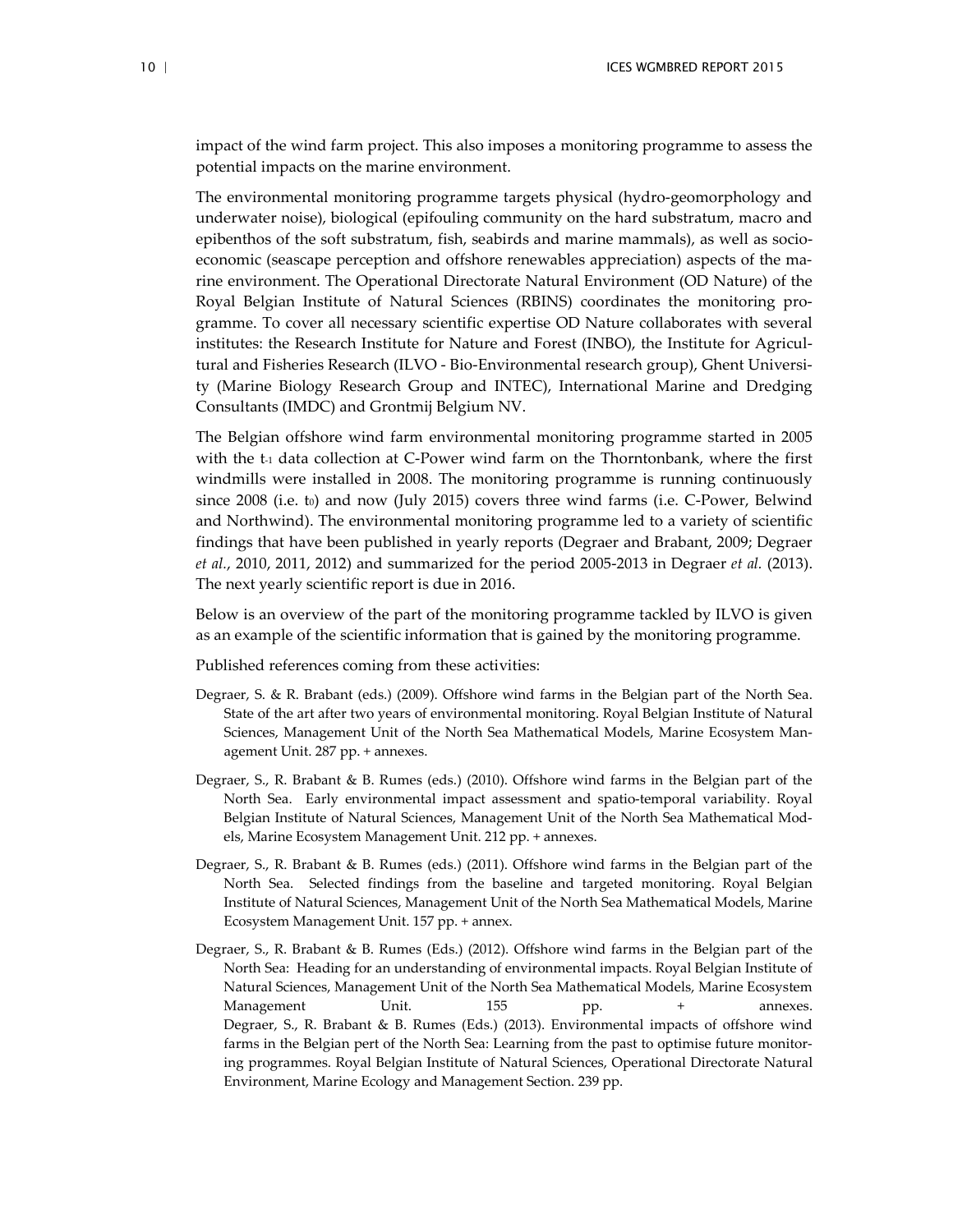Contact: Steven Degraer, Royal Belgian Institute of Natural Sciences (RBINS), Operational Directorate Natural Environment (OD Nature), Marine Ecology and Management (MARECO), Brussels, Belgium

Six years of Belgian research on the environmental impact of offshore wind farms, was compiled in the report

[http://odnature.naturalsciences.be/downloads/winmonbe2013/winmonbe\\_report.pdf](http://odnature.naturalsciences.be/downloads/winmonbe2013/winmonbe_report.pdf) and presented by Belgian scientists at an international scientific symposium (26, 27 and 28 November 2013), organised by the Royal Belgian Institute of Natural Sciences, Operational Directorate Natural Environment. The research executed by the Institute for Agricultural and Fisheries Research (ILVO) takes part of this monitoring project and focusses on the wind farm effects on epibenthos and demersal fish of soft substrates and on the effect of wind farm underwater sound on fish.

For the baseline monitoring, epibenthos and fish of soft substrates were investigated within a BACI design. Samples were taken before and after wind farm construction, in impact and control areas. Several significant results were observed within the BACI design and within a certain year, for several parameters.

Within the targeted monitoring, several topics were investigated, i.e. changes in feeding behaviour of commercially important demersal fish species, wind farms as spawning and nursery areas for commercially and ecologically important species, changes in commercial and recreational fisheries in and in the vicinity of the wind farms, the needs in order to optimally sample pelagic fish in the wind farms and the effect of wind farm underwater sound on fish. This latter topic is part of the Phd of Elisabeth Debusschere who acknowledges an IWT predoctoral grant.

A number of papers and MSc theses on these topics have been published:

- Vandendriessche, S., Derweduwen, J., & Hostens, K. (2014). Equivocal effects of offshore wind farms in Belgium on soft substrate epibenthos and fish assemblages. Hydrobiologia, 1-17.
- Debusschere, E., De Coensel, B., Bajek, A., Botteldooren, D., Hostens, K., Vanaverbeke, J., Vandendriessche, S., Van Ginderdeuren, K., Vincx, M., and Degraer, S. (2014). In situ mortality experiments with juvenile sea bass (Dicentrarchus labrax) in relation to impulsive sound levels caused by pile driving of windmill foundations. PLoS ONE 9(10): e109280. doi:10.1371/journal.pone.0109280.
- De Backer, A., Van Hoey, G., Coates, D., Vanaverbeke, J., & Hostens, K. (2014). Similar diversity-disturbance responses to different physical impacts: Three cases of small-scale biodiversity increase in the Belgian part of the North Sea. Marine pollution bulletin, 84(1), 251-262.
- da Costa, A.M.R. (2014) Do offshore wind farms influence the occurrence of ichthyoplankton and squid larvae? Master Thesis. Marine Biology Research Group, Ghent University, Ghent.
- Vercauteren, M. (2014) Behavioural responses of European sea bass juveniles to pile-driving sound. Master Thesis. Marine Biology Research Group, Ghent University, Ghent.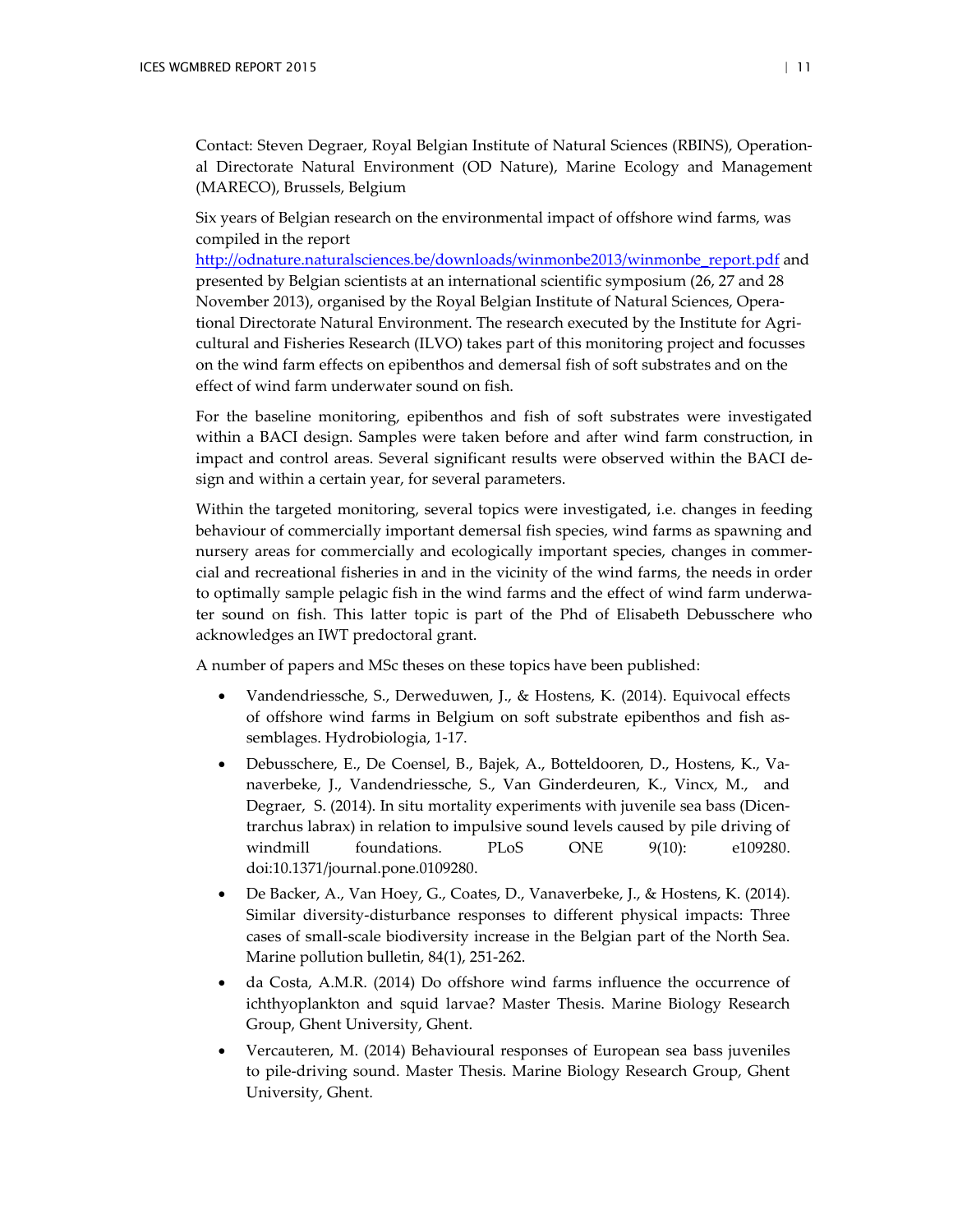• Persoon, K. (2015) Who is the recreational fisherman and what does he catch? An overview of recreational fisheries at sea in Belgium. Master Thesis. Marine Biology Research Group, Ghent University, Ghent.

Belgian offshore wind farms currently consist of 181 wind turbines with a total capacity of 706.2 MW. From May 2016 onwards, additional wind farms will be built and the basic and targeted monitoring will be continued. The basic monitoring however, has been optimised for all investigated ecosystem components (macrobenthos, epibenthos, fish, mammals, birds, bats).

Contact:

Jozefien Derweduwen, Institute for Agricultural and Fisheries research (ILVO), Animal Sciences, Aquatic Environment and Quality, Bioenvironmental Research, Oostend, Belgium and Elisabeth Debusschere, University of Ghent, Belgium

#### Estonia

Estonia has jurisdiction over 36 500 km<sup>2</sup> of sea area in the NE Baltic Sea. 11300 km<sup>2</sup> belongs to Exclusive Economic Zone (EEZ). At the moment there is no major offshore wind parks currently in operation in the northern part of the Baltic Sea. In Estonian waters have 3 offshore wind farm development projects – Hiiumaa, Kihnu and Neugrund. Environment Impact Assessment (EIA) programmes have been conducted in all of these areas. Two projects are located in the areas of pilot Marine Spatial Planning regions (done currently at county level).

Overview of Estonian offshore wind farms in development phase:

| Wind farm name                                             | Neugrund                                        | Hiiumaa               | Kihnu                            |  |
|------------------------------------------------------------|-------------------------------------------------|-----------------------|----------------------------------|--|
| Sea name                                                   | Gulf of Finland                                 | Baltic Sea            | Gulf of Riga                     |  |
| Developer                                                  | Hiiumaa Offshore<br>OÜ Neugrund<br>Tuulepark OÜ |                       | Eesti Energia AS                 |  |
| <b>Development status</b>                                  | consent application<br>submitted                | consent authorised    | consent application<br>submitted |  |
| Number of turbines                                         | $27 - 29$                                       | $146 - 212$           | 160                              |  |
| Capacity                                                   | ca. 180 MW                                      | 594-730 MW            | 600 MW                           |  |
| Foundation                                                 | not decided                                     | not decided           | not decided                      |  |
| Area                                                       | $13 \text{ km}^2$                               | $155$ km <sup>2</sup> | $100$ km                         |  |
| Water depth                                                | $3 - 20$ m                                      | $8 - 38$ m            | $17 - 24$ m                      |  |
| Depth range stated by<br>Developer                         | $5 - 15$ m                                      | $10 - 30$ m           | $17 - 18$ m                      |  |
| Distance from shore<br>(computed from wind<br>farm center) | 9,5 km                                          | 15 km                 | 12 km                            |  |

There is no official monitoring strategy or procedure established In Estonia concerning monitoring the effects of offshore installations including wind farms. Standard EIA procedures apply to the offshore windfarm projects before the actual project establishment phase. Usual licensing conditions include monitoring during construction and post construction monitoring. The aim of post construction monitoring is to establish and quanti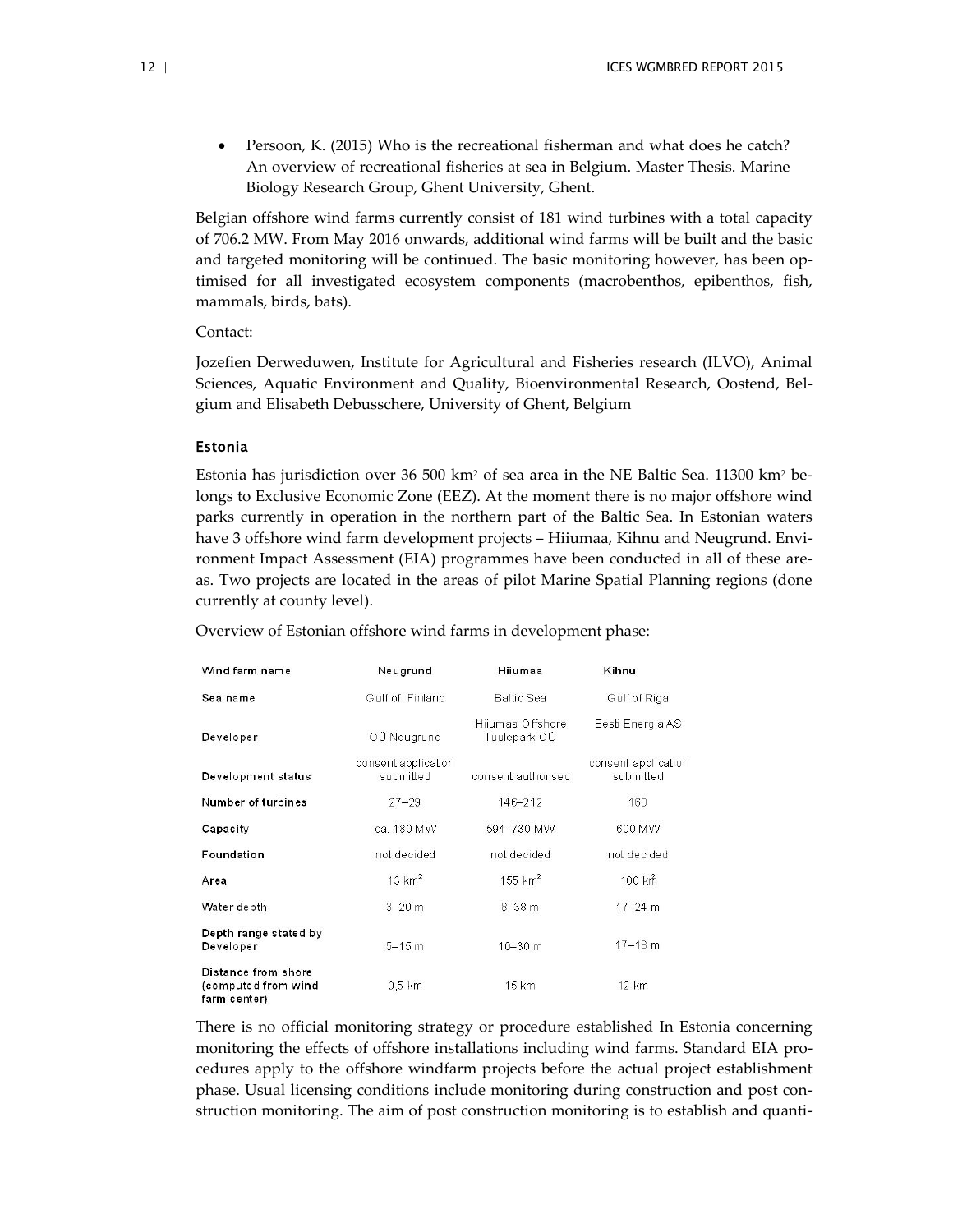fy possible impact on the marine environment and give the background material for future projects to be able to determine cumulative impacts from the similar projects in the future.

The methodological basis for the EIA and monitoring of offshore windfarms is national EIA legislation and recently developed guidelines: "Guidelines for the investigation of the impacts of offshore wind farms on the marine environment in the Baltic States" (Baltic Environmental Forum 2009).

According to guidelines an EIA for an offshore wind farm has to cover the following topics:

The description of the status quo of the protection objectives (EIA, habitat & bird directives, protection of species)

- validation of the status quo,
- description of potential impacts/interactions,
- description of potential cumulative effects,
- potential mitigation measures,
- monitoring concept (feed-back, compliance).

An EIA should assess impacts on the following protection objectives:

- humans,
- abiotic environmental components: water, soil, climate;
- biotic environmental components: spermatophytes & algae, benthic invertebrates, fishes, seabirds, marine mammals, migrating birds and bats;
- biodiversity,
- landscape,
- objects of cultural value (i.e. archaeological sites).

Topics to be covered by EIA and monitoring

- hydrological conditions (currents, wave pattern);
- ice conditions,
- geological structure,
- biodiversity issues (benthos, benthic and pelagic fish, birds (migrating and local populations), bats, marine mammals, habitats).

Monitoring methods should comply with national and international standards (national accreditation is required). Main international standards used in Estonia for marine environment monitoring are based on ISO and HELCOM requirements (HELCOM COM-BINE Manual).

Recent development plans on the establishment of offshore wind parks in the northern Baltic Sea (included Estonian coastal sea) have raised a series of questions on different legal and environmental topics. As this kind of experience is currently lacking we have initiated several investigations to clarify all possible environmental risks of establishment of offshore wind parks in the Baltic Sea area.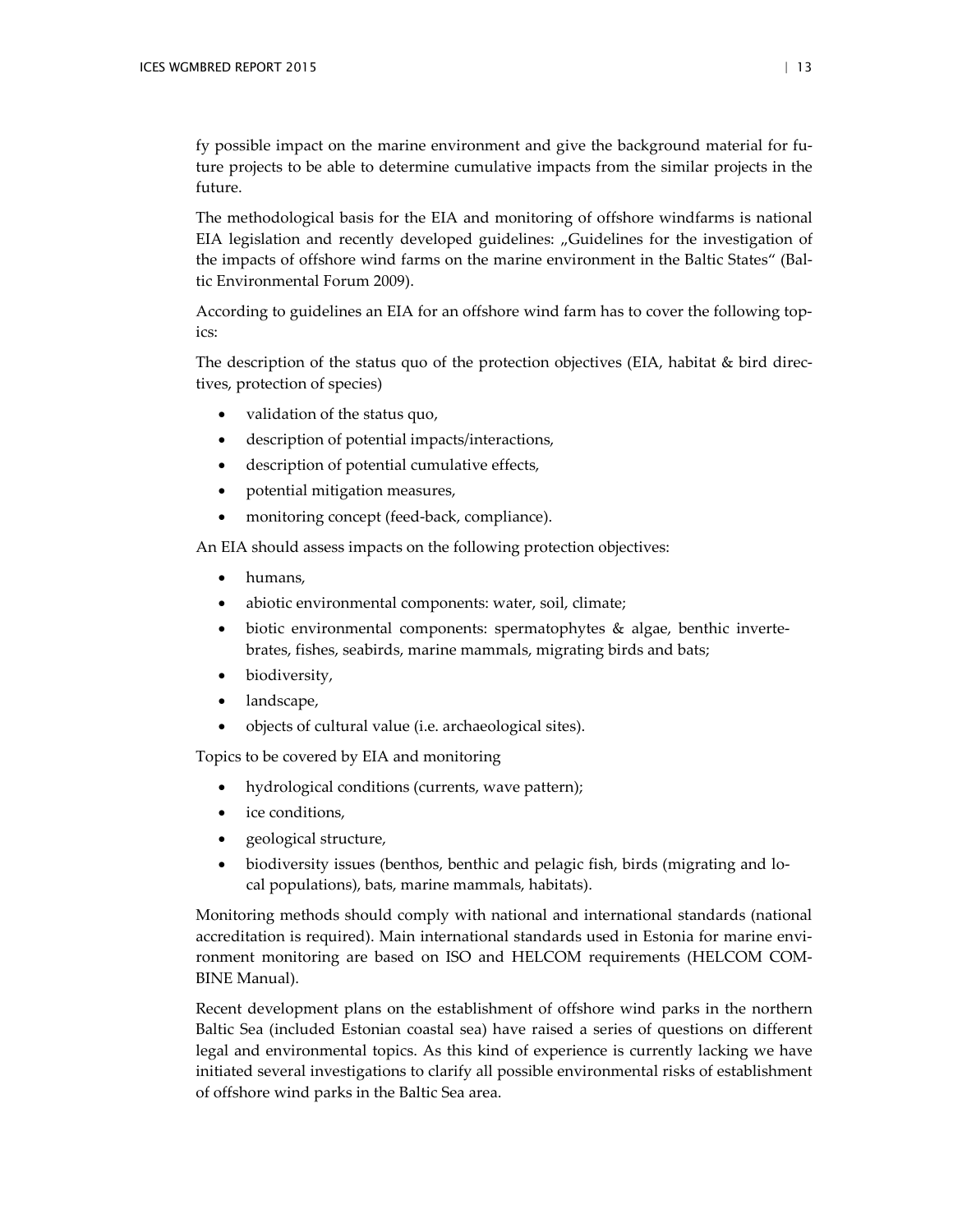Offshore windpark related studies on benthic communities have been carried out in Estonian waters in connection with EIA process of two offshore windfarm projects currently under development. Main aspects so far has been concentrated on:

- possible effects of construction works on local benthic communities in the construction site,
- possible effect on benthic communities through addition of new substrate (new substrate in depth intervals previously lacking hard substrate),
- new substrate as possible "stepping stones" for dispersal of non-indigenous species,
- possible effect of location (local conditions) on the colonization pattern and structure of pioneer community on new hard substrate.

#### Methodology of studies:

Effects of construction works on local benthic communities have been studied by disturbance experiments and added the new hard substrate on the seabottom. In Neugrund project site series of disturbance experiments were carried out in different depth intervals. Here local, hard bottom communities, were disturbed mechanically during different parts of vegetation period and then the recovery/recolonisation was followed on monthly basis. Quantification of the effects was done based on the mapping and spatial modelling of distribution of benthic communities in construction site.

Effects of adding new substrate in depth intervals previously lacking hard substrate were carried out by incubation of artificial substrate in three different area with different environmental and eutrophication level in northern part of Gulf of Riga – Kõiguste, Küdema and Orajõe. The natural rustic granite stones were installed in five depth on the seabed for assessing fouling communities. The experiment period was differ in different areas – experiment time in Kõiguste was 6 month, in Orajõe 7 month and in Sõmeri 11 month. It depended on weather conditions.

#### Results of studies:

In case of Neugrund project the effect of construction was estimated to be significant in certain depth intervals as the disturbed communities were not recovered during the vegetation period (and also during following vegetation period). The effect was stronger in greater depth (on the limit of photic zone), while communities in shallowest parts restored during one vegetation period.

In incubation experiments of new, artificial substrate incubation timing was identified as an important factor which has a strong impact on the structure of pioneer community. Local surrounding community has great importance in structuring pioneer community of new substrate.

Offshore wind farm has a potential to be a new habitat for marine biota (reef effect!) and causes significant changes in the environment and habitat quality in closest vicinity and possibly can have a cumulative effect over large areas.

Effects on the ecosystem can differ in the different parts of the Sea depending on several local features and large scale gradients.

Eutrophication gradient had significant effect on the colonizing communities.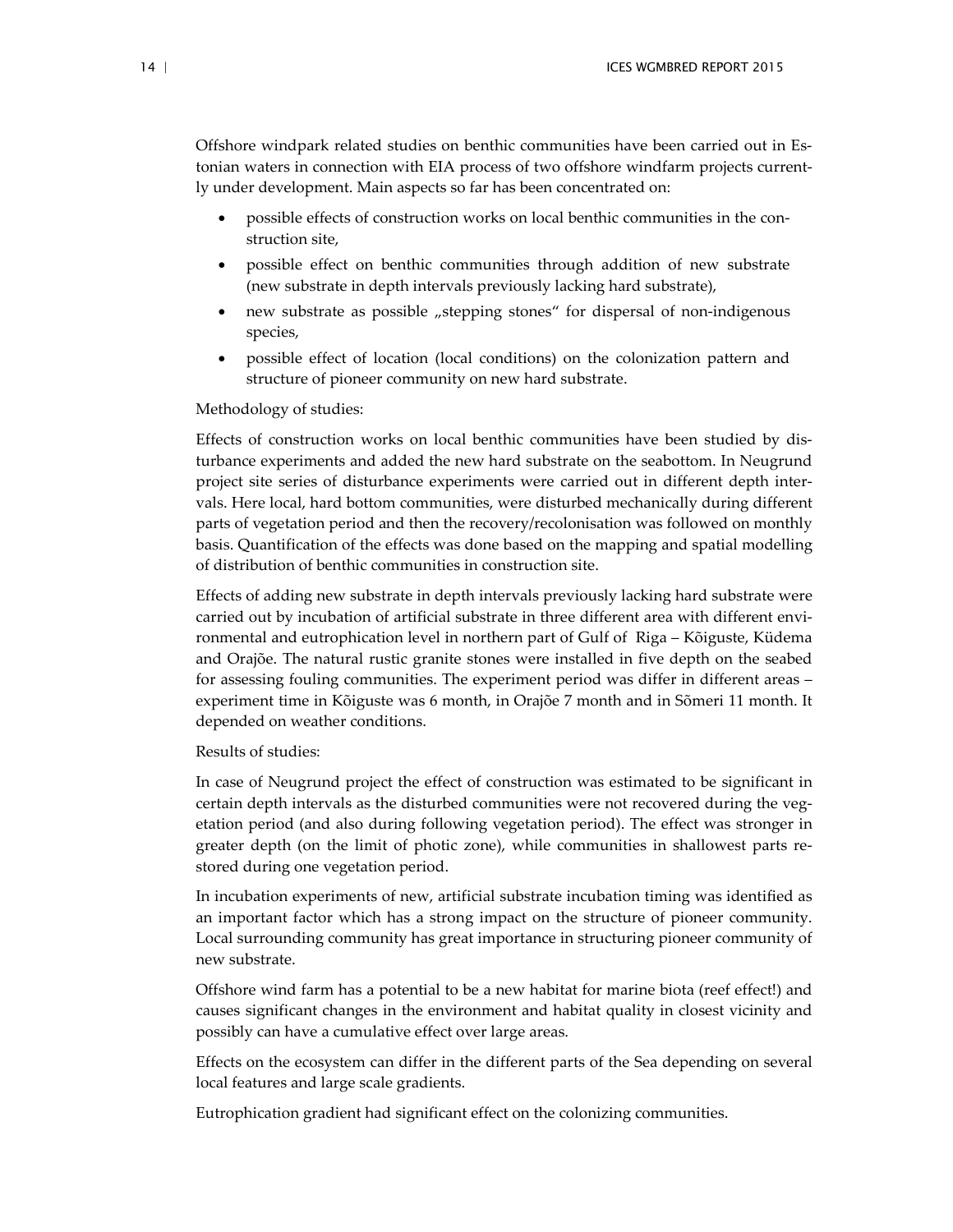While most of the environmental effects could be treated as reversible and insignificant, low species diversity, specific physical features, such as ice conditions and extremely low water transparency, should be treated as additional risk factors having magnification effect for any possible impact.

From the result of the experiment we concluded that in the Baltic Sea conditions the detailed experimental studies are needed to be conducted in the framework of EIA studies in each case and simple transfer of knowledge from other similar projects is not enough.

Contact: Liis Rostin & Georg Martin, Estonian Marine Institute, University of Tartu.

#### France

The French government has set a target of 23% of energetic consumption derived from renewable energy sources for 2020. With more than 11 million km2 of waters under its jurisdiction, France holds a huge natural potential for Marine Renewable Energy (MRE) and its exploitation could represent up to 3.5% of the national energetic consumption. No offshore wind farms have yet been constructed on French coasts in 2015. Nevertheless, France is planning the construction of six offshore wind farms around its metropolitan coasts. Among them, three will be built in the Eastern English Channel at Courseullessur-Mer, Fécamp, and Le Tréport. This development of MRE raises many environmental, technical and social issues (conflict of interest within other human activities such as aggregate extractions and fishing). All projects are at an early development stage and Environmental Impact Assessment programmes are not officially adopted yet. In the Channel, we benefited of historical and recent information on the sediment composition, macrobenthos and fish community structure and functioning. These databases should be a precious source for the estimation of reference conditions and the assessment of real impacts of wind farms in such megatidal environments where coarse sand, gravels and pebbles dominated. By anticipation, the Normandie Region has established a multidisciplinary approach and several types of research operations are planned to assess the impact of wind turbines: (i) on the hydrodynamism created around the conjunction foundation/tower, (ii) on the sediment changes, (iii) on the artificial reef effects on benthic and demersal fishes population, (iv) of the airflow change consequences,  $(v)$  on the cumulated impacts with other economic activities at sea and (vi) on the social reception and the biogeography of the wind energy. Moreover, Normandy is positioned as a favourite region for the development of renewable marine energy projects. This sparked the edition of a Handbook of Marine Renewable Energy research skill to favour the contact between the industry and the research.

In order to further knowledge on the structure and functioning of the marine ecosystem in response to the installation of those offshore wind farms, two PhD projects began at the M2C and BOREA laboratories at Caen University in late 2014. The PhD thesis of Jean Philippe PEZY will focus on the consequences of anthropological activities on secondary producers and on the trophic network of the eastern part of the English Channel. The PhD of Aurore RAOUX will will focus on modelling the impacts of the building and operational phases of the Courseulles-sur-Mer offshore wind farm on the local food web, in a climate change context. These two PhD thesis adopt a functional and holistic view of the ecosystem. Those two projects will be based on food web modelling tools (Ecopath for both and Linear Inverse Model based on a Markov Chain Monte Carlo method for the second one) through the collection of new data on biological compartments (zooplank-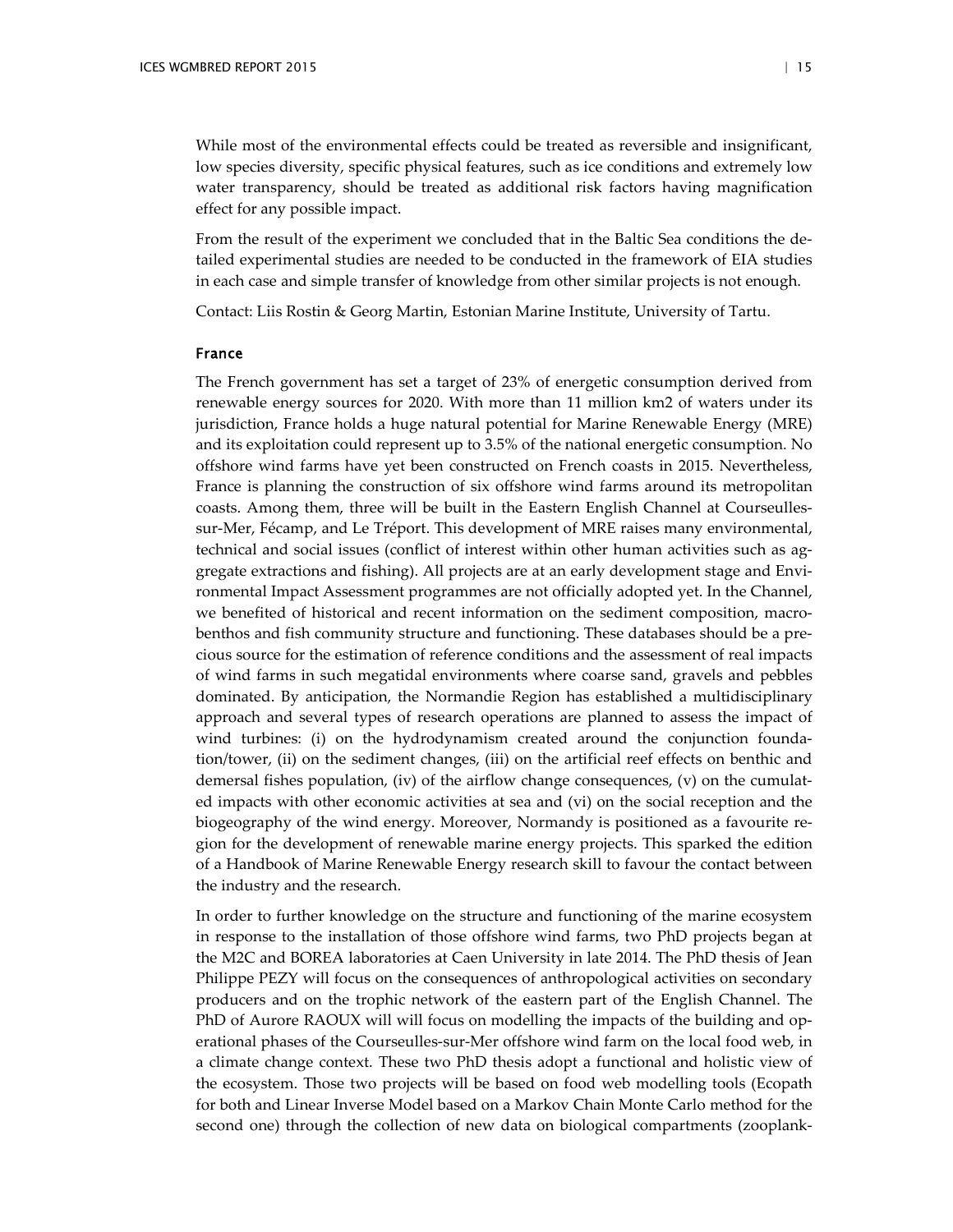ton, suprabenthos, benthos with isotopic analysis, and demersal fishes) and data from the Environmental Impact Assessment. In addition, both theses will contribute to a better understanding of the functioning of the English Channel, within an ecosystem-based management approach.

Contact: Jean-Claude Dauvin, UNICAEN, Université de Caen Basse-Normandie, Caen

#### **Germany**

In Germany, the offshore wind farm industry is rapidly growing and consecutively more and more results on the effects of wind farms on the benthal might become obvious. The final results of the 5 years ecological research at alpha ventus, i.e. the evaluation of the standard monitoring was finished in 2013 and presented during the StUKplus conference took place in Berlin. Besides the basic mandatory monitoring that is implicit for offshore wind farm environmental assessments, no further sampling campaigns under research projects on the effects of offshore wind farms on benthic invertebrates and demersal fish are carried out or financed thereafter in the near future. However, over the last eight years, the Alfred Wegener Institute (AWI) has built up a database on benthic invertebrates from environmental impact assessments (EIA) and research projects with >8000 station entries and more than 500 species (taxonomically harmonised). This database has been established in close cooperation with the approval authority, the Federal Maritime and Hydrographic Office (BSH).

Besides the research data, EIA data from approved wind farms are stored in the database. Currently, 32 wind farms are approved in the German exclusive economic zone (EEZ) of which six are already in use and seven are under construction. This means that a minimum of 1680 turbines are approved, 204 of these are already in use. However, in total 94 wind farms projects are currently in the process of approval including 6600 turbines. This would lead to a total number of 8000–9000 turbines in the German exclusive economic zone (EEZ) if all projects would be realised (source: www.offshore-windenergie.net).

The database is used to carry out classical spatial pattern analysis e.g. on endangered (red-list) species and biodiversity, biological traits and benthic community analysis. Besides an extensive spatial coverage, the database contains also AWI data on long-term series (> 30 years). Thus the database serves as a detailed base to estimate species or group specific "natural corridors of variation" to discriminate anthropogenic effects from natural background variability. Functionally sensible areas and important geographic sites that are of public concern regarding ecosystem services and goods are to be identified. This data will be used to provide evaluation criteria for identifying sensible areas in the context of licensing procedures of offshore wind farms and marine spatial planning. Study outcomes (e.g. in terms of maps) are made public via the internet (GeoSeaPortal) in order to provide stakeholders, such as authorities and scientific institutions, with scientific advice. Thus a major focus is the dissemination & communication of the results. First products are already available online via the GeoSeaPortal (www.geoseaportal.de/gdibsh-portal/ui). Further information systems with more functions and possibilities of diffent products are planned. AWI and BSH are aiming at a service-oriented, long-term open data service as a base for scientific advice for authorities and policy and a decision basis for stakeholders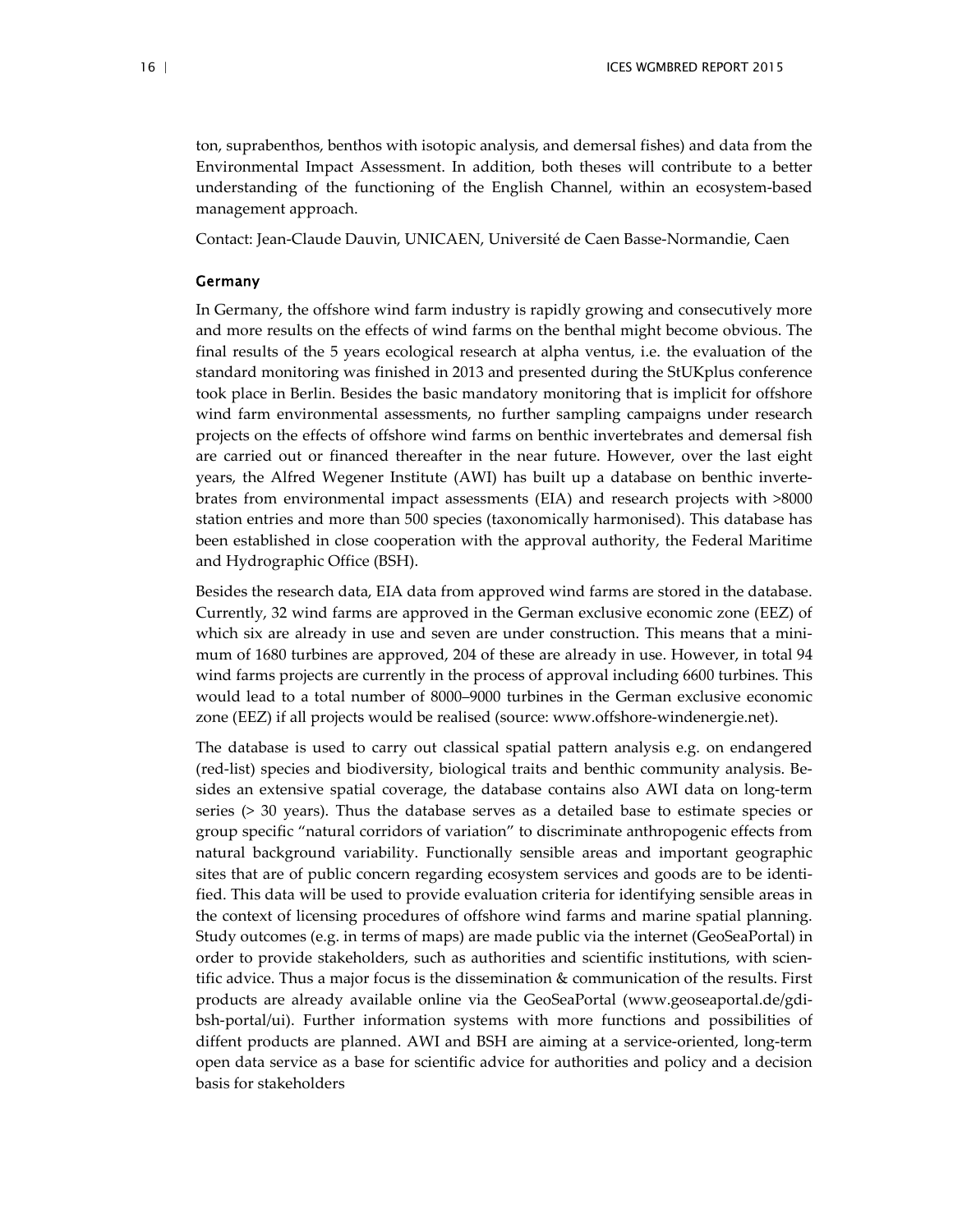Contact: Jennifer Dannheim, Alfred Wegener Institute, Helmholtz Centre for Polar and Marine Research, Bremerhaven

#### Ireland

The Sustainable Energy Authority of Ireland (SEAI- www.seai.ie) is responsible for the development of marine renewables in Ireland. In addition to funding prototype development, the SEAI has also taken responsibility along with other state agencies (incl. The Marine Institute) to identify and apply for renewable test sites along the Irish coast. Currently there is one site licenced and operational for  $\frac{1}{4}$ -scale devices in Galway Bay. In addition, an application is in train for a full-scale device test site (County Mayo) which would encompass two locations – at 3 km offshore in 30 m water depth and at 10 km in 100 m water depth. An EIA has been produced; however, further cetacean baseline information has had to be gathered. In addition, planning and scoping is currently underway for the development of a site of the Coast of County Clare which would be a small scale array site for approximately 20 devices generating 10 MW. To facilitate these developments other agencies have prioritised research and survey activities in these areas, e.g. The Marine Institute and the Geological Survey of Ireland under the INFOMAR program to carry out acoustic survey of the seabed in these areas (www.informar.ie).

Contact: Francis O' Beirn, Marine Institute, Rinville, Oranmore, Galway

#### Poland

#### Marine renewable energy developments in Poland

In the time of writing that paper, there are no offshore wind farms in Poland. Initial plans for development of offshore wind farms in the country's marine areas assumed, that the capacity of installed wind power is going to be at least 0,5 GW in year 2020 and may reach 6 GW until year 2025. Currently due to ongoing delay in the pre-construction process it is obvious, that these goals will not be achieved and the commissioning of the first wind parks in Polish EEZ has been scheduled for years 2022 and 2026. These two wind parks form only a small part in the plans for offshore wind farms development in Poland. In total 23 sites has been chosen and approved for wind farms construction in three regions: Oder Bank, Słupsk Bank and Middle Bank. Total area of chosen sites comes to 1880 square kilometers. Estimated total capacity of wind farms that may be constructed there reaches 17 GW.

#### Previous and ongoing research

Natural hard bottom is very rare in the southern part of the Baltic Sea. Therefore, artificial structures such as offshore wind farms should be concerned as a significant interference in the local marine environment. Large-scale studies on soft sediment benthos were carried out in the past but current Polish monitoring stations are situated far away from the areas planned for wind farms construction.

As there are no offshore wind farms in Polish EEZ yet, the research in the area is limited to other artificial hard substrates such as shipwrecks and inactive offshore structures left after the World War II. Experimental hard substrates such as settlement plates are also used during the studies.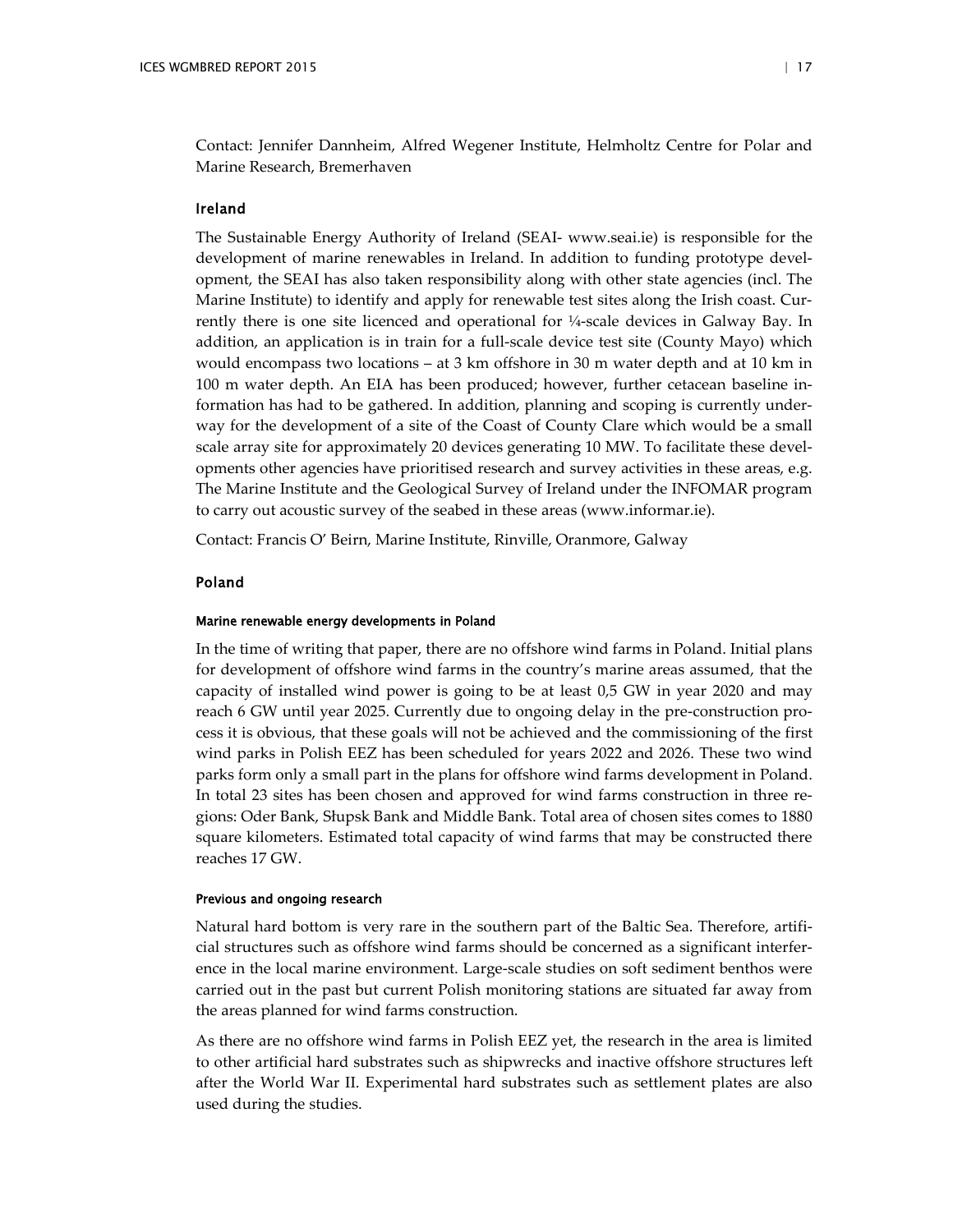In year 2012 a pilot study on benthic fauna associated with the artificial hard substrata was carried out in the southern part of the Baltic Sea. Both long-term and short term communities were investigated. An inactive World War II torpedo testing facility in the Gulf of Gdansk served as a site for sampling long-term communities while short-term communities were sampled using settlement panels and PVC cylinders. Panels were deployed at the torpedo testing facility for 5 months. PVC cylinders were deployed for 3 months in the Polish Exclusive Economic Zone. Twenty six faunal taxa, including 11 crustacean taxa, were identified during the research. Mytilus edulis and Amphibalanus improvisus were the most abundant invertebrates at sampled surfaces. Five nonindigenous species were detected. For the first time adult individuals of Mytilopsis leucopheaeta were detected in Polish Marine Areas proving, that it is possible for this nonindigenous species to reproduce in this region. The details about the study are going to be published in Hydrobiological an Oceanological Studies.

Ongoing studies focus further on fouling communities but also on macrobenthic assemblages associated with sandy bottom in the vicinity of the artificial structures. We are planning to investigate an enrichment of soft sediment macrobenthos around offshore manmade structures in the Gulf of Gdańsk, southern Baltic Sea. The research is going to be conducted in similar manner as described by Coates *et al.* (2012) in WinMon Report. Samples are going to be collected around 60-years old foundations of offshore World War II watchtower, which will allow us to study fully-developed benthic communities. We also plan to collect the samples several times a year in order to describe seasonal changes.

Plans for research in upcoming years include a study focused on the role of artificial substrates in facilitating an expansion of non-indigenous species in the southern part of the Baltic Sea.

Contact: Urszula Janas & Radek Brzana, Institute of Oceanography, University of Gdańsk, Gdynia

#### Scotland

#### **2013**

(1) Project licencing research with main focus for informing offshore energy project plans and project licencing being marine mammals, seabirds, fish and fisheries; no research specifically targeting benthic ecology at this time.

Contact: Mike Robertson, Marine Scotland Science, Aberdeen.

(2) Studies on effects of tidal flow on benthic species, habitats and on intertidal bio-films. Theoretical and numerical studies of the probability of interactions between migratory fish and structures for marine renewable energy.

Contact: Angus Jackson, Environmental Research Institute, North Highland College – UHI, University of the Highlands and Islands, Thurso.

(3) Summary on current research on the effects of offshore renewable energy on benthos carried out at SAMS: four PhD thesis, several publication (in prep.) and two large projects are currently undertaken (NERC, EU).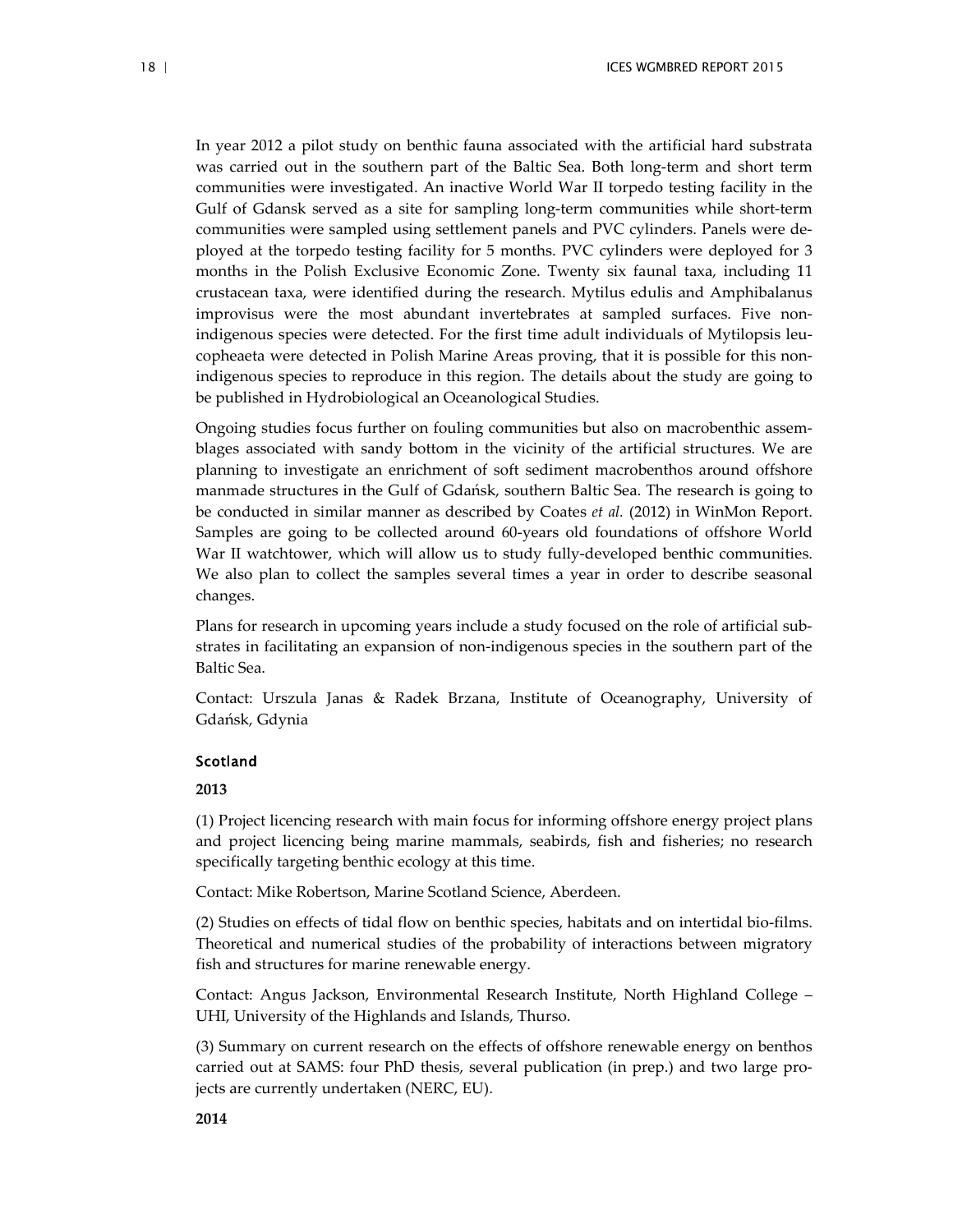In September 2012, the University of Exeter, Cornwall campus, hosted a workshop on environmental impact of tidal energy devices. Following this workshop, a manuscript titled "Towards resolving fundamental issues in environmental impact assessment of marine renewable energy installations" has now been submitted to the Journal of Applied Ecology. The conference of "Environmental Interactions of Marine Renewables" (EIMR 2014) will run in Stornoway, UK at the end of April 2014. Many of the topics and presentations will be of relevance to our WG. The outputs of a project ("A review of the potential impacts of wave and tidal energy development on Scotland's marine environment") for the Scottish Government is now available online. This consists of 1) a written report (**www.scotland.gov.uk/Resource/0039/00391880.pdf**) and 2) an online tool giving preliminary assessments of likely impacts associated with deployment of 10 MW arrays of wave or tidal energy devices in Scotland. The tool allows you to choose any realistic combination of device technology, mooring method and species (including benthos) or habitat. The tool is available at www.scotland.gov.uk/Topics/marine/Licensing/marine/tool. The information system is in the process of being updated which should be available later in the year.

Contact: Angus Jackson, Cornwall College Newquay, Cornwall Plymouth University

Mike Robertson (Marine Scotland Science), on behalf of Finlay Bennet chair of Working Group on Marine Renewable Energy (WGMRE), delivered a short presentation describing the ToRs to be applied to the inaugural meeting of the WGMRE. These topics were discussed in plenary by all members of the WGMBRED.

Mike also briefly described the current status of marine renewable developments, wind, wave and tidal, in Scottish waters. Many sites have now been identified and leased while biological and environmental survey work is either ongoing or has also been compelled. Government (ministerial) approval to develop has been granted for two sites in the Moray Firth and has been applied for at major sites off the Firth of Forth.

In addition, Mike demonstrated seabed survey work carried out by MSS over the last few years in support of offshore renewables and the Scottish Marine Protected Area (MPA) project. Details of further survey work planned for 2014 were also presented.

Contact: Mike Robertson, Marine Scotland Science, Aberdeen

#### **2015**

The offshore renewable resource is considerable in Scotland and optimising the exploitation of this resource remains a high priority for the Scottish government http://www.gov.scot/Topics/marine/marineenergy.

The Pentland Firth, which lies between the north coast of Scotland and the Orkney Isles, is a major tidal energy resource. MayGen ltd (http://www.meygen.com/) have gained consent for Phase 1 of a multi-device deployment in the Pentland Firth. Other tidal projects are in the proposal stage, for example, DP Energy are, in partnership with the Scottish Association for Marine Science (SAMS), characterising the benthic and pelagic environments off Fair Head, Northern Ireland (http://www.fairheadtidal.com/). This site assessment /characterisation phase is being complemented by a research phase which is studying the basis of the current monitoring programmes, particularly in relation to the benthos and fish, and developing methods for assessing their ecological and societal relevance. This innovative research is being complemented elsewhere in Scotland, under the Marine Alliance for Science and Technology (MASTS) pooling initiative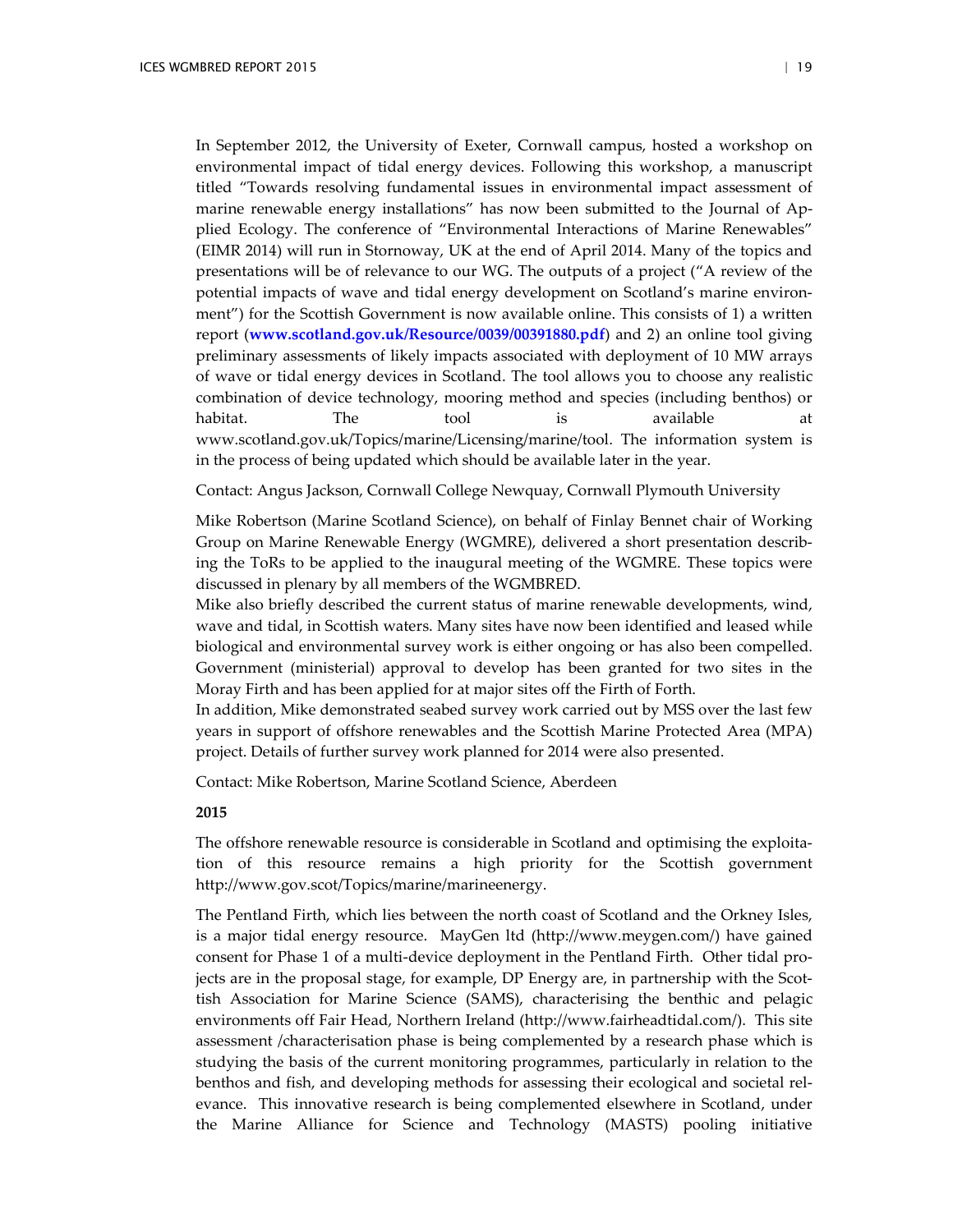(http://www.masts.ac.uk/). In relation to the benthos, MASTS is actively involved in strategic and joined up approaches across academic, statutory and industry partners to assist in targeted multidisciplinary research (http://www.masts.ac.uk/research/researchforums/marine-energy-forum/). This is evidenced by, for example, the Cumulative Impact Assessment workshop which followed on from the international 'Interactions of Marine Renewables' conference that was held in Stornoway (May 2014). Within SAMS there is a large benthic –renewables-interactions research programme. Current areas of investigation include the effects of man-made structures on sediment oxygenation (Wilding, 2014), the communication between man-made structures and colonising organisms (in relation to non-native species spread; Adams, Miller, Aleynik, & Burrows, 2014), research into the effect of tide, location and deployment duration on biofouling composition on offshore structures (Macleod *et al*., papers in preparation), the effect of smothering on benthic communities (Hutchison *et al*., papers in preparation) and assessing benthic productivity on offshore structures (Rouse *et al*., papers in preparation). SAMS is also a partner in the MARIKA project (Marine Energy Research Innovation and Knowledge Accelerator, FP7 project 2014–2017) which aims to link all aspects (social, engineering and ecological) of the process of developing the renewables sector (https://merikafp7.wordpress.com/). Within Scotland there is a growing consensus that an ecosystem approach to assessing change should be adopted, and a growing awareness that the benthic habitat is a critical component of this ecosystem.

Contact: Tom Wilding, SAMS, Scottish Marine Institute

#### Sweden

Swedish offshore wind farms currently amount to 81 turbines and a total capacity of 180 MW. The largest one is still the Lillgrund wind farm in Öresund, with was connected in 2007 and has a capacity of 110 MW. Another 2450 MW have per-mission but are not (yet) constructed, and 5000 MW is undergoing consenting pro-cess.

The final report from the environmental monitoring of the Lillgrund wind farm that was published in Swedish in 2013 is now also available in English (translated version): [https://www.havochvatten.se/en/swam/our-organization/publications/swam](https://www.havochvatten.se/en/swam/our-organization/publications/swam-publications/2015-04-08-study-of-the-fish-communities-at-lillgrund-wind-farm-report-201319.html)[publications/2015-04-08-study-of-the-fish-communities-at-lillgrund-wind-farm-report-](https://www.havochvatten.se/en/swam/our-organization/publications/swam-publications/2015-04-08-study-of-the-fish-communities-at-lillgrund-wind-farm-report-201319.html)[201319.html](https://www.havochvatten.se/en/swam/our-organization/publications/swam-publications/2015-04-08-study-of-the-fish-communities-at-lillgrund-wind-farm-report-201319.html)

A summary of the current state of wind farm development in 2015 is given in the figure below. Some additional information relating to the content of the figure [\(https://www.havochvatten.se/hav/funktioner/sok/sok.html?query=vindkraft\)](https://www.havochvatten.se/hav/funktioner/sok/sok.html?query=vindkraft):

- Kattegatt Offshore: The Swedish agency for water and marine management has supported the application for permission, with the particular condition that noise levels during construction and operation are kept below a threshold value, as the area is important for harbour porpoises and a recruitment ground for local cod populations.
- Södra Midsjöbanken: The Swedish agency for water and marine management has opposed the application for permission, as the area is considered of specific importance for harbour porpoise in the Baltic Sea.
- Current experimental research is focussing on the effects of underwater sound of off-shore wind farm development on fish larvae and juveniles and on be-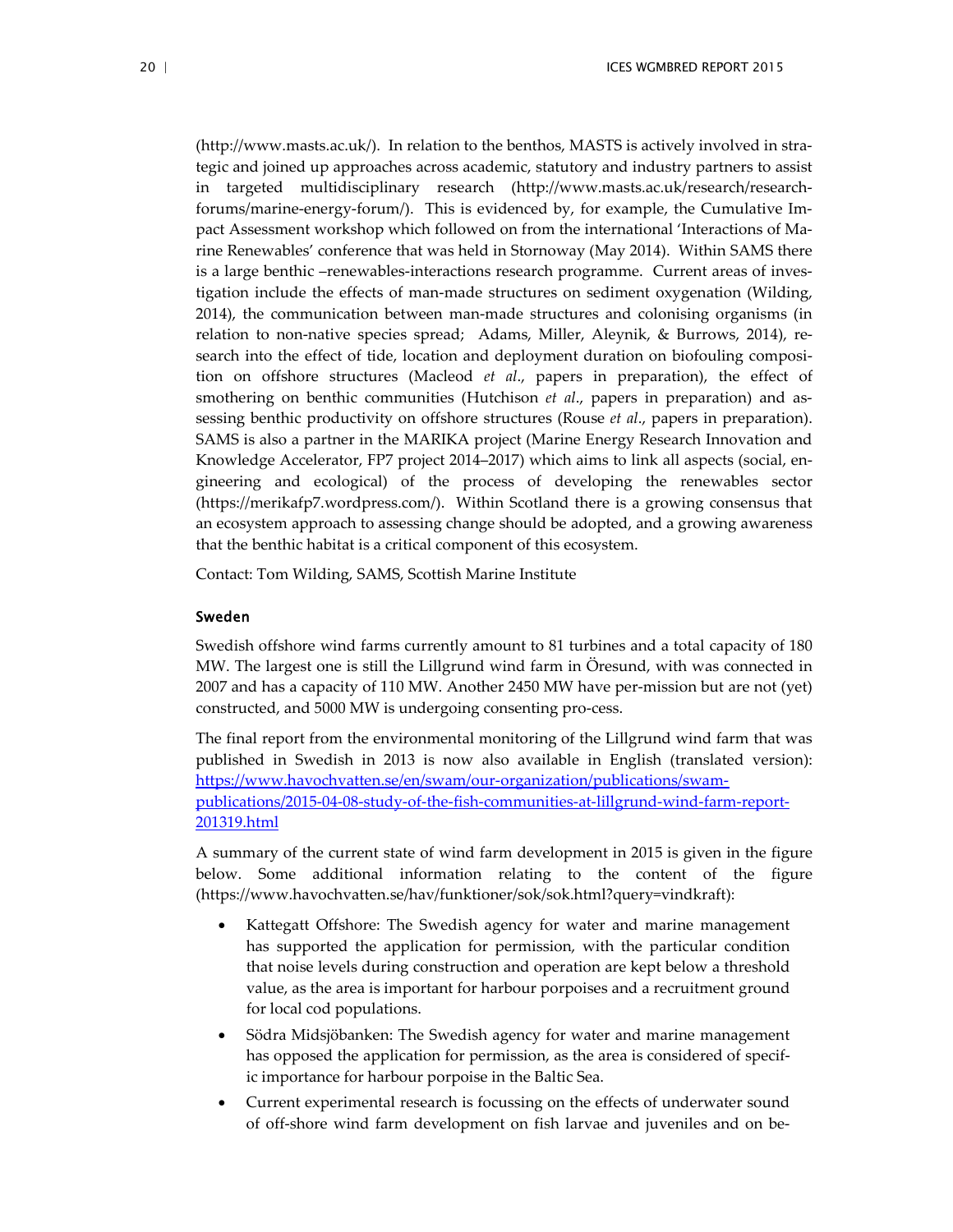

havioural aspects of marine mammals. Field monitoring is currently limited to a monitoring programs at Amalia Wind Farm.

**Figure 3. Legend coding: Yellow-operational, Green – permission in place but not constructed yet, Red asterisk- application for permission has been submitted but not yet received a response, Red circleapplicaton for permission has been submitted but denied at first submission, Black – Early stage of prospecting.(from [www.energimyndigheten.se/Press/Pressmeddelanden/Stod-till-havsbaserad](http://www.energimyndigheten.se/Press/Pressmeddelanden/Stod-till-havsbaserad-vindkraft-har-utretts/)[vindkraft-har-utretts/.\)](http://www.energimyndigheten.se/Press/Pressmeddelanden/Stod-till-havsbaserad-vindkraft-har-utretts/)**

With regard to wave energy, a wave power demo farm of Sweden is being constructed at Smögen on the west coast of Sweden since 2013. The wave farm will consist of 420 wave power transformers with an output of 10 MW and 25 GWh per year, and will be the world's largest wave power farm.

A number of studies and doctoral theses have recently been published on the environmental effects of off shore renewables, such as:

- Hammar L, Eggertsen L, Andersson S, Ehnberg J, Arvidsson R, Gullström M, *et al.* 2015. A Probabilistic Model for Hydrokinetic Turbine Collision Risks: Exploring Impacts on Fish. PLoS ONE 10(3): e0117756. doi:10.1371
- Haikonen,K. 2014. Underwater radiated noise from Point Absorbing Wave Energy Converters : Noise Characteristics and Possible Environmental Effects. Doctoral thesis. Uppsala University.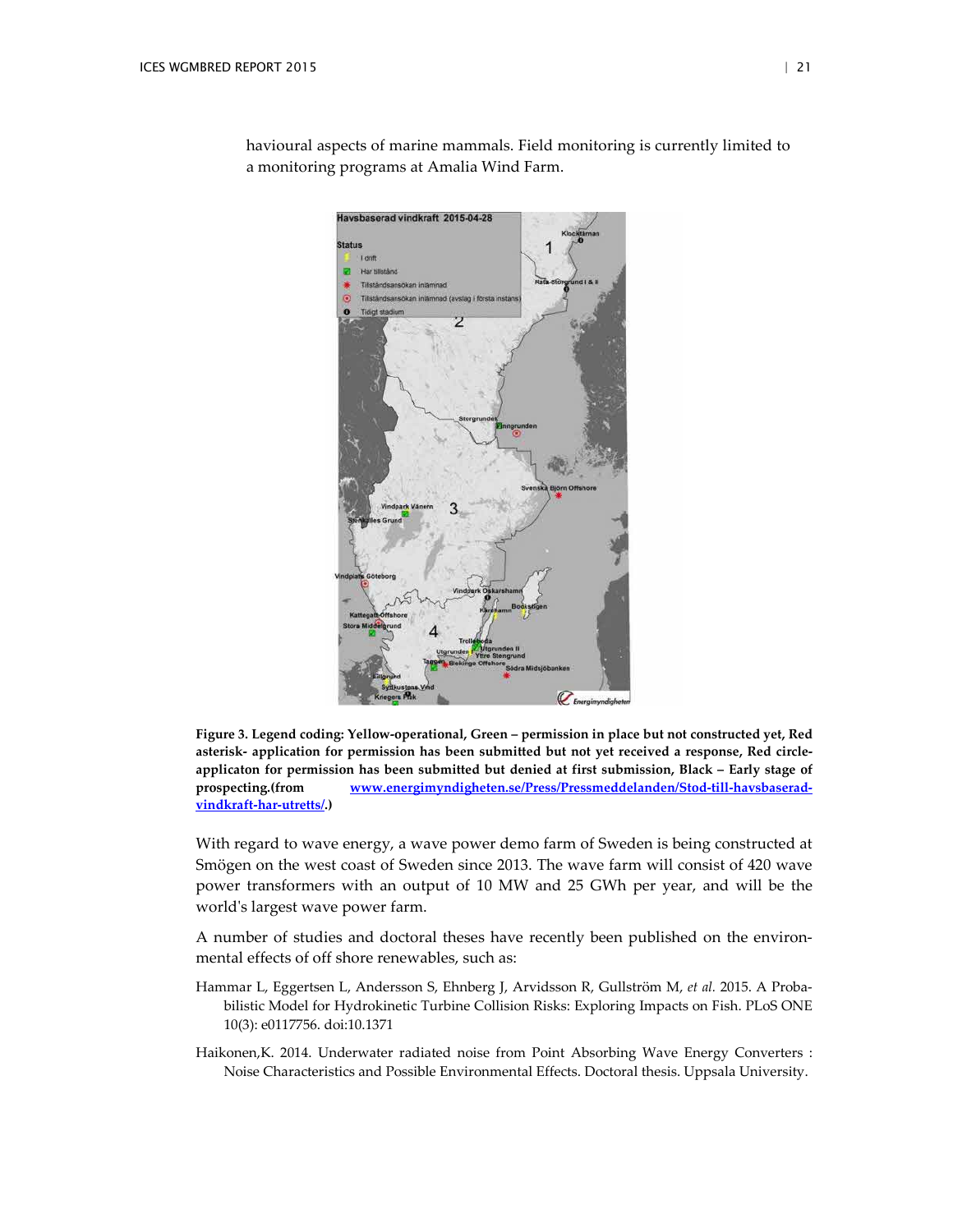- Bergström L, Kautsky L, Malm T, Rosenberg R, Wahlberg M, Åstrand Capetillo N, Wilhelms-son D. *et al.* (2014). Effects of offshore wind farms on marine wildlife – a generalised impact assessment. Environmental Research Letters 9 034012
- Hammar, L. 2014.Power from the brave new ocean. Doctoral thesis. Chalmers University of Technology. ISBN 978-91-7385-994-3.
- Wilhelmsson D & Langhamer O (2014). The Influence of Fisheries Exclusion and Addition of Hard Substrata on Fish and Crustaceans. In: Shields M. A. & Payne. Marine Renewable Energy Technology and Environmental Interactions. Springer. 176 pp
- Hammar L, Wikström A and Molander S (2014) Assessing ecological risks of offshore wind power on Kattegat cod. Renew. Energy 66 414–24
- Summaries of the following papers were presented:
- Hammar L, Andersson S, Eggertsen L, Haglund J, Gullström M, *et al.* (2013) Hydrokinetic Turbine Effects on Fish Swimming Behaviour. PLoS ONE 8(12): e84141. doi:10.1371
- Bergström L, Sundqvist F., Bergström U (2013) Effects of an offshore wind farm on temporal and spatial patterns in the demersal fish community Mar. Ecol. Prog. Ser. 485: 199–210

Contact: Lena Bergström, Swedish University of Agricultural Sciences, Öregrund; Dan Wilhelmsson, Swedish Secretariat for Environmental Earth System Science (SSEESS), Royal Swedish Academy of Science, Stockholm

#### The Netherlands

In the period from 2013 to 2015, the Netherlands have been active in planning, monitoring and research on (the ecological effects of) offshore wind farms (OWF).

The spatial planning of offshore wind farms has been the emphasis of the last years, and recently that has led to the start of the construction of two new OWF, 'Luchterduin' to the west, and 'Gemini' to the north of the Netherlands. Moreover, a new round of tendering for two established OWF planning sites have started, 'Borssele' on the southwest, and 'Holland Coast' to the west of the Netherlands.

Monitoring and research has been followed up from the Masterplan that was established in 2010 (Boon *et al.* 2010), and led to research programs focusing on the underwater noise effects of construction on marine mammals (e.g. Kastelein *et al.* 2013) and on the survival of fish larvae (Bolle *et al.* 2012). Also, the monitoring around OWF OWEZ was finished, and was carried out around the operational OWF 'Amalia' (second OWF built in the Netherlands) and started around the new OWF mentioned above. Recently, desk studies were finished on the cumulative effects of underwater noise on harbour porpoise and of collision risk on birds.

Furthermore, Ph.D. research has started in 2012 on the effects of artificial reefs (such as oil and gas platforms and OWF) to model the species distribution of a number of reef species present on artificial and natural reefs (Coolen *et al.* 2015).

- Coolen JWP, Bos OG, Glorius S, *et al.* (2015) Reefs, sand and reef-like sand: A comparison of the benthic biodiversity of habitats in the Dutch Borkum Reef Grounds. J Sea Res. doi: 10.1016/j.seares.2015.06.010
- Bolle LJ, Jong C a F de, Bierman SM, Beek PJG van, Keeken O a van, Wessels PW, Damme CJG van, Winter H V, Haan D de, Dekeling RP a (2012) Common sole larvae survive high levels of piledriving sound in controlled exposure experiments. PLoS One 7:e33052.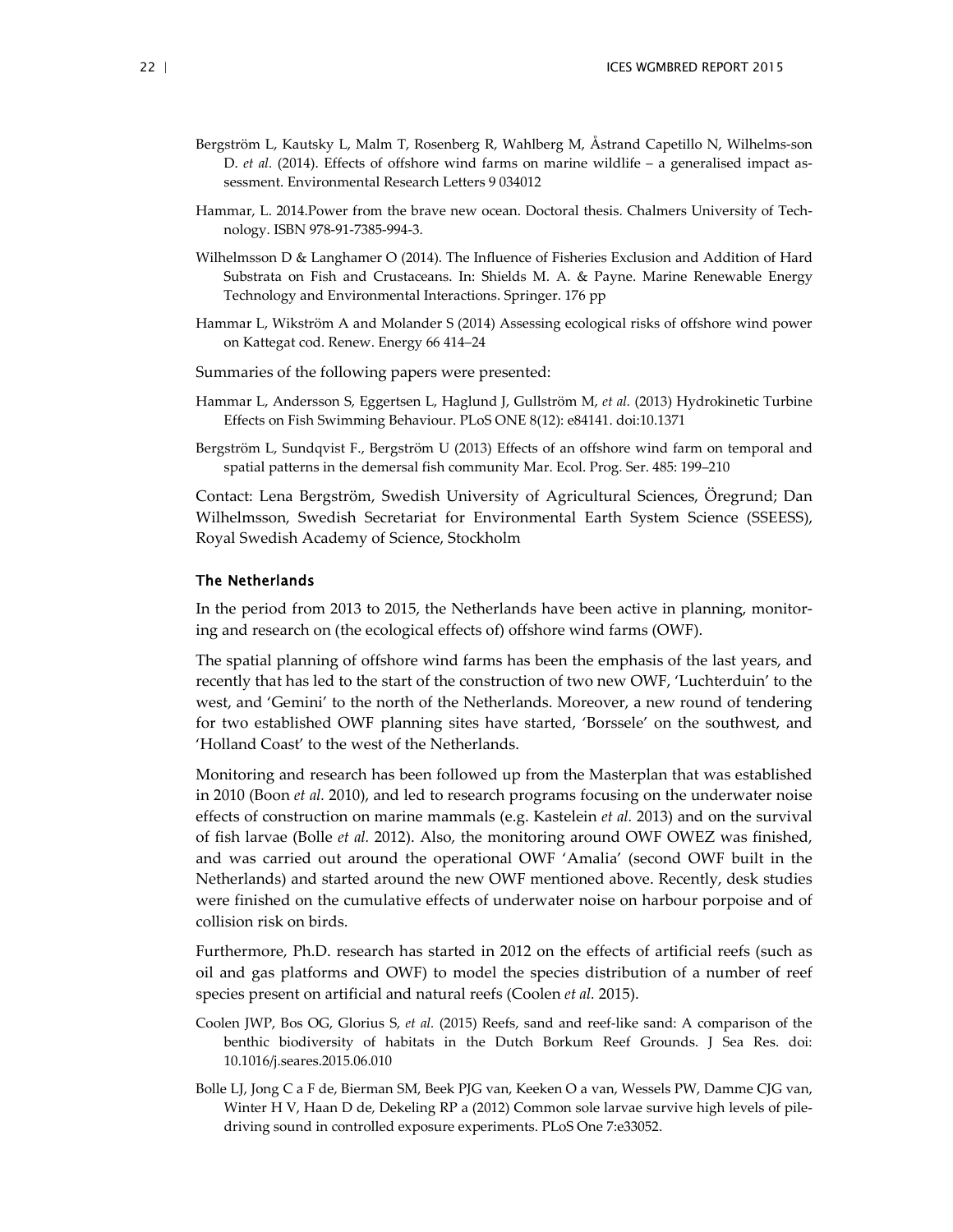- Boon AR, Hofstede R, Klok C, Leopold M, Blacquiere G, Kastelein RA, Camphuysen CJ (2010) Monitoring and researching ecological effects of Dutch offshore wind farms - Masterplan. Deltares report 1207076-000, Delft, The Netherlands, pp. 157.
- Kastelein RA, Gransier R, Hoek L (2013) Comparative temporary threshold shifts in a harbor porpoise and harbor seal, and severe shift in a seal. J Acoust Soc Am 134:13–16.

#### United Kingdom

#### **2013**

Ongoing mesocosm study analysis of fish response to EMF and pile driving noise. New development at field site installing modular wave power device for multiple benthic related research projects. Also tidal device development at field site in South of England.

Contact: Andrew Gill, Cranfield University.

Presentation on the development and application of a 'flying array' with HD video camera from Plymouth University

Contact: Emma Sheehan, Plymouth University

#### **2014**

Emma Sheehan reported on Wave hub, a test site for Marine Renewable Energy located 10 miles north of SW UK. Wave hub was connected to the grid in 2010 and the first device to be tested at Wave hub will be deployed in summer 2014. Annual benthic monitoring surveys were done by Plymouth University Marine Institute of the Wave hub site and the associated cable route. Funding is required to repeat the annual survey of the Wave Hub site for device developers to use for impact assessment. Funding is also needed to repeat the impact study of the cable route to inform on recovery of the cable and to use as a baseline for future comparison with the potential impact of EMF when the cable becomes live.

Contact: Emma Sheehan, Plymouth University

Andrew Gill gave an update on activities that he and Cranfield University were particularly involved in. He had hoped to report that the field site in western Scotland would be up and running with a wave device (provided by a small Scottish company) and a set of research studies ongoing. However significant problems with the Crown Estate lease meant that it was not possible to allow the project to de-ploy a wave device at the present time. Other options are now being considered to see how research projects can be moved forward. On a more positive note Andrew reported on a new flagship EU project named MaRVEN – Marine Renewable Energy Vibration, EMF and Noise that was awarded to a consortium of nine organisations across seven countries. The project is 18 months long and will critically review the noise, vibration and EMF aspects of marine renewable energy devices (across the technologies – wind, wave and tidal) taking particular note of gaps in knowledge. These gaps will be filled by a field measurement campaign. The data collection covers important aspects of relevance to the benthic ecosystem, such as particle motion component of noise, vibration within sediments and EMF emissions.

Contact: Andrew Gill, Cranfield University, Cranfield, UK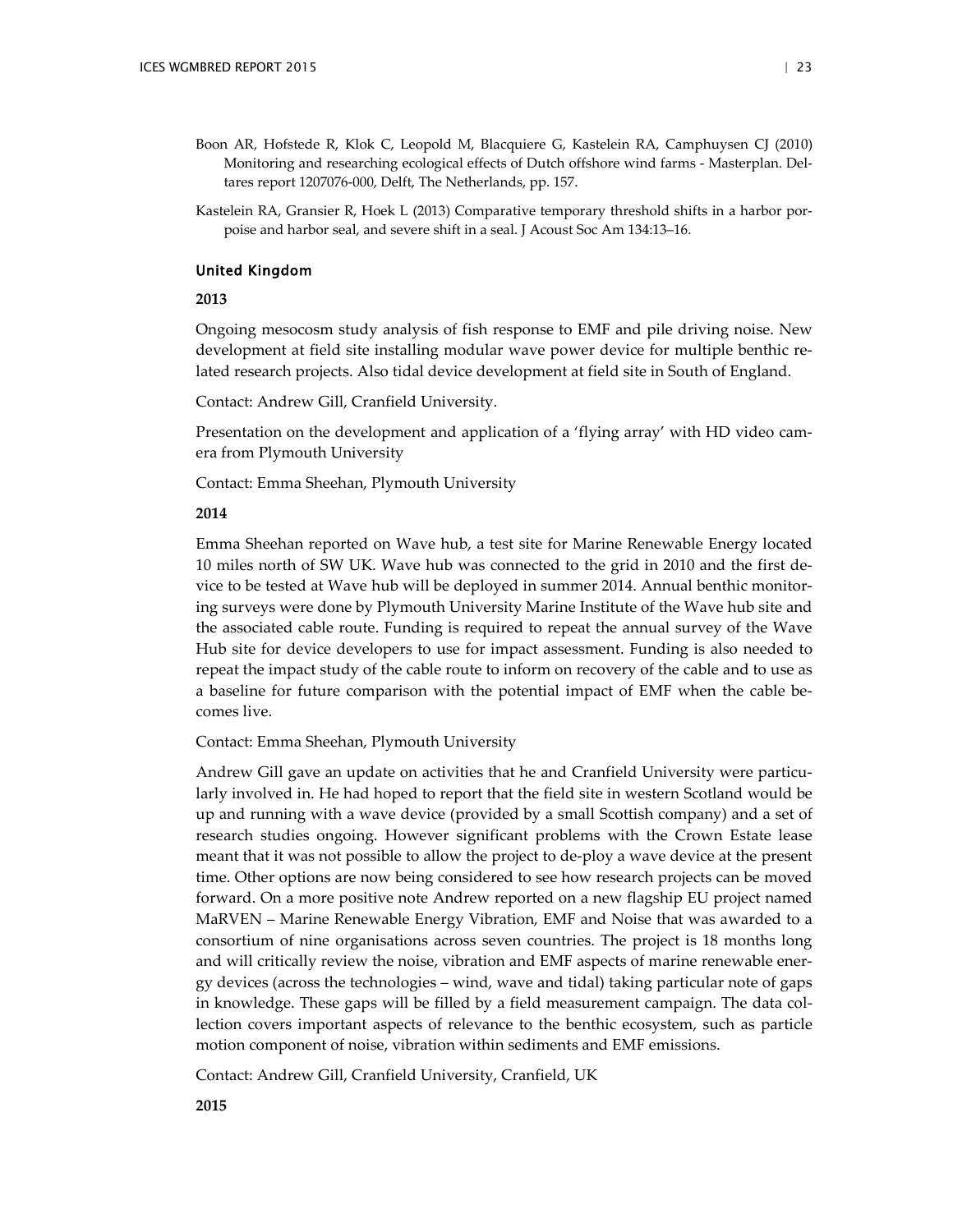Scientists within Plymouth University's Marine Institute are to be part of a new EUR 17 million EU Horizon 2020 funded research project that will test a new energy converter at Wave Hub, off the north coast of Cornwall.

The five-year Clean Energy From Ocean Waves (CEFOW) project is being coordinated by Nordic company Fortum and will involve a new design of convertor called 'The Penguin' – designed by Finnish firm Wello.

Dr Emma Sheehan, a Research Fellow in the Marine Institute, will lead a team of Plymouth scientists, in conjunction with academics from the University of Exeter, and the University of Uppsala to assess how this device interacts with the marine ecosystem.

Heli Antila, Chief Technology Officer at Fortum, said: "Wave power may play an important role in the future as an emissions-free energy production form, and that is why Fortum is participating in the research and development efforts. By this project we are expecting to increase our capabilities and skills in the field of wave power. We believe that the funding from the European Commission and the experienced collaboration partners create excellent conditions for making great strides forward in commercializing Wello's wave power technology. On a global scale, this project is at the vanguard of wave power research.

The partnership also includes Mojo Maritime Ltd, Wave Hub Limited, Green Marine (UK) Ltd, and Uppsala University.

Dr Sheehan said: "This is a hugely exciting research and development project, and it's tremendous recognition once again of the expertise that we have, not just here in Plymouth, but across the South West, that we're an integral part of the impact study. We will be working with local fishermen during the course of the research, using our flying array to assess how the device interacts with the marine ecosystem."

Fortum signed a leasing agreement in February 2014 with the Wave Hub test facility to test wave power solutions off the coast of Cornwall in Great Britain. The agreement offers Fortum a new opportunity to trial run full-scale wave power devices in ocean conditions.)

Contact: Emma Sheehan, Plymouth University

Dr Andrew Gill highlighted the EU MaRVEN project: Environmental impacts of noise, vibration and electromagnetic fields from marine renewable energy. The study has been conducted by nine organisations across seven countries and has focussed on the construction and operational phases of MREDs. A specific target has been to understand if we have the information needed before we start looking at biological relevance of underwater noise. For example, only some species are sensitive to sound pressure, others only to particle motion but no one is measuring this. Hence the study has used bespoke equipment to measure unknown factors such as pile-driving and EMF emissions associated with wind, wave and tidal developments and looked to close knowledge gaps and hence reduce uncertainty for the decision makers.

Another project that has just started is linked to subsea cables, in USA, to learn about migrating species response to HVDC cables. There are suggested plans for extensive cable networks along the US coast to access the planned renewable energy developments and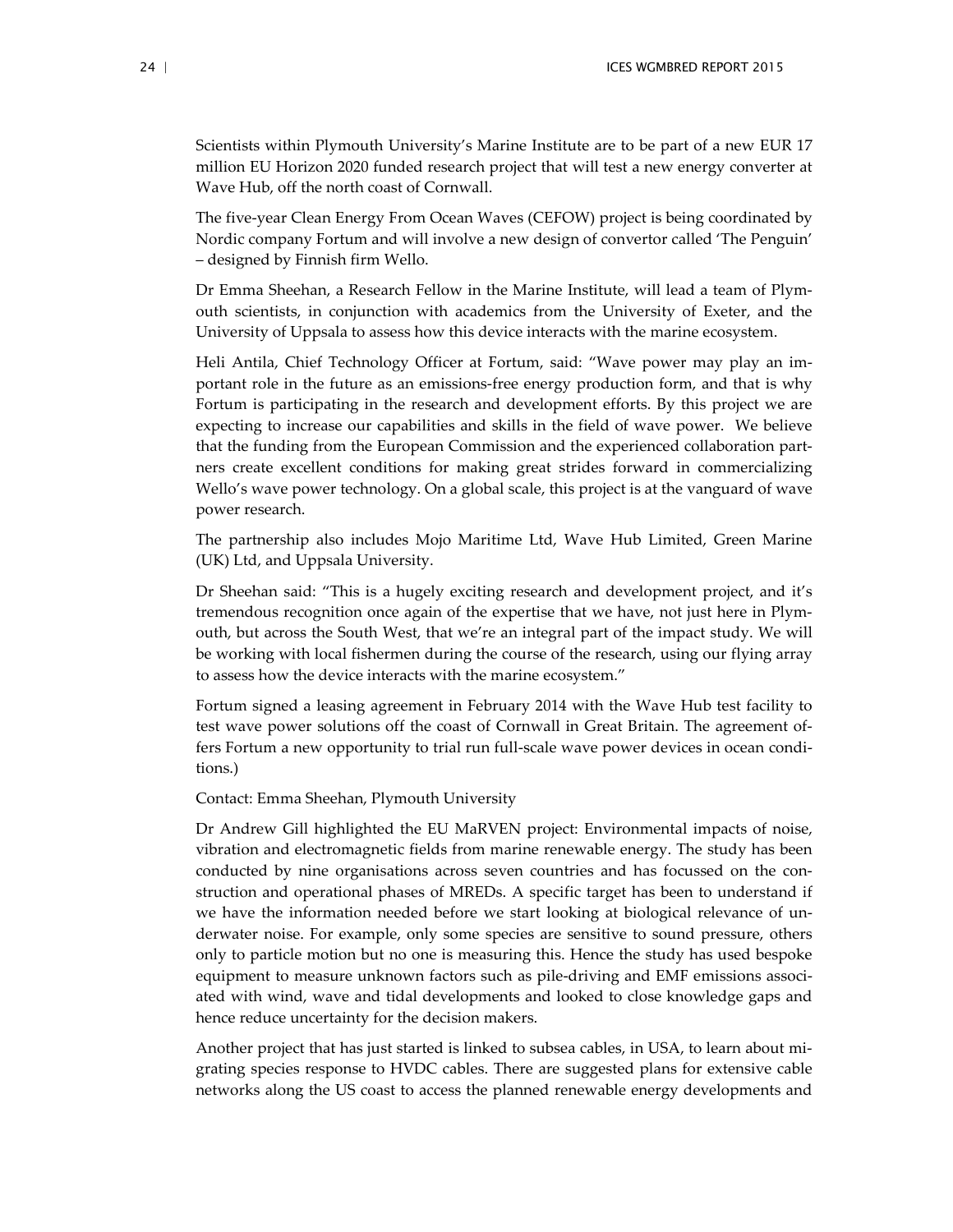export energy to other countries so understanding the impact of EMF is more important than ever.

There is a new EPSRC doctoral training programme run by Cranfield and Oxford universities, named REMS – Renewable energy marine structures. Centre for doctoral training – lots of Phds available looking at interface between engineering and environment. Dr Andy Gill has 2 new PhDs – Cumulative environment effects assessment and assessment of energy structures and environment.

Contact: Andrew Gill, Cranfield University, Cranfield, UK

#### 5.3 Identified important topics besides the terms of references

<span id="page-26-0"></span>During the three years of work in WGMBRED, some issues and questions occurred regularly when discussion the ecological relevance regarding the effects of MREDs on the benthal. These were questions on (a) defining relevant scales, i.e. if and when an effect matters to the system and if it is of ecological relevance, (b) considering not only of MRED effects but also other anthropogenic impacts on the system, (c) comparability of methods and habitats and (d) the ecological relevance of impacts versus effects and if these can be regarded as positive and negative.

#### Scale issues

Scales are an important aspect to assess interactions between benthos and offshore renewables. They differ from local, single device testing to commercial deployment, this will have important consequences to how the benthos responds and also how we determine the level of change and ultimately whether there are any impacts. The scale of change is already happening for offshore wind as plans for much larger developments and more developments in adjacent areas of the sea are in place with construction already occurring (e.g. southern North Sea). The cumulative effects on the benthos are much related to the scale aspect. Near-field effects are going to occur and we have the knowledge with which to determine the changes but are changes at this scale relevant? Devices are usually part of an array, London Array is 100 km2, but an effect at 50m distance, is small compared to total footprint. We need to think from single devices to arrays to superstructures: clusters of OWF such as 100–500 wind farms in an area. The question is what might happen looking at this larger scale. Here, we also need to consider linked questions such as what about invasive species at this scale, important for distribution.

Further, other human activities should be considered (i.e. MREDs as part of coastal modification): shipping, aquaculture, fishing. Here, scale-based connectivity and gradients are visible, as are temporal scale aspects such as seasonal, annual and long-term variability. Further, national boundaries prevent to carry out large scale investigations. All these things are part of the EIA, consistent guidance on scale related and cumulative effects, as well as 'significant thresholds identified' are lacking. Decision makers use the term 'reasonable foreseeable future' which is impossible to define. We need identification of relevant receptors, however there is currently no consideration for benthos except for designated features such as Sabelleria reefs.

Hence, the question is why benthos is important for society and at which scales act those societally relevant ecosystem services and goods. Some receptors are protected (e.g. Sabellaria, Lophelia, Modiolus), but we need to understand what scale these receptors op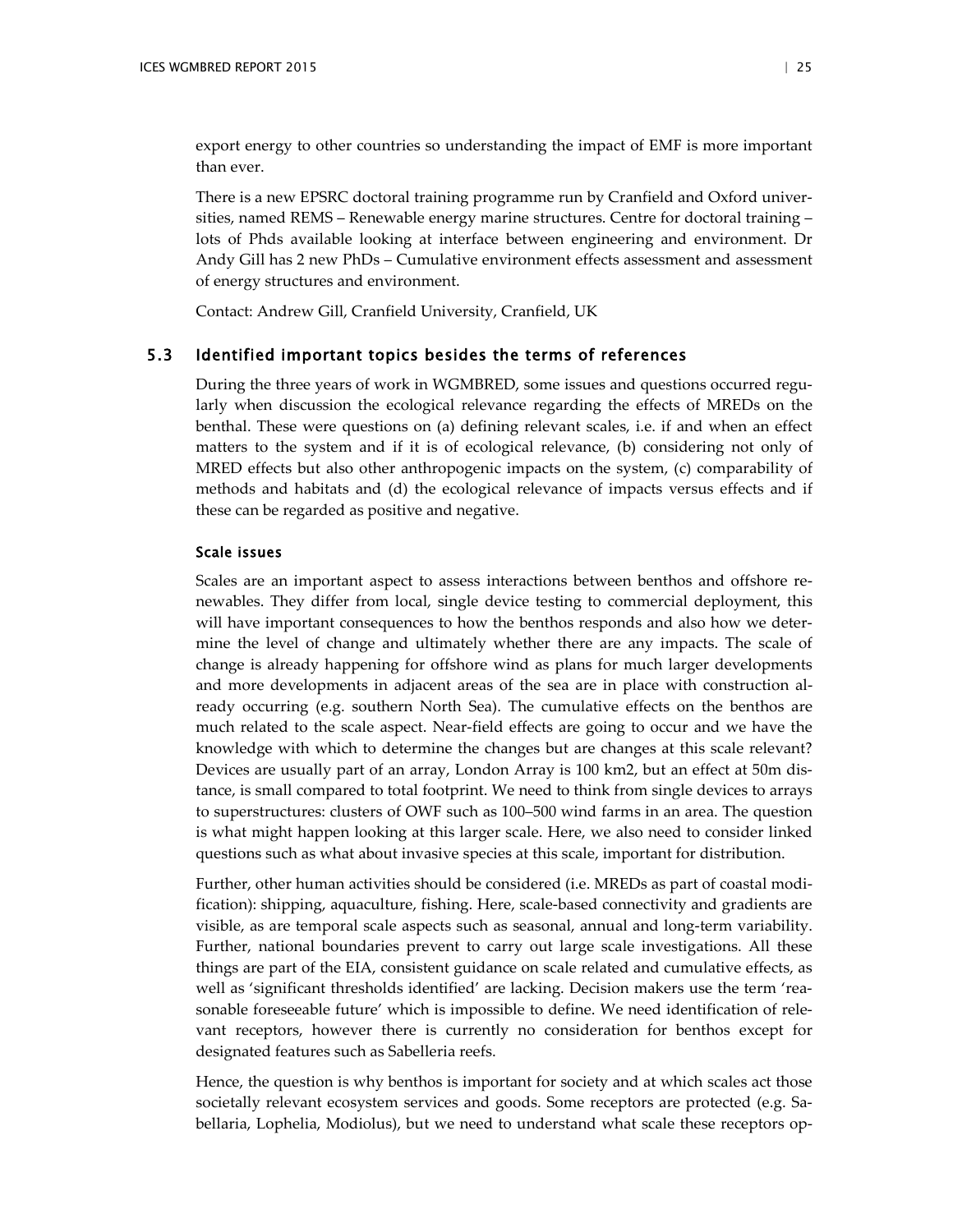erate at. Thus, in relation to benthos, important issues can be raised such as questioning whether we are able to define a population, reproductive dispersal strategy, rarity, critical mass or baselines for general evaluation. Further, environmental positives and negatives are not weighted such as connectivity and habitat restorations/constructions etc. For the society, the issues biodiversity, biogeochemical cycling and food production are key functions of the benthos. Thus scales are relevant for both, ecosystem structure and functioning. Researcher need a strategy to make these steps relevant and scale plays a crucial role here.

MREDs are not placed randomly so more local scale effects may need to be considered on a site by site basis. However, the scale of the deployment footprint in relation to the benthic habitats within the jurisdiction of the country making the decision to deploy is relevant. Ecologists lack knowledge to understand relevant scales, but the society lacks even more. Choosing the right receptor is important if effects should be identified on different scales. Scale issues should always be in one's mind as they are the most relevant aspects that benthic ecologists need to consider when looking at the interactions between the benthos and MREDs in the future.

#### Cumulative impacts

Cumulative effects (CE) from single or multiple activities have moved to the top of the priorities for Marine Spatial Planning (MSP). CE by definition is considered as the combined impacts of a single activity or multiple activities. The individual impacts from a single development may not be significant on their own but when combined with other impacts, those effects could become significant. For example the combined effects of wind farms, climate change and loss of biodiversity can be considered as CE.

One of the main challenges facing offshore wind farm developers, regulators and environmental practitioners is how to best assess the CE or impacts of major offshore developments. At present there are several methods which offer the possibility of predicting cumulative effects, on biological receptors in response to cumulative effects of multiple interacting human activities. UK has developed a conceptual framework based on the DPSIR approach for documenting cumulative effects for UK offshore wind farms. This framework was then used to describe the main steps necessary for assessing cumulative impacts within the context of MSP (for example issues related to activities, scales and considering different levels of effects).

This work presents an initial assessment on the utility of various GIS modelling approaches to investigate cumulative impacts on marine biota and seeks to develop a consensus when developing CEA methodologies. Additionally some of the outputs from regional climate models (e.g. UKCP09) as well as data layers of current and future human activities have been considered to identify regions where multiple pressures are likely to interact to impact marine organisms in the future. Other countries (e.g. Belgium, Germany and the Netherlands) are facing similar challenges when assessing CEA and transboundary exchanges on suitable methodologies for assessing CEA will help managers and regulators to integrate and harmonise knowledge from current and future OWF developments. Such complex issues require collaboration between groups with dissenting interests over short and long term.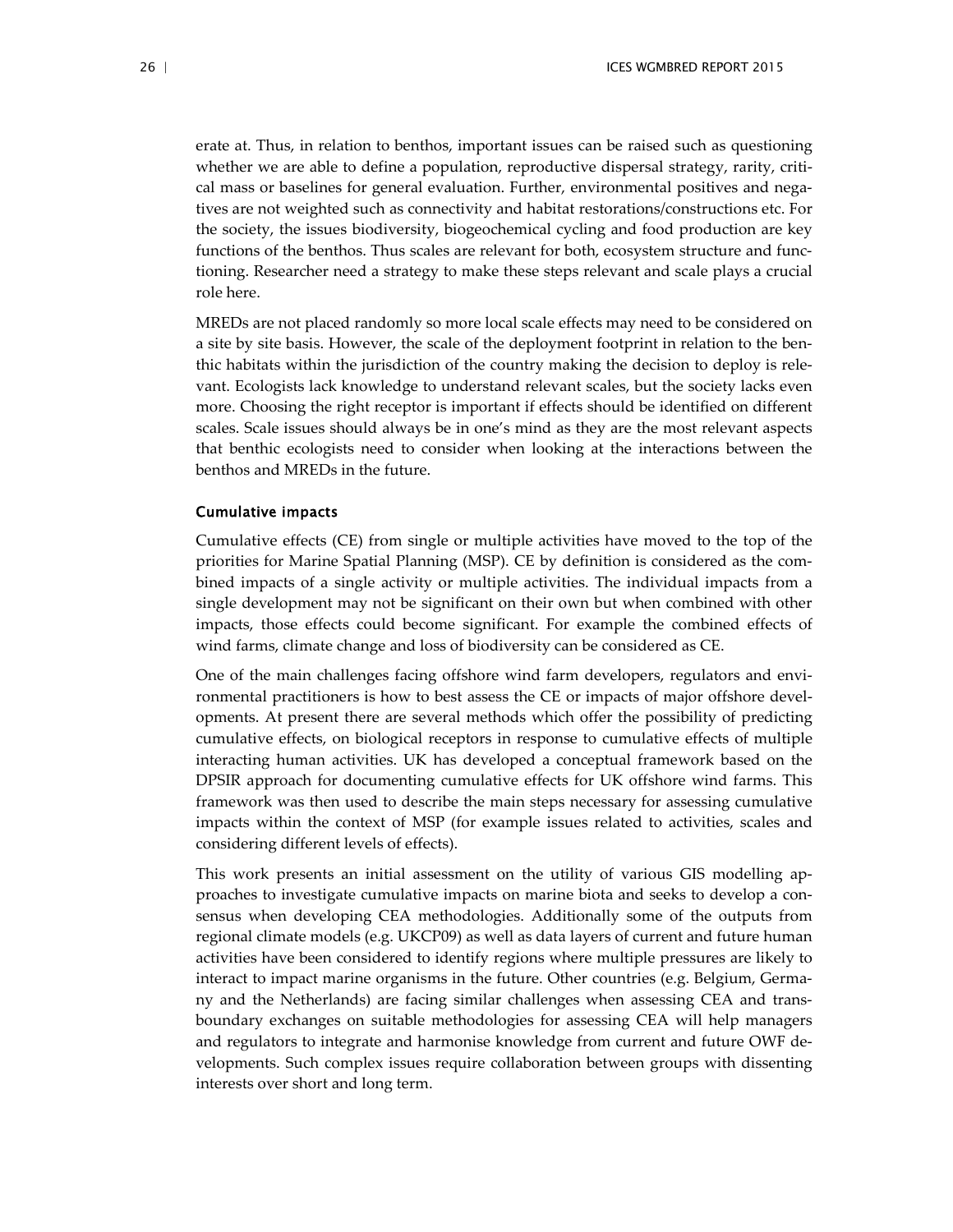#### Cross-cutting topics

WGMBRED identified a number of scientifically relevant cross-cutting themes that are not completely covered by the Terms of References.

#### Comparability of methods and habitats

An important issue is the comparability of techniques / methodology in offshore wind park/marine renewable energy monitoring sampling. The development of common sampling design is important to observe long-term changes of offshore intertidal and subtidal fauna and flora and hard-bottom benthic communities from marine renewable energy developments (autochthonous and exotic species) to establish a European observatory link to climatic changes.

An interesting hypothesis would be if devices and subsurface structures are surrogates for natural hard substrata, i.e. if natural and artificial hard substratum ecosystems are different in structure function and ecosystem services. Further, it is important to assess how the type of environment that the marine renewable technology is deployed within will have implications for benthal ecosystem.

#### Ecological relevance of positive/negative effects and impacts

An important issue in the research of MRED effects on the benthos are the consideration of the definition of effects (i.e. something that is happening to the organisms, or a response) versus impacts (i.e. something where an effect causes significant change to either a species population or a community and the dynamics and whether it is regarded as positive or negative). In this context, addressing the question if arrays of MRED might function as sources for populations and have spill-over effects to the surrounding, i.e. the source-sink hypothesis, is of high ecological relevance. Further, determining methods to address the question of whether these new renewable energy structures in the environment can be regarded as positive or negative ecologically, including the spatial scale issue to consider the relevant scale of benthic ecological functioning (species, community, ecosystem) versus the societal magnitude of the impact (cf. context setting) is of great importance. As a first step, changes in ecological functioning might be evaluated using biological traits. Similar to fishery impact studies, changes in biological traits might be more significant than changes in species composition, e.g. transnational analysis of benthos in different wind farms.

#### 5.4 Knowledge theme, summary of three years work (2013–2015)

<span id="page-28-0"></span>Renewable energy developments, in particular wind farms, will most likely become one of the most important and large-scale anthropogenic pressures and will affect benthic communities over various spatial and temporal scales within coastal and offshore ecosystems over the next decades. Benthic organisms have a fundamental place in marine ecosystems and deliver numerous ecosystem goods and services (such as marine biodiversity, long-term carbon storage and natural resources), which are intimately linked to the benthic system. Extensive renewable energy developments have the potential to initiate processes which are expected to affect benthic communities in numerous ways. The identification and analysis of these processes is the prerequisite for an efficient,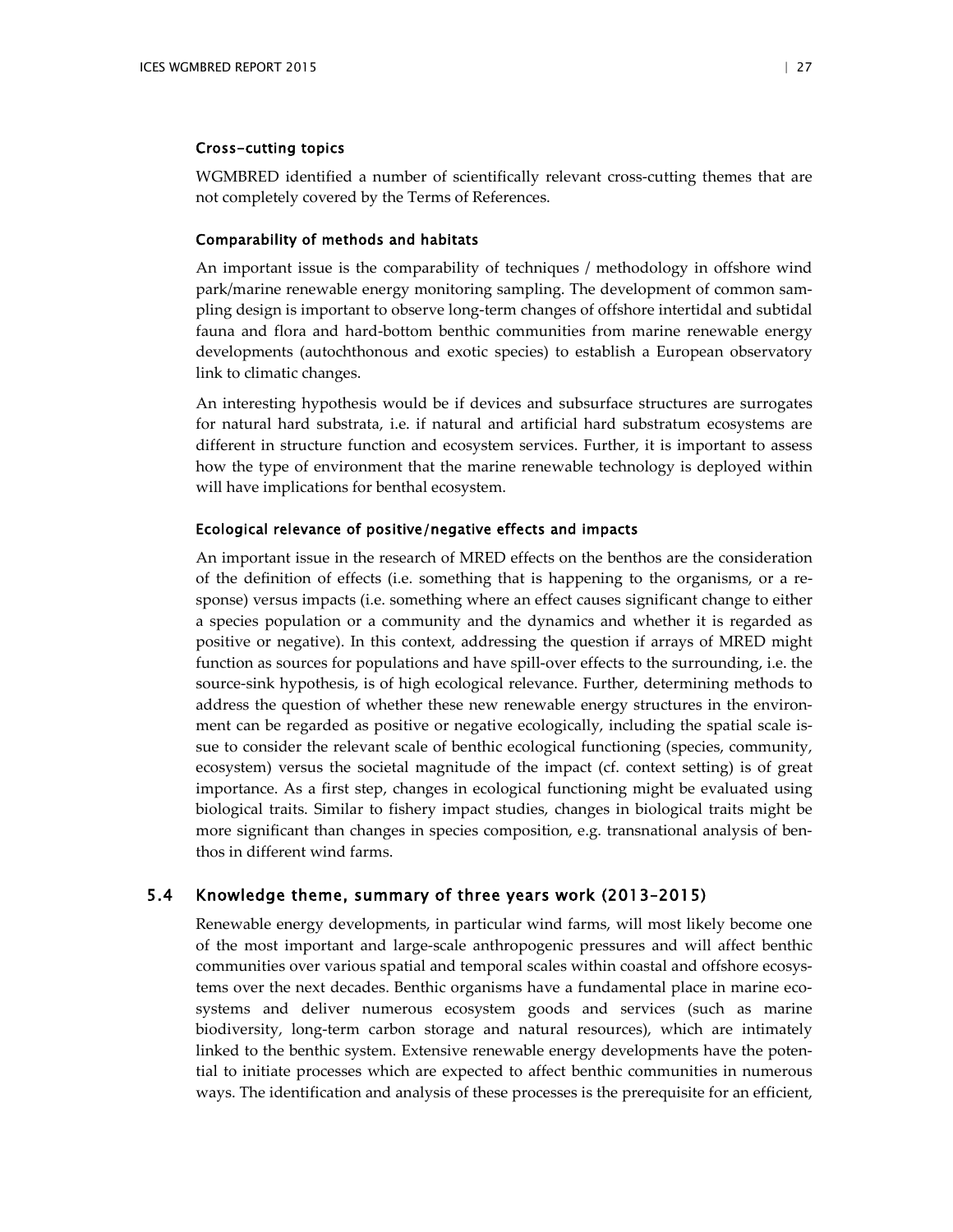hypothesis-driven approach towards the understanding of the various effects of marine energy developments on the marine benthos as well as on the whole ecosystem.

WGMBRED developed a set of hypothesis-driven pathways based on the schematic presentations of cause–effect-relationships (see ICES 2012) to subsequently provide a list of prioritized hypotheses (Multi-annual ToR A) and evaluated what and how much knowledge on related topics (e.g. artificial reefs) contribute to the issue of effects of renewable energy constructions (Multi-annual ToR E).

The output of this work will be a review paper (working title: 'Benthic effects of offshore renewables: prioritizing the known unknowns') that is relevant to managers, policymakers and developers of offshore renewables, highlighting current knowledge gaps and suggest prioritization of the known unknowns. The review paper is due end 2015.

#### Analytical strategy

Step 1. WGMBRED first developed a set of hypothesis-driven pathways from a conceptual scheme of cause–effect relationships as developed during the Workshop on the Effects of Offshore Wind Farms on Marine Benthos, WKEOMB (ICES, 2012) and evaluated how knowledge of related topics (e.g. artificial reefs) can contribute to the issue of effects of renewable energy constructions. The disentanglement of the conceptual scheme began with consideration of societally relevant issues, i.e. the benthal being (1) a 'biogeochemical reactor', (2) a source of biodiversity and (3) a source of food resources for higher trophic levels. This work was conducted during the WGMBRED 2013 and finalised intersessionally between the WGMBRED 2014 and 2015 meetings.

Step 2. WGMBRED then classified the hypotheses into pressure groups in order to structure the manifold hypotheses. Four overarching pressure groups were defined (after Bergström *et al.*, 2014): (1) mechanical sea-floor disturbance, (2) artificial reef, (3) additional energy (sound, other energy) and (4) fishery cessation & displacement. The categories were used to group and structure the cause-effect-relationships and to discuss the relationships in a thematic context. This work was conducted during the WGMBRED 2014 meeting.

Step 3. WGMBRED then reviewed, evaluated and classified existing knowledge on the effects of offshore renewable constructions and related topics (e.g. artificial reefs) providing information on cause-effect relationships comparable to those of offshore renewables. For each hypothesis, lead authors were identified during the meeting, who steered the review process. This work was conducted intersessionally between the WGMBRED 2014 and 2015 meetings, and finalised during the WGMBRED 2015 meeting.

Step 4. The sensitivity of importance, confidence/certainty (i.e. amount of knowledge available) and consistency (i.e. appliance to all biotopes/habitats/areas) was assessed for each hypothesis. Here, also the concept of Bergström *et al.* (2014) was used as a basis. As there will be differences in the response of the benthic system to the effects of offshore renewable developments, the consistency of the hypothesis was evaluated for different habitats (soft – hard substrate) and different biological components (demersal fish, invertebrates and phytobenthos including benthic algae and microphytobenthos). WGMBRED further considered the importance of different spatial and temporal scales of the effect size caused by renewable energy developments throughout this assessment. This work was prepared for during the WGMBRED 2014 and finalised at the 2015 meeting.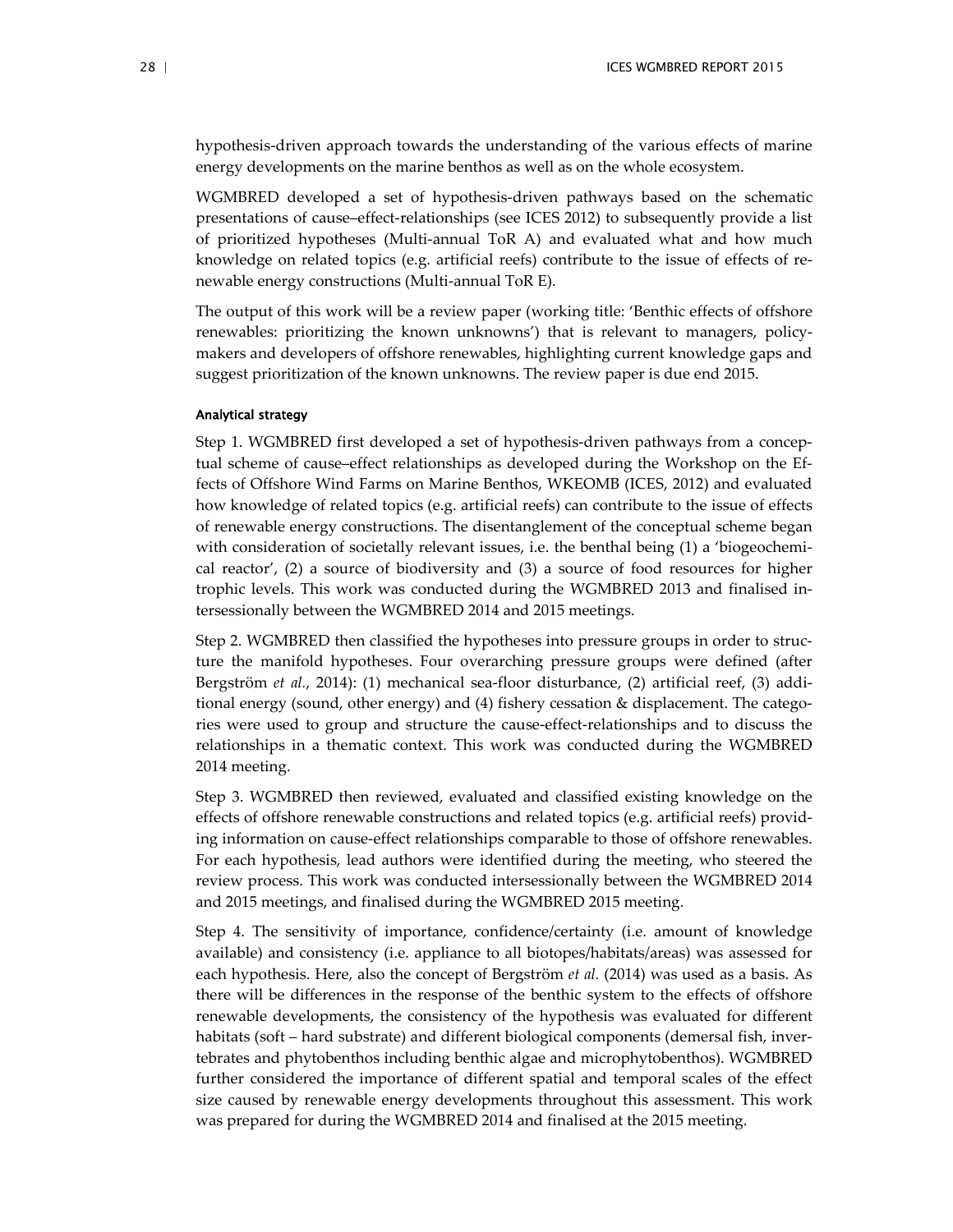Step 5. Analysis of knowledge gaps to identify and prioritise the known unknowns. This analysis will ultimately lead to the review paper 'Benthic effects of offshore renewables: prioritizing the known unknowns'. This work was prepared for during the WGMBRED 2015 meeting and will be finalised intersessionally before the end of 2015. Given that the work is ongoing at the time of writing, its results are not presented in this report.

#### Results

### Step 1. Conceptual cause-effect schematics

The diagram as developed by WKEOMB (ICES, 2012) was greatly simplified and brief text descriptions of the processes that link the constituent components are provided. Figure 4 shows the simplified scheme of the 'biogeochemical reactor' issue, as an example of the conceptual cause-effect relationships schematics. Each hypothesised cause-effect relationship is symbolised by a coded arrow and was briefly described, e.g. a ) the addition of artificial hard structures will change the morphology and increase the complexity of benthic habitats; b ) a specific hard bottom assemblage consisting of fouling organisms (fauna and flora) and associated mobile megafauna will colonize the new and complex artificial habitat;  $c$ ) export of organic matter released by the fouling and megafauna community on the artificial structure provides food for benthic communities in the nearby natural sediments; d ) turbidity caused by suspended matter reduces light penetration into the water column thereby reducing the primary production of photosynthetically active phytoplankton; e ) suspension-feeding fouling organisms extract plankton and suspended matter from the water column and thereby decreasing turbidity. The end results in this 'biogeochemical reactor' issue will facilitate the identification and assessment of (1) important functions of the benthos such as bioturbation and decomposition changed by the altered benthic assemblage structure, which may substantially affect biogeochemical processes crucial to the functioning of the local marine ecosystem, (2) the pelagic primary production support to benthic biogeochemical processes. Accordingly, altered rates of primary production may affect biogeochemical turnover rates of benthic species. This may substantially affect biogeochemical processes crucial to the functioning of the local marine ecosystem, and (3) the addition of 'new players' (i.e. fouling community on artificial hard substrata) and their specific metabolic activities substantially affecting biogeochemical processes crucial to the functioning of the local marine ecosystem.

Similar hypothetical cause-effect relationships schematics were developed for the benthos as a source of biodiversity and as a source of food resources for higher trophic levels (see ICES, 2013). In total, 19 hypothesised cause effect relationships were identified for the 'biogeochemical reactor' issue, 29 for the 'biodiversity' issue, and 15 for the 'food resources' issue. Note that some hypotheses are shared between two or three issues or are to be considered highly similar, leading to the identification of 26 unique hypothesised cause-effect relationships. This number is to be considered conditional as further scrutinisation is yet to be finalised.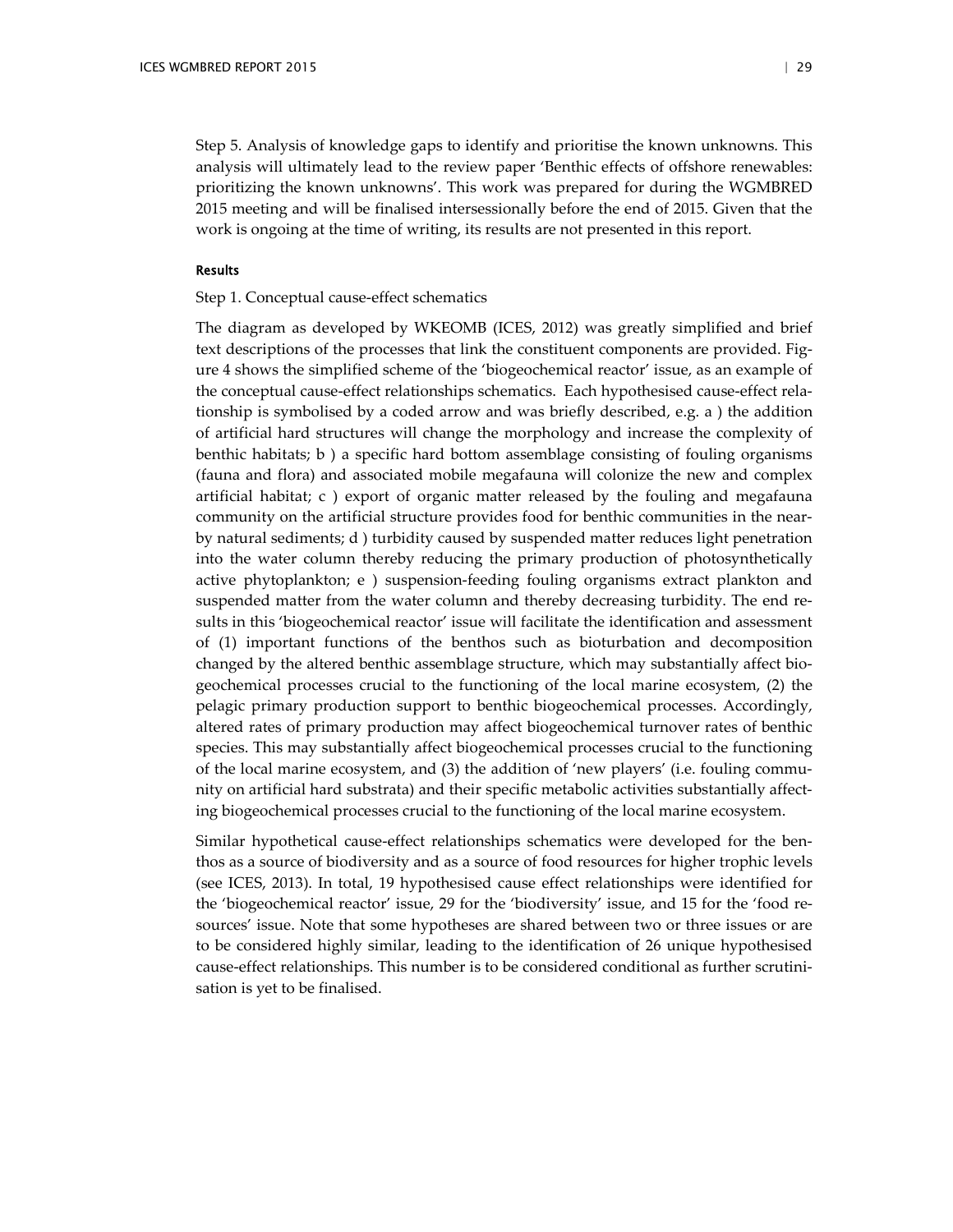

**Figure 4. Conceptual presentation of the abiotic and biotic processes linked to biogeochemical reactorimportance of the benthos, altered by activities and the resulting activity pressures during the construction and operational phase of offshore renewable energy constructions. Hypothesised causeeffect relationships are coded by different letters (see text below for a selection). Note: Cause–effect relationships linked to cessation and displacement of fisheries are not considered here.**

#### Step 2. Classifying cause-effect relationships in thematic pressure types

Some hypotheses are shared between two or three issue of the conceptual schematics. And are thus to be considered highly similar. In order to avoid duplication in the explanation of the cause-effect relationships of all three hypothetical schematics, the causeeffect relationships are along the four thematic pressure types following Bergström *et al.* 2014. These are mechanical sea-floor disturbance, artificial reef, fishery cessation & displacement and the introduction of energy effects, additional energy (sound, other energy). Note: Cause–effect relationships linked to cessation and displacement of fisheries are not considered.

#### Step 3. Existing knowledge review

During the intersessional work, a large literature review was carried out. For each hypothesis, text paragraphs of 5–15 lines were drafted by the WGMBRED lead authors summarising the current knowledge on the targeted cause-effect-relationships. These paragraphs are backed up with approximately 5–15 key references to literature from the offshore renewable energy development impact assessment studies or related studies. An example referring to the 'Biogeochemical reactor' issues, hypothesised cause-effect relationship 'i' (Figure 4), is given in the text box 1.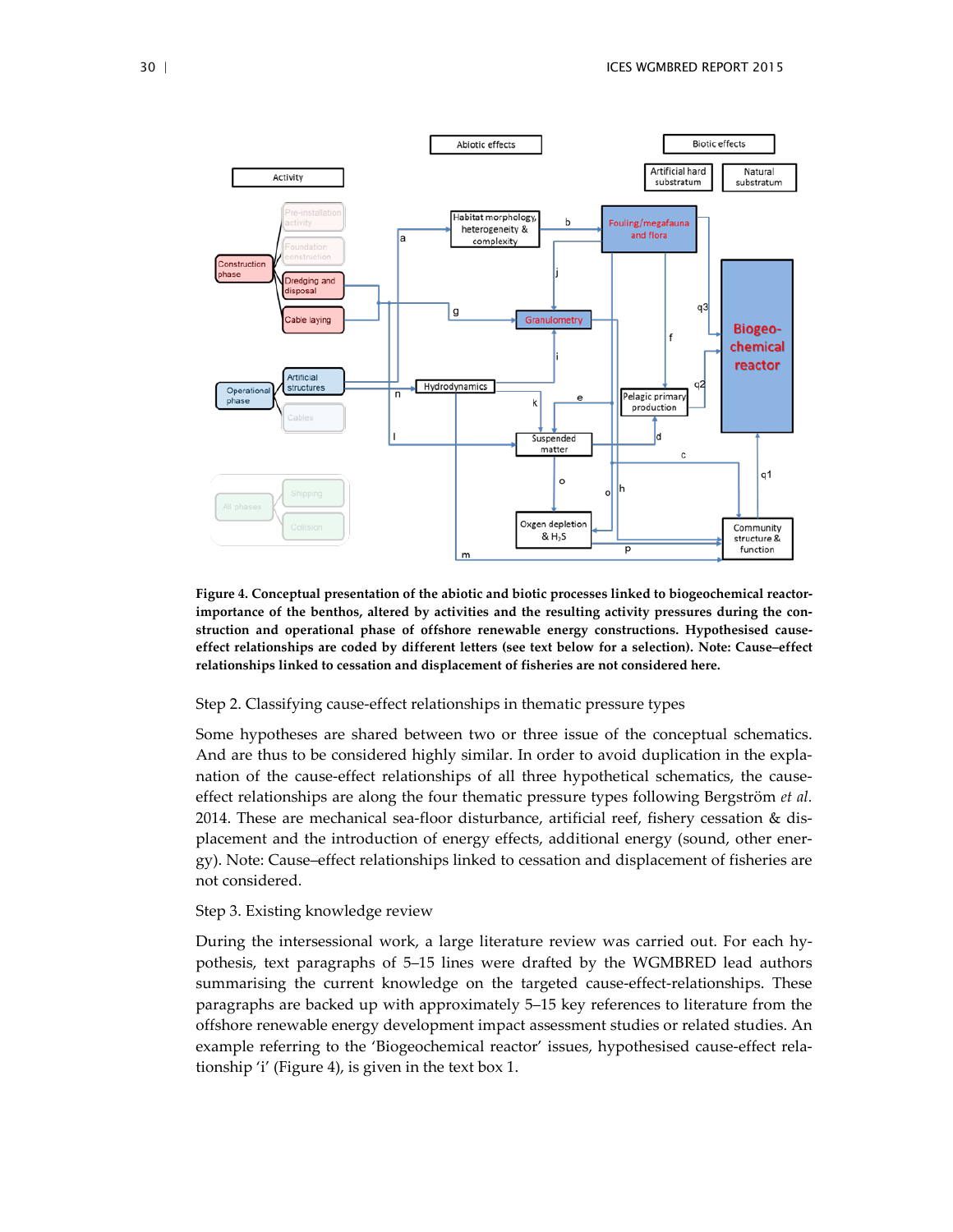**Text Box 1. Changes in water flow can lead to turbulences that cause resuspension of fine sediment fractions. Increased current speeds around the foundations will cause scour in the surrounding of the artificial structures.**

Wind turbines may affect sediment- and morphodynamics particularly in relation to increases in turbidity; scour around the foundations, and erosion around the cables (e.g. Carroll *et al.*, 2010). For example, sediment erosion pits of 2 to 6.5 m were measured around Belgian monopiles (Van den Eynde *et al.*, 2013), while even larger erosion pits were reported from larger monopiles (den Boon *et al.*, 2004). Sediment sorting during erosion differs between sediment types (Law *et al.*, 2008): in non-cohesive sediments, larger grains are eroded progressively with increasing bottom stress; in cohesive silts, preferential erosion of the finer sizes no longer occurs, with all sizes up to medium silts eroding at approximately the same rate. Since most offshore wind farms are constructed in non-cohesive sediments (i.e. fine to coarse sands), granulometry will hence coarsen as a consequence of wind mill scouring. Cooper *et al.* (2011) demonstrated the sensitivity of macrofaunal communities to increase as both the proportion of gravel increased and the level of natural physical disturbance decreased.

#### **References**

- Cooper, K.M., Curtis, M., Hussin, W.M.R.W., Frojan, C.R.S.B., Defew, E.C., Nye, V., Paterson, D.M., 2011. Implications of dredging induced changes in sediment particle size composition for the structure and function of marine benthic macrofaunal communities. Marine Pollution Bulletin, 62: 2087-2094. doi: 10.1016/j.marpolbul.2011.07.021
- den Boon, J.H., Sutherland, J., Whitehouse, R., Soulsby, R., Stam, C.J.M., Verhoeven, K., Høgedal, M., Hald, T., 2004. Scour Behaviour and scour protection for monopile foundations of offshore wind turbines. European Wind Energy Conference & Exibition, 22-25 November 2004, London, 14 pp.
- Law, B.A., Hill, P.S., Milligan, T.G., Curran, K.J., Wiberg, P.L., Wheatcroft, R.A., 2008. Size sorting of fine-grained sediments during erosion: Results from the western Gulf of Lions. Continental Shelf Research, 28: 1935-1946. doi: 10.1016/j.csr.2007.11.006.

This literature review produced 35 pages of summary text, covering 26 unique causeeffect relationships and referring to 232 unique scientific papers.

Step 4. Sensitivity, confidence, certainty and consistency assessment.

While preliminary developed during the WGMBRED 2014 and 2015 meetings, further discussion on the appropriateness of the criteria and their corresponding thresholds were held intersessionally after the WGMBRED meeting. Table 1 presents the final consensus on the selection of criteria and thresholds for prioritisation.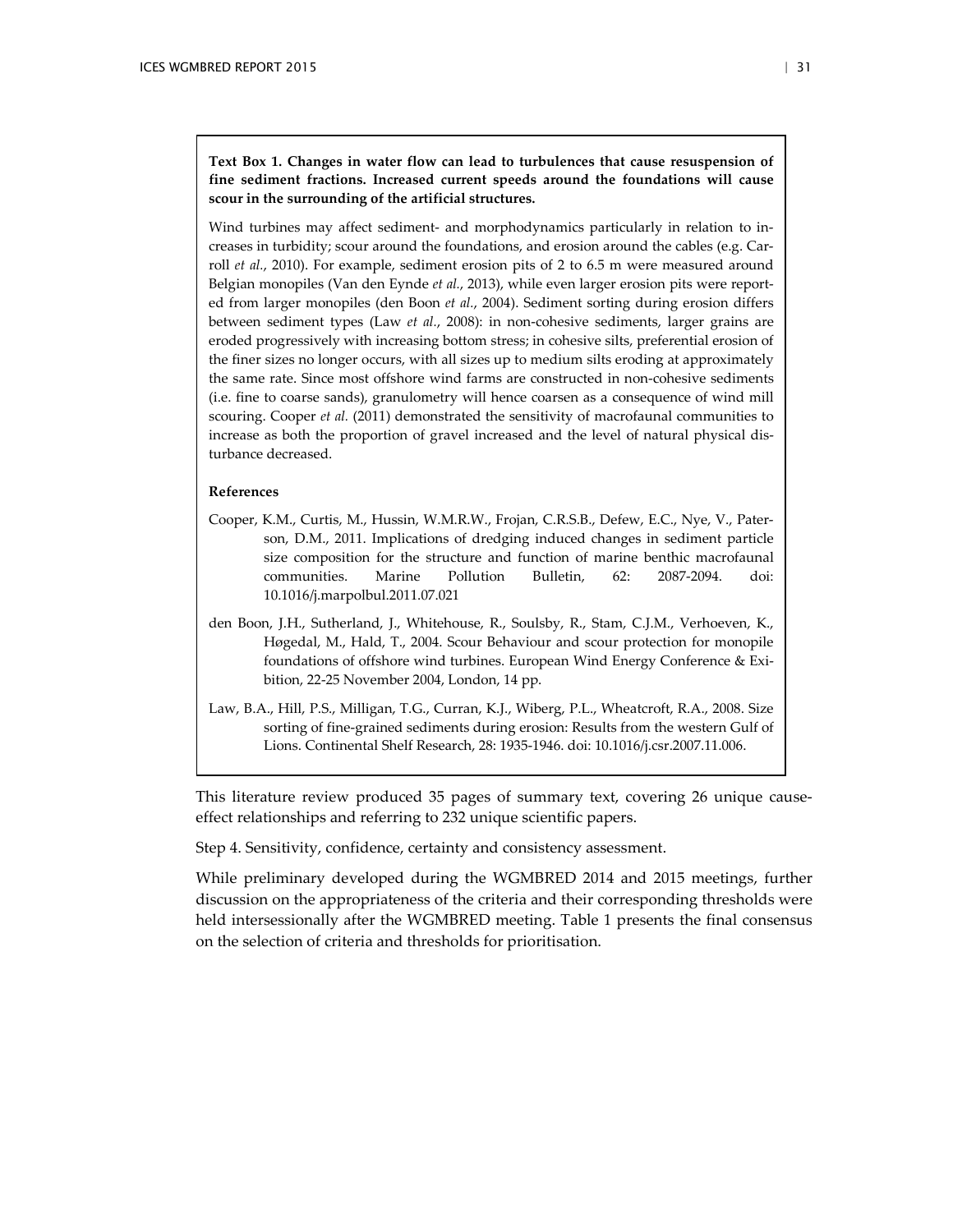| Score<br>Criteria                                                                                                          |                                                                                                                                                                                                                                                    |                                                                                                                                                                                        |                                                                                                                                                                                                                             |  |  |  |
|----------------------------------------------------------------------------------------------------------------------------|----------------------------------------------------------------------------------------------------------------------------------------------------------------------------------------------------------------------------------------------------|----------------------------------------------------------------------------------------------------------------------------------------------------------------------------------------|-----------------------------------------------------------------------------------------------------------------------------------------------------------------------------------------------------------------------------|--|--|--|
| Following Bergström et al. (2014)                                                                                          |                                                                                                                                                                                                                                                    |                                                                                                                                                                                        |                                                                                                                                                                                                                             |  |  |  |
| $1$ (low)                                                                                                                  |                                                                                                                                                                                                                                                    |                                                                                                                                                                                        |                                                                                                                                                                                                                             |  |  |  |
| $<$ 100 $m$                                                                                                                | $< 1000 \text{ m}$                                                                                                                                                                                                                                 | $>1000 \text{ m}$                                                                                                                                                                      |                                                                                                                                                                                                                             |  |  |  |
| $<$ 2 y (mainly<br>construction<br>effect)                                                                                 | <30 y (operation<br>effect)                                                                                                                                                                                                                        | >30 y, beyond<br>MRED life time<br>(permanent)                                                                                                                                         |                                                                                                                                                                                                                             |  |  |  |
| Minor or no<br>effects on abiotic<br>and biotic<br>processes                                                               | Effects on abiotic<br>and biotic<br>processes, no<br>cascading effects                                                                                                                                                                             | Effects on abiotic<br>and biotic<br>processes,<br>cascading effects                                                                                                                    |                                                                                                                                                                                                                             |  |  |  |
| Applicable to<br>specific<br>biotope/ecosystem<br>components/effect<br>size                                                | Applicable to<br>numerous<br>biotopes/ecosyste<br>m<br>components/effect<br>size                                                                                                                                                                   | Applicable to all<br>biotopes/ecosyste<br>m<br>components/effect<br>size                                                                                                               |                                                                                                                                                                                                                             |  |  |  |
|                                                                                                                            | Following the evidence ranking of Marlin (www.marlin.ac.uk/evidenceranking.php)                                                                                                                                                                    |                                                                                                                                                                                        |                                                                                                                                                                                                                             |  |  |  |
| 1 (very low)                                                                                                               | $2$ (low)                                                                                                                                                                                                                                          | 3 (moderate)                                                                                                                                                                           | 4 (high)                                                                                                                                                                                                                    |  |  |  |
| information by<br>"informed<br>judgement" where<br>very little or no<br>information is<br>present at all on<br>the species | information has<br>been derived from<br>sources that only<br>cover comparable<br>studies or effects<br>or from a general<br>understanding of<br>the cause-effect<br>relationship. No<br>information is<br>present regarding<br>the specific cause- | information has<br>been derived from<br>sources that<br>consider<br>comparable effects<br>of a particular<br>cause-effect<br>relationship (e.g.<br>such as artificial<br>reef studies) | information has<br>been derived from<br>sources that<br>specifically deal<br>with the cause-<br>effect relationship<br>of MREDs.<br>Experimental or<br>field work has<br>been done to<br>investigate the<br>specific cause- |  |  |  |
|                                                                                                                            |                                                                                                                                                                                                                                                    | 2 (moderate)<br>effect relationship                                                                                                                                                    | 3 (high)                                                                                                                                                                                                                    |  |  |  |

**Table 1. Consensus selection of criteria and thresholds for hypothesis prioritisation.** 

The spatial and temporal scale extent scores, as well as the sensivity and the certainty scores were taken from Bergström *et al.* (2014).

The scale extent was chosen pragmatic rather then ecological reasons. The low score (<100 m) include very local effects, e.g. around one wind turbine, the moderate score (<1000 m) include e.g. all effects around an (wind farm) array, and the high score reflects effects that act on wider levels. The spatical scales was hence not chosen from a benthic perspective, as most of the benthic species have a far narrower activity range, but from an ecosystem perspective.

The temporal scale reflects the different phases of marine renwable energy developments, i.e. the effects of the construction of a structure, of its operation and effect of the marine renwable energy developments on the benthic systems that last longer than the marine renwable energy development's life time.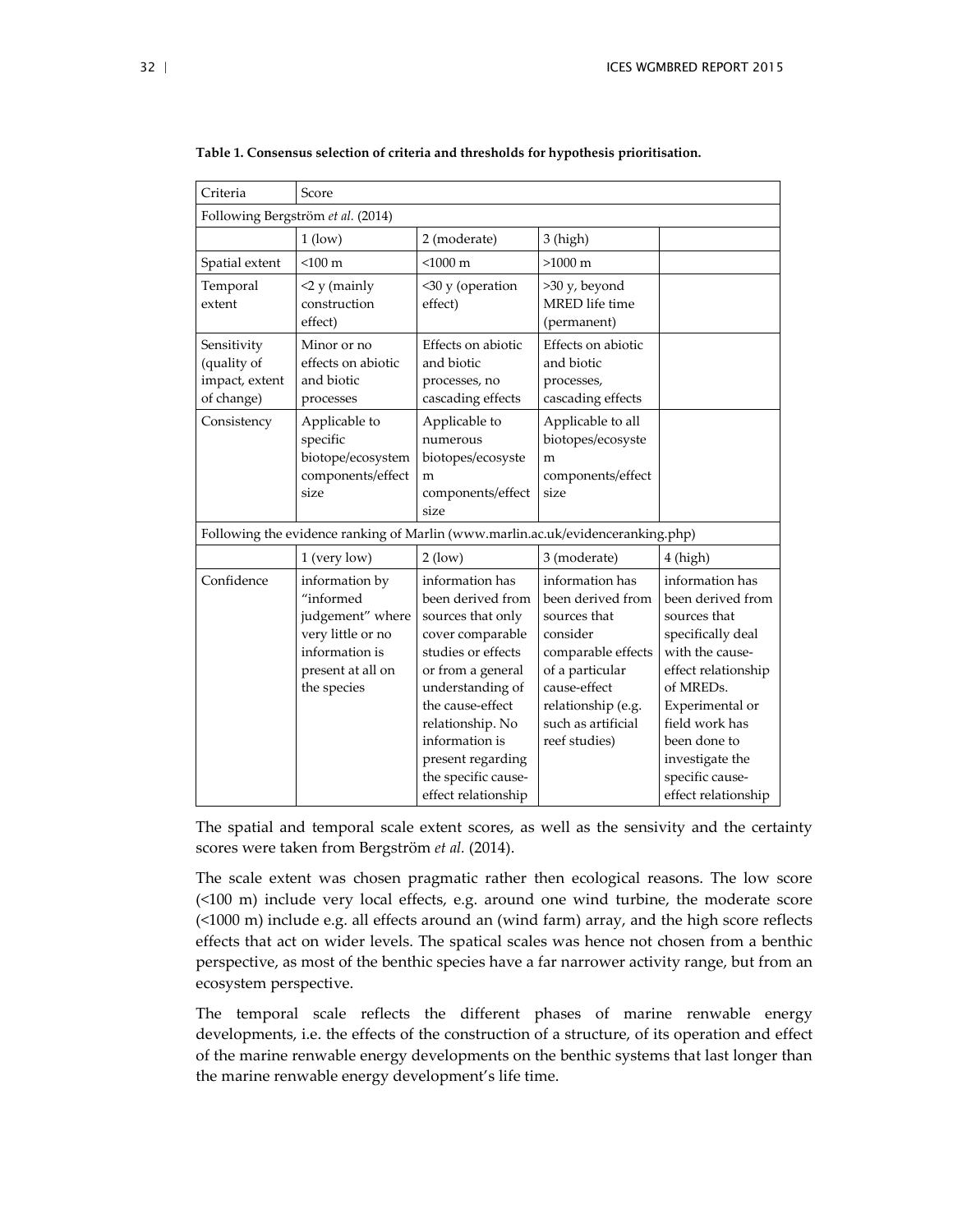The sensitivity describes the quantity of an effect or the extent of a change. Low scores mean that the benthic system is nearly not afffected, medium scores reflect a direct impact on the benthic system without cascading effects, while high scores include unforseeable and cascading effects that might occur from the introduction and operation of marine renwable energy developments.

The consistency of the cause-effect relationships describes the appliance of the effect size to all biotopes, ecosystem components and effect sizes.

The confidence was scored on four categories following the evidence scoring of Marlin [\(www.marlin.ac.uk/evidenceranking.php\)](http://www.marlin.ac.uk/evidenceranking.php), i.e. a very low score if there is limited or no documentation on the cause-effect relationship is available until extensive documentation of MRED studies by field or experimental work on a specific cause-effect relationship with a common agreement on the effect.

Table 2 presents an example of cause-effect relationship scoring as presented in Text box 1.

| cause-effect relation- spatial<br>ship                                   | extent | temporal<br>extent | sensitivity | confidence | consistency |
|--------------------------------------------------------------------------|--------|--------------------|-------------|------------|-------------|
| Biogeochemical<br>re-<br>actor, hypothesis "i"   $1$<br>(see Text box 1) |        |                    |             |            |             |

The matrix constitutes the base for scientifically justification of the cause-effect relationships and thus to identify knowledge gaps and prioritise the known unknowns.

Step 5. Identifying knowledge gaps and priority known unknowns.

Currently ongoing. The group aims at submitting the manuscript until the end of the three years cycle (end of 2015).

#### **References**

- Bergström, L., L. Kautsky, T. Malm, R. Rosenberg, M. Wahlberg, N. A. Capetillo and D. Wilhelmsson. 2014. Effects of offshore wind farms on marine wildlife-a generalized impact assessment. Environmental Research Letters 9(3). 12 pp.
- ICES. 2012. Report of the Workshop on Effects of Offshore Windfarms on Marine Benthos Facilitating a closer international collaboration throughout the North Atlantic Region (WKEOMB), 27–30 March 2012, Bremerhaven, Germany. ICES CM 2012/SSGEF:13. 57 pp.
- ICES. 2013. Report of the Working Group on Marine Benthal and Renewable Energy Developments (WGMBRED), 19-22 March 2013, Caen, France. ICES CM 2013/SSGEF:17. 23 pp.

## 5.5 Monitoring theme – summary of three years cycling, final conclusions and products to ICES

<span id="page-34-0"></span>The ICES WGMBRED has met three times since its inception in 2012/13. The meetings occurred in Caen, France (March 2013), Tallinn, Estonia (March 2014) and Oban, Scotland, UK (April, 2015).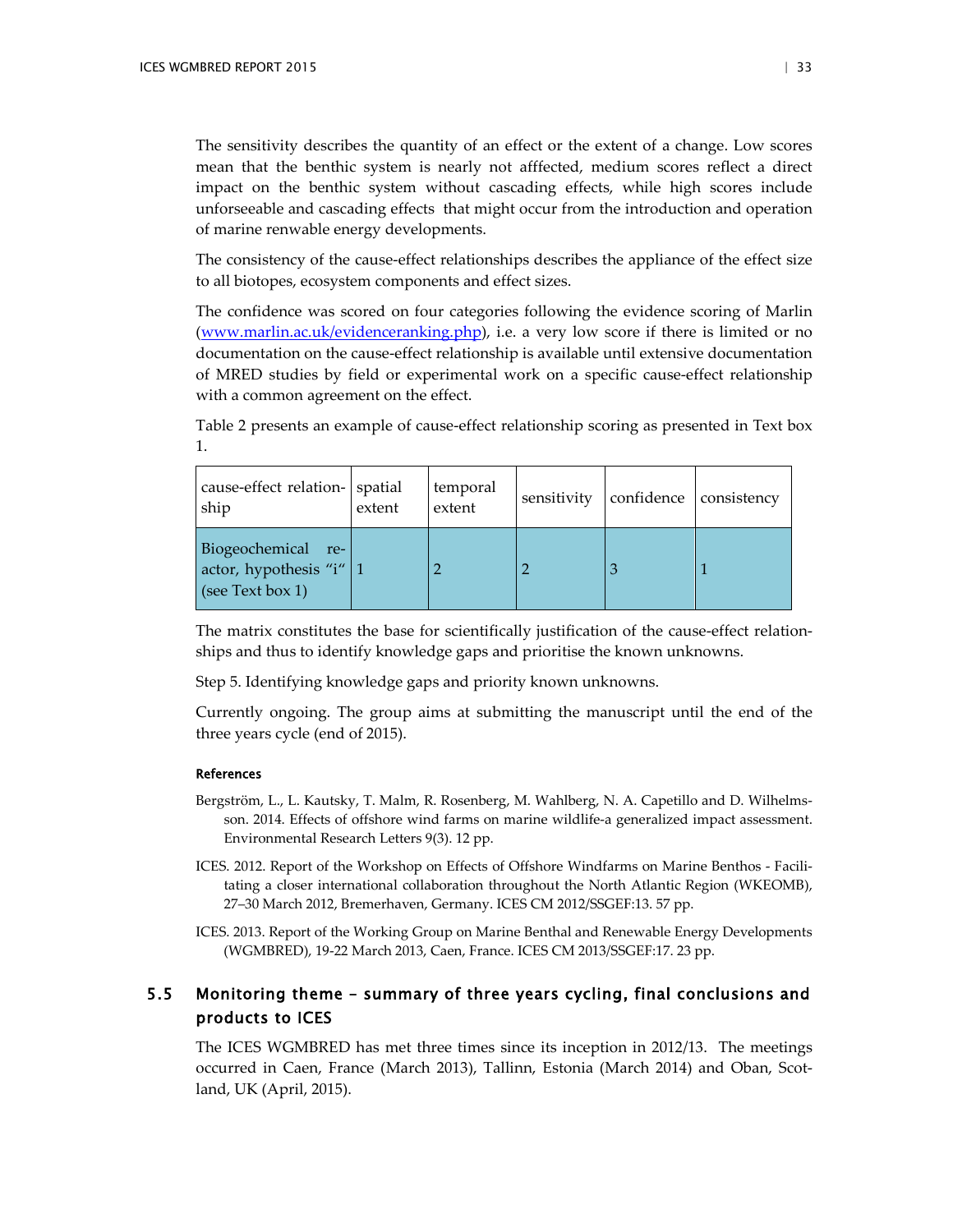This report is structured chronologically and summarises the progress, conclusions and outputs from the Monitoring sub-group in relation to each meeting.

## Caen, 2013

During the inaugural of the WGMBRED (Caen, 2013) the Monitoring Group was established to "review and evaluate sampling techniques the scientific efficiency of ongoing monitoring programmes of offshore renewable construction projects by identifying knowledge gaps and simplifying future standardised research". During the Caen meeting it was acknowledged that much of the current 'monitoring', as occurring around offshore renewable devices, did not serve a useful purpose in terms of better understanding the ecological processes affected by such developments. It was agreed that a fresh look at the main purpose and function of monitoring was required. During the Caen meeting the main issues in relation to monitoring were identified. These issues were:

- 1 ) The monitoring should not set out to assess whether change is occurring because change is inevitable - null hypothesis significance testing is not a useful paradigm in monitoring situations.
- 2 ) Given that change is inevitable, a major challenge before embarking on monitoring is to determine what change is important and how much change should be considered permissible (i.e. thresholds should be set).
- 3 ) Any 'threshold' setting exercise has to consider what are relevant scales in time and space. This means that local acute effects might be irrelevant (even if easy to monitor).
- 4 ) Given the inevitable limitation to resource, the group agreed that the focus of monitoring should be on determining change in relation to ecosystem services (e.g. fisheries) that had real meaning to society.

Following the identification of the issues identified during the Caen meeting it was decided that a scientific review paper should be written, drawing on the broad international experience represented in the ICES WG, to produce a synthesis. This paper would highlight and explain current deficiencies and propose a rationalised approach to monitoring that was fit for purpose. Given the current developmental stage of the sector as a whole it was decided that offshore wind should form the main focus of the review paper. A paper content was agreed (in broad terms) and tasks were assigned to member of the sub-group to initiate the paper writing phase with the objective of discussing the content and structure during the next meeting (Tallin, 2014). The objective of publishing a 'Monitoring review paper' was set.

#### Tallinn, 2014

In relation to the Monitoring sub-group the purpose of the Tallinn meeting was to coordinate the various inputs to the Monitoring review paper, rationalise the content and consider publication direction and options. It was agreed that the paper should focus on:

- 1 ) Consider current monitoring practices
- 2 ) Consider how to identify appropriate scales in time and space.
- 3 ) Consider what is required in terms of baseline studies/ background information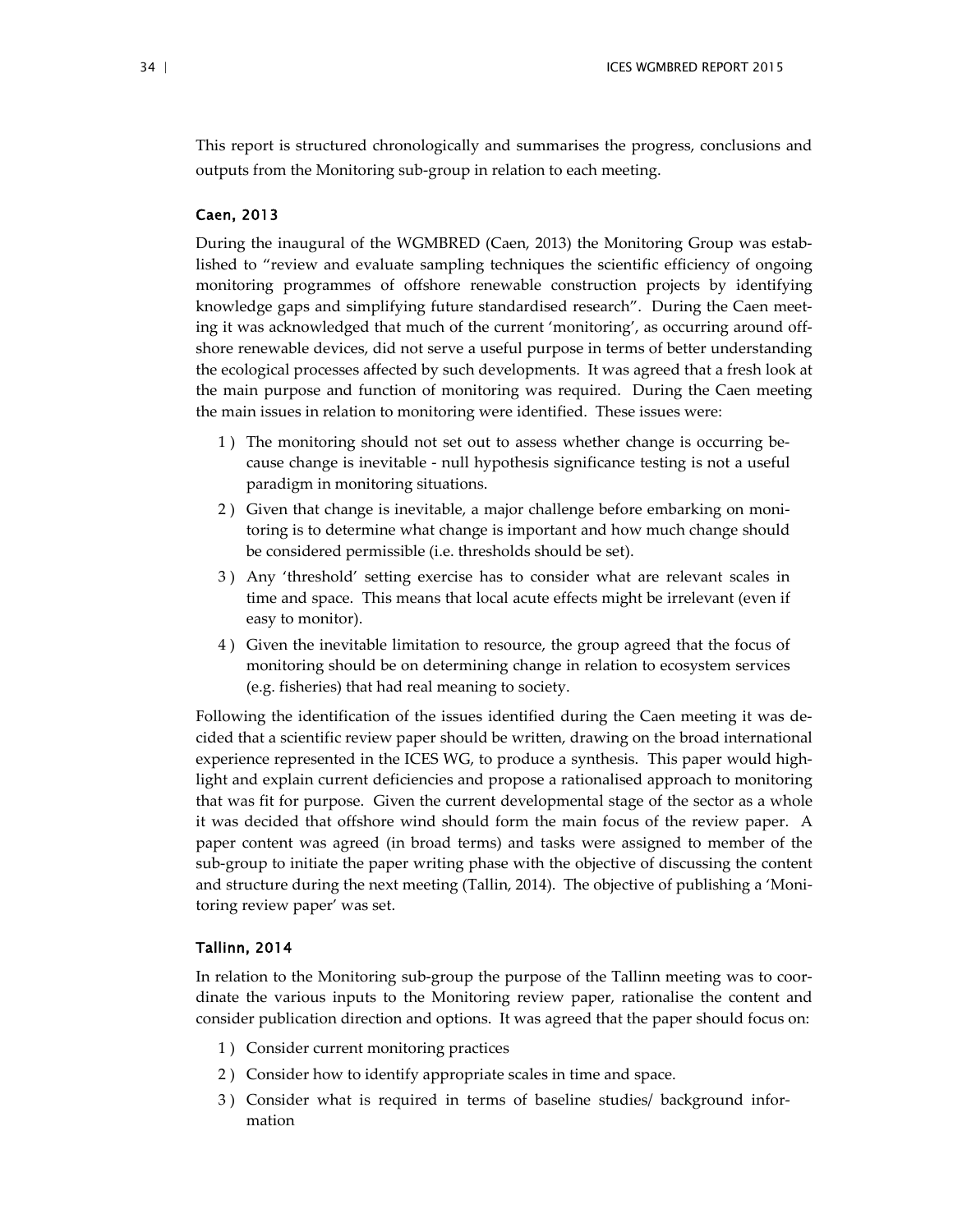Given the lack of understanding about some of the fundamental aspects of inferential statistics (i.e. asking relevant questions and interpreting the resultant data) and the issues with the regulation of activities where the boundaries of impact were diffuse and where impacts are likely to be difficult to detect, it was agreed that the Monitoring paper review should be written for policy makers and regulators. Following discussion it was agreed that a potential journal could be the 'Journal of Applied Ecology'.

During the Tallinn meeting the Monitoring Review paper was re-structured and further (inter-sessional) writing tasks assigned with a view to finalising the paper during the following meeting.

#### Oban, 2015

In relation to the Monitoring sub-group the main focus of the meeting was to finalise the Review paper. Considerable work had gone into restructuring the review following the Tallinn meeting. Finlay Bennet (chair of the ICES WG on Marine Renewable Energy and part of the Marine Science Scotland's consenting team for offshore renewables) joined the group for a lively discussion about the concepts the paper was addressing. The review is split into two main parts: 1. asking logical questions, gathering data, understanding confidence in data and making decisions and 2. Determining relevant scales for monitoring and strategies for monitoring at those scales. The review paper challenges the current methodologies by questioning whether monitoring programmes that are not spatially delimited and linked to thresholds deliver value for money. We argue that a collaborative approach to determining the nature of significant changes that are attributable to offshore renewables is optimal, that sampling effort should be focussed quantifying changes in ecosystem services (e.g. fisheries) and that any sampling programme should be focussed on societally relevant metrics and be designed following a logical consideration of impact pathways and mechanisms of change.

The paper's draft title and structure is:

## **Title: Turning off the DRIP ('Data-rich, information-poor') - assessing relevant environmental impacts associated with offshore renewable energy developments**

#### **Contents**

| 1. | Introduction: 33                                                                |  |
|----|---------------------------------------------------------------------------------|--|
| a. |                                                                                 |  |
| b. |                                                                                 |  |
| C. |                                                                                 |  |
| d. |                                                                                 |  |
| 2. | Logical questions, confidence and risk in environmental monitoring programmes 6 |  |
| a. |                                                                                 |  |
| b. |                                                                                 |  |
| c. |                                                                                 |  |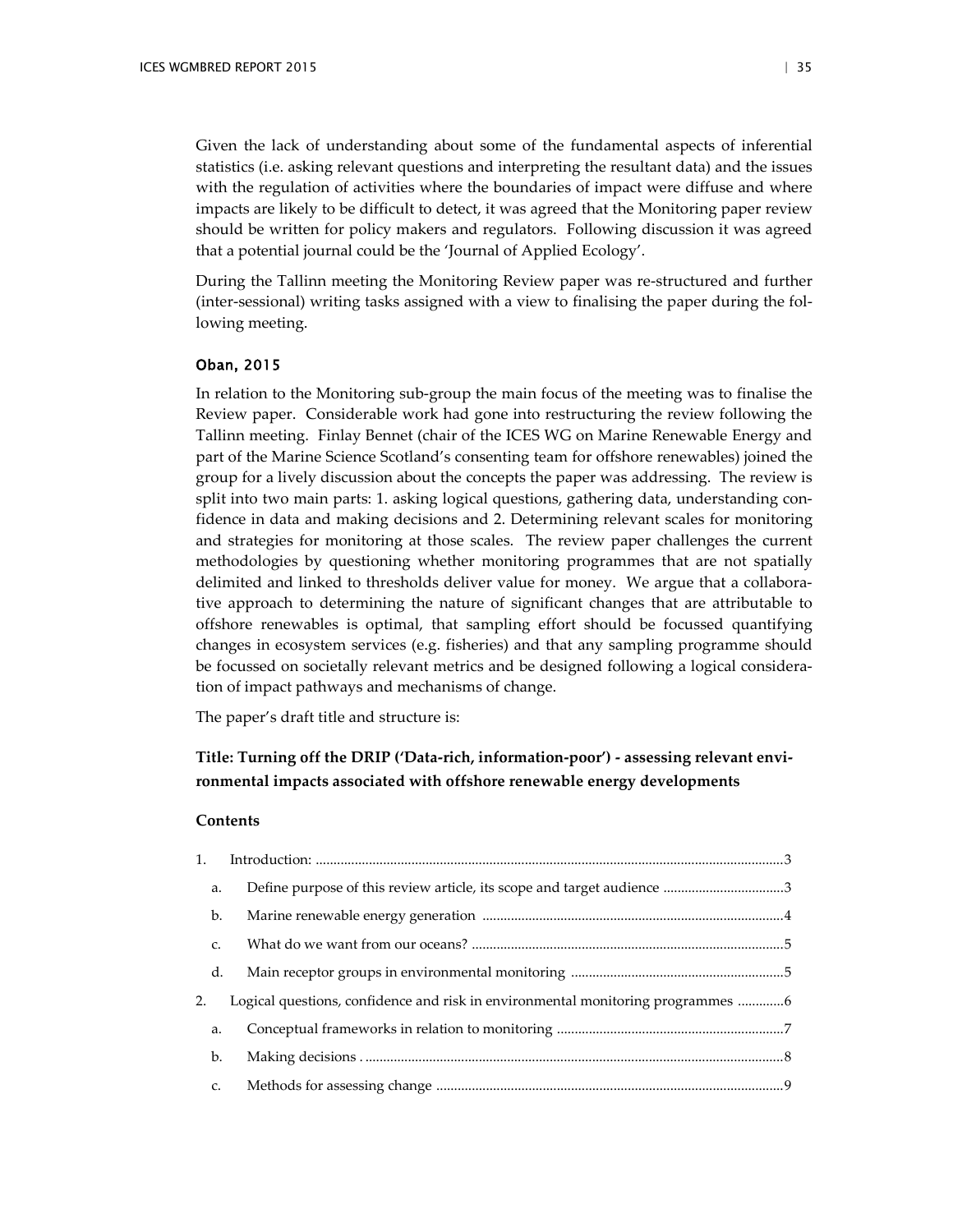| 3. | Relevant questions and spatio-temporal scales in relation to assessing impacts of offshore |  |  |  |  |  |
|----|--------------------------------------------------------------------------------------------|--|--|--|--|--|
|    |                                                                                            |  |  |  |  |  |
| a. |                                                                                            |  |  |  |  |  |
| b. |                                                                                            |  |  |  |  |  |
|    |                                                                                            |  |  |  |  |  |

The main product from the Monitoring Group will be the publication of the review paper outlined above. This paper is in the final stages of drafting and will be submitted by September.

### 5.6 Metadatabase group

<span id="page-37-0"></span>To address the ToRs c and d, it was agreed within the group that rather than reinvent the wheel on this we would assess the availability of existing metadatabases. We then chose to align our activities with the best international metadatabase access resource, the Tethys Annex IV, which is supported by the USA Department of Energy and the International Energy Association; existing knowledge is available and ready to be access by those looking for advice. Each member of WGMBRED is now a signed up member of the Tethys community and is able to add his/her expertise and outputs to the metadatabase. Also the outputs of the WGMBRED have been arranged to be available via the Tethys metadatabase to enable wider outreach via a linked webpage that we would align with Tethys.

## 5.7 Opportunities for collaboration and funding

<span id="page-37-1"></span>Collaboration opportunities and cross-fostering research has been an important and continuous topic on the agenda of WGMBRED. The group regularly explored possible funding opportunities and collaboration perspectives ranging from workshops to tackle specific scientific questions in manuscript writing (e.g. joint data analysis on wind farm effects on benthos) to research projects at the EU level. Among these were:

- ICES science fund that has the aim to strengthen collaboration and support innovation [\(www.ices.dk/community/icessciencefund/Pages/default.aspx\)](http://www.ices.dk/community/icessciencefund/Pages/default.aspx),
- COST fund which supports networking activities such as meetings (e.g. travel, subsistence, local organiser support), conferences, workshops, short-term scientific exchanges, training schools, publications and dissemination activities (www.cost.eu),
- European Science Foundation (ESF) has had regular calls for research networking programmes (www.esf.org/coordinating-research/researchnetworking-programmes.html),
- EU which is looking for ideas to develop the Horizon 2020 Blue Growth focus area. Blue Growth aims at a long-term strategy to support sustainable growth in the seas and ocean. The Blue Growth Strategy recognises that the European seas and oceans are central to economy and has a large potential for innovation, economic growth and job creation.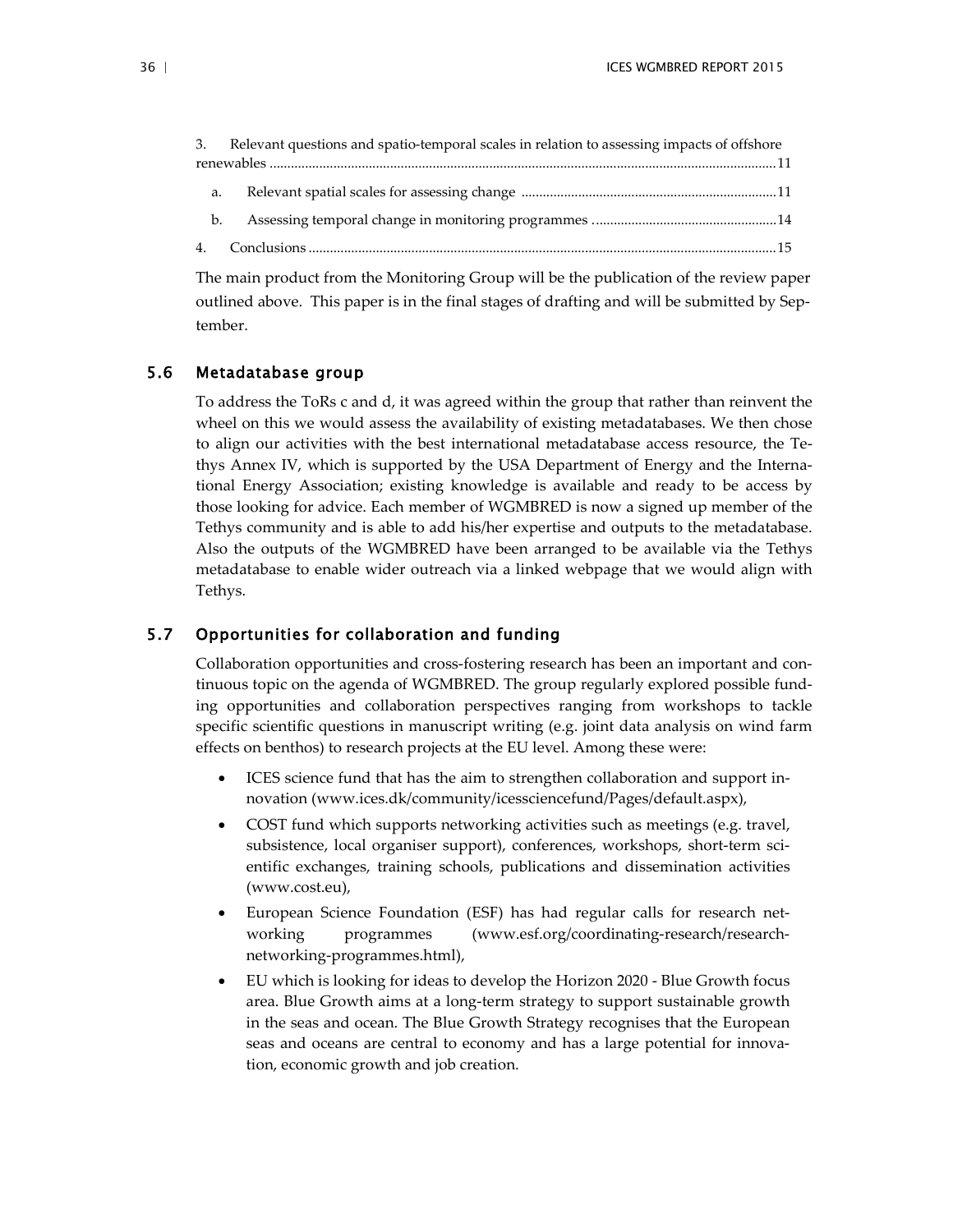- INTERREG programme which is an important tool for European regional development supporting cross-border, transnational and inter-regional cooperation of various entities, institutions and companies on relevant matters.
- ERA-NET (European Research Area Network) scheme which supports cooperation, nework activities and coordination of research activities carried out at national or regional level, including member and associated states.
- JPI Oceans which follows the concept of joint programming and was initiated to implement the European Research Area (ERA). It aims at solving challenges that cannot be solved at a national level and funds member states and associated countries to participate in joint initiatives for a common planning, implementing and evaluating national research programmes. JPI Oceans is a platform where applied research questions e.g. monitoring concepts and strategies in OWF research field might be funded.

WGMBRED has and will keep track on any upcoming calls that allows for funding opportunities on international level to strengthen research on MBRED effects on the benthos.

Besides funding opportunities, WGMBRED itself brought scientists together by experts working together in research projects, charging conference theme sessions etc. and sharing PhD students. Another example is the "Brussels Group" (chair: Roland Krone) was established in 2013, an informal network that aims at the facilitation of a cross-border collaboration on offshore wind farm effect research with a focus on mobile demersal megafauna.

## 6 Cooperation

<span id="page-38-0"></span>WGMBRED has close links to several other ICES WGs, particularly to WGMRE, chaired by Finlay Bennett, and the BEWG, chaired by Steven Degraer and Silvana Birchenough respectively. While WGMBRED is focused on the scientific challenges of MRE monitoring for the benthic ecosystem, WGMRE has a wider remit and is focused on the policy aspects of MREsiting, consenting, licensing and monitoring. Andrew B. Gill represented the work of WGMBRED during the WGMRE meeting. BEWG deals with the ecosystem component in general but does not tackle the effects of MRED on the benthos. Jennifer Dannheim gave regular updates of WGMBRED activities during BEWG meetings. WGMBRED's current position is that it is focused on offshore renewable energy devices (e.g. wind farms, tidal and wave energy installations) but acknowledges that there are other MRE devices. WGMBRED does not currently have the in-house expertise to deal with these. If future scientific questions would show up, WGMBRED will aim at finding the appropriate expertise.

Until now, WGMBRED has no cooperation with advisory structures. However, the group is relatively young (3 years only) and no engagement in giving advice has been requested. In the future, WGMBRED would be open for any request giving advice on the knowledge developed within the group. Besides the group as a whole entity, single experts of the group are involved in national structures giving scientific advice to approval authorities, decision-makers and policy. The same holds true for cooperation with IGOs and national experts of WGMBRED.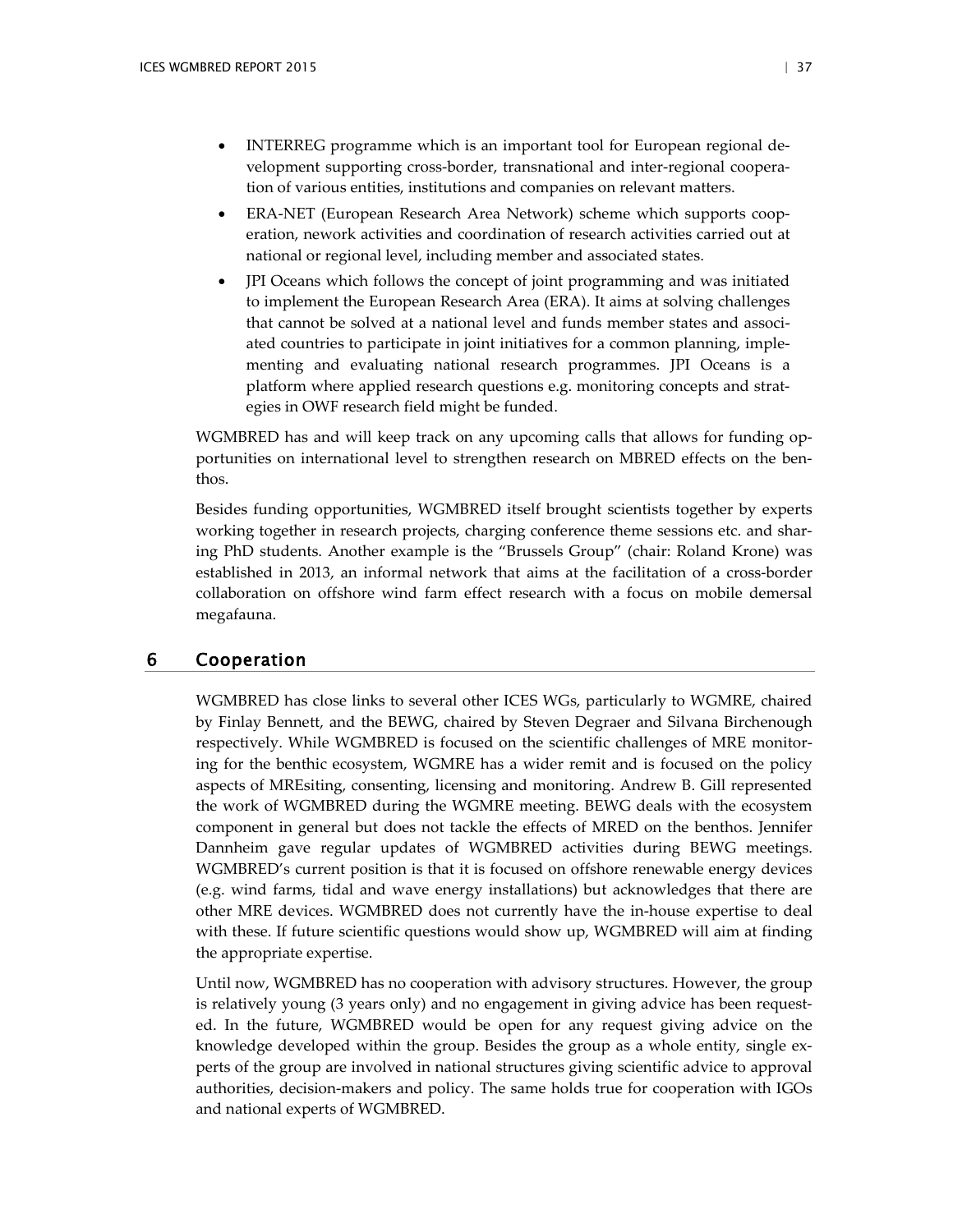## 7 Summary of Working Group self-evaluation and conclusions

<span id="page-39-0"></span>The full Working Group evaluation can be found in annex IV, below is the summary and main conclusions:

- The WG made a significant contribution to the Science plan research priorities: 1.1, 1.3, 2.3 and 2.4.
- The main outcomes and achievements of the WG are:
	- Review paper for managers, policy makers, developers and academics highlighting the knowledge gaps (ToR A & E) in relation to offshore renewable energy devices on the benthic ecosystem. including a
	- o Review paper on monitoring (ToR B & F), which has addressed scale aspects and the relevance to monitoring, defining suitable objectives and approaches to determine relevant changes to the benthic ecosystem.
	- o Contribution of WGMBRED to the already existing global database Tethys, Annex IV, US DoE that brings together projects, experiments, research and scientists that relate to the effects of marine renewables on the benthal (ToR C & D).
- WGMBRED did not get any requests from ACOM.
- Within the last three years, experts of WGMBRED contributed to a number of conferences and meetings acting as members of scientific advisory committees, keynote presenter, main conference oral presentation and posters and workshop leading and participation.
- During the three years' work of the MBRED working group a slight adaptation of the focus of the ToRs has been conducted. Further, the time schedule was very tight and were a bit behind our schedule. We overestimated the amount of work and topics, as WGMBRED on this topic was just newly established. Change of direction in ToRs. However, no general difficulties to meet the ToRs occurred.

#### Future plans

- The experts agreed that a continuation of the WG is definitely required. The reasons are the rapidly evolving and changing industry in the sector of renewable energies, as well as the consecutive legislation requirements. The ongoing uncertainty and inconsistent interpretation of legislation between countries calls for an implementation of a common legislative framework. Further, more projects with a wider geographic scope are needed to look at cumulative impacts along coast lines. This calls for stronger international collaboration and knowledge exchange for all types of marine renewable energy technologies, not just wind.
- A stronger integration to other WGs such as WGMRE is important in the future. Several legislative frameworks points towards an ecosystem approach in marine management and sustainable use of marine services and goods. This calls for a stronger focus on the benthal as well, particularly in the context of cumulative impacts and connectivity of marine renewable energy devices.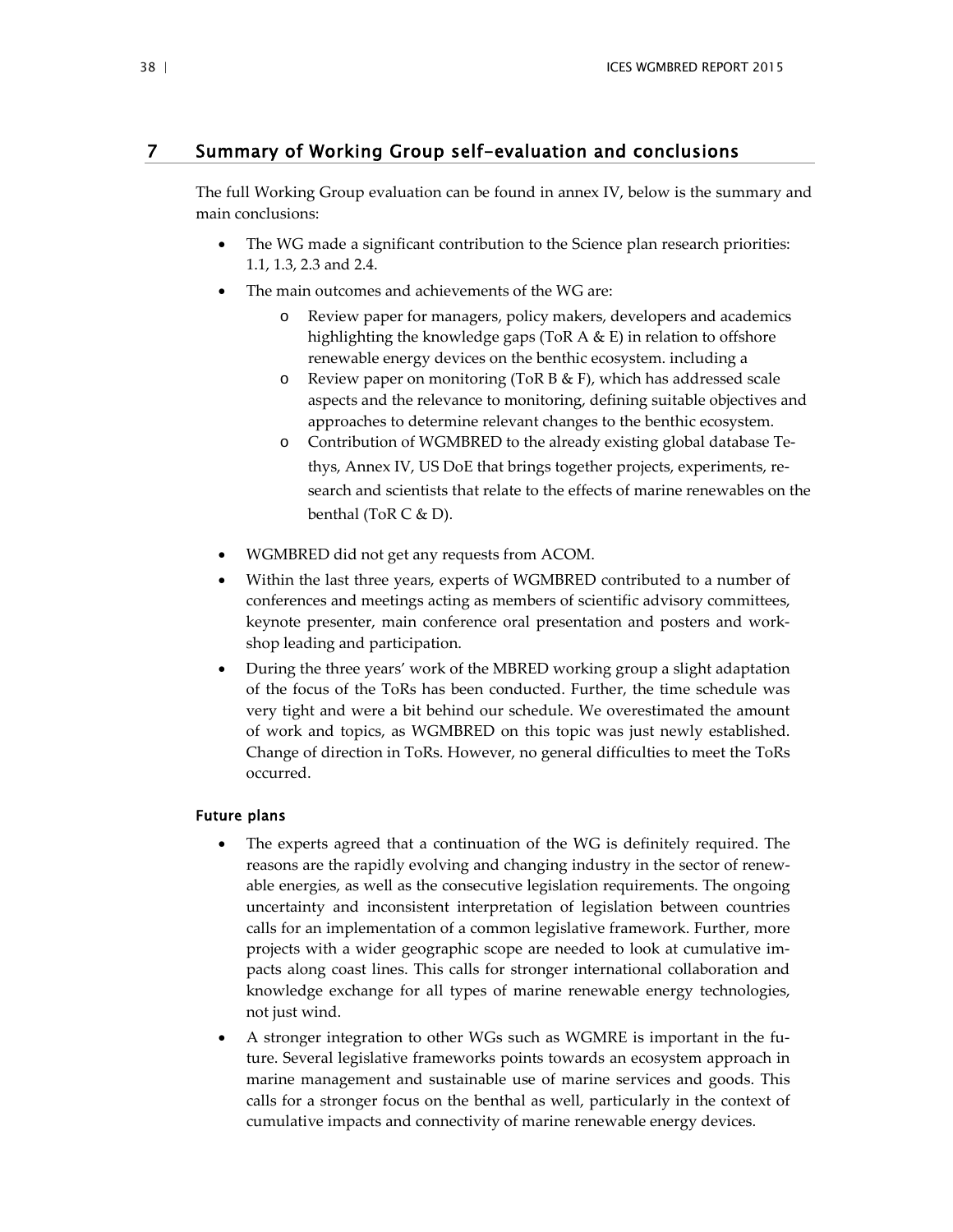- We believe that the specific outputs of the ToRs should be used to inform the advisory process as they are directly linked to the marine renewable energy sector and the ecosystem based management that is being promoted across the ICES region and further afield. The outputs of the ToRs form the main conclusions of the journal papers that have been written by the knowledge and monitoring sub-groups and will be submitted over the coming months.
- The WG has centred on making the benthic ecosystem of wider relevance by setting its importance within the ecosystem services context of, biodiversity, biological production and biogeochemical reactor. These three ecosystem services associate with the benthos highlights the fundamental role and importance within our marine ecosystems.
- Further advice would be linked with metadatabase where we have aligned our activities with the best international metadatabase access resource, the Tethys Annex IV which is supported by the USA Department of Energy and the International Energy Association.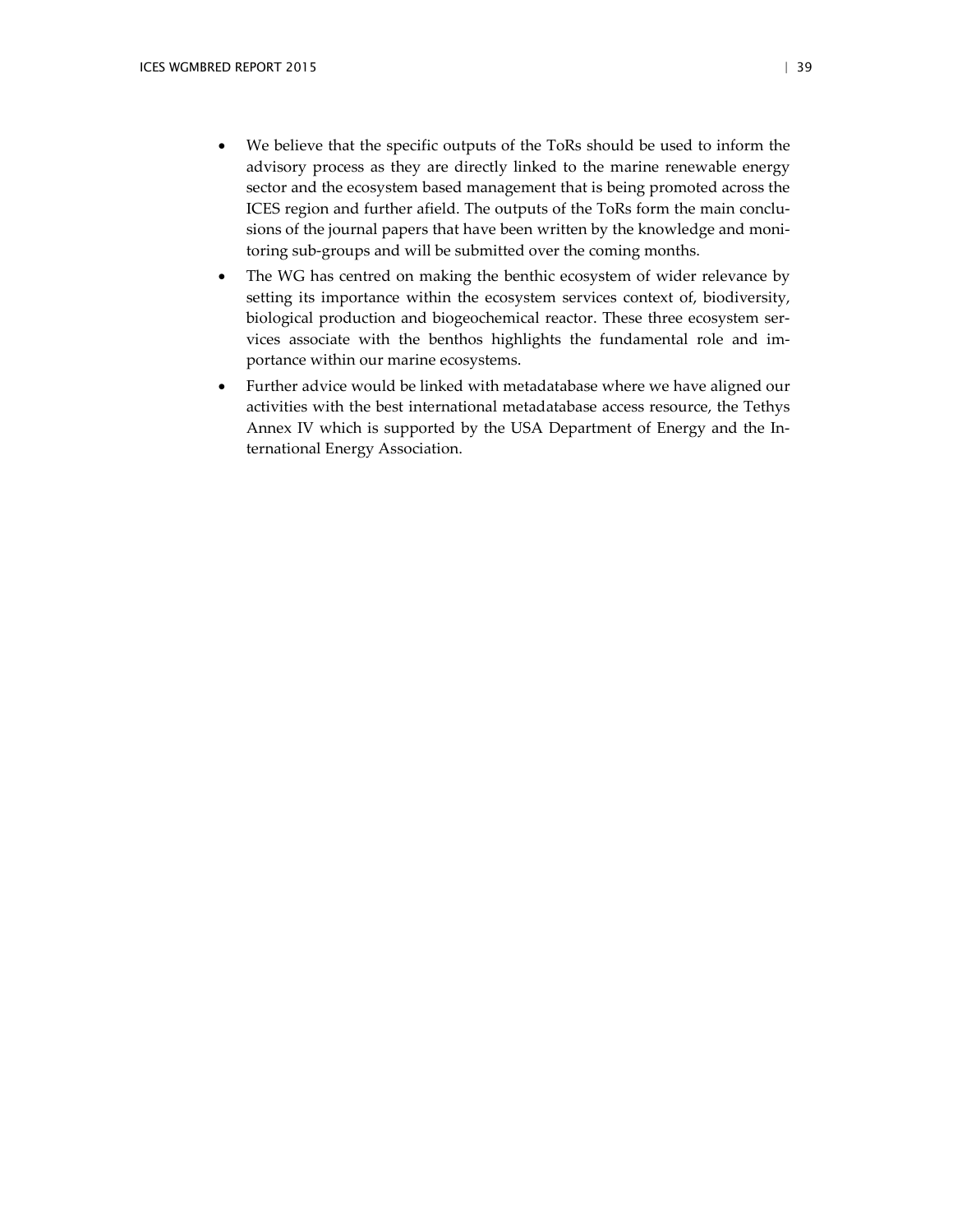<span id="page-41-0"></span>

| <b>NAME</b>                     | <b>ADDRESS</b>                                                                                                                                                             | <b>PHONE/FAX</b>                                         | <b>EMAIL</b>                                |
|---------------------------------|----------------------------------------------------------------------------------------------------------------------------------------------------------------------------|----------------------------------------------------------|---------------------------------------------|
| Arjen Boon                      | Deltares Research Institute<br>Unit of Coastal and Marine<br>Science<br>P.O. Box 177<br>2600 MH Delft<br>The Netherlands                                                   | Fax: +31 88 3358582<br>Mobile: $+316$<br>51635449        | arjen.boon@deltares.nl<br>skype: arjenrboon |
| Joop Coolen                     | Aquatic Ecology and Water<br>Quality Management group<br>Wageningen UR<br><b>IMARES-Ecosystems</b><br>department<br>Zuiderhaaks 5<br>1797 SH 't Horntje<br>the Netherlands | Tel: +31 (0)317486984<br>Mobile: +31<br>(0)613005630     | Joop.coolen@wur.nl<br>Skype: joop.coolen    |
| Jennifer Dannheim<br>(co-chair) | Alfred Wegener Institute for<br>Polar and Marine Research<br>P.O. Box 120161<br>27570 Bremerhaven<br>Germany                                                               | Phone:<br>+49 471 4831 1734<br>Fax:<br>+49 471 4831 1425 | Jennifer.Dannheim@awi.de                    |
| Jean-Claude Dauvin              | UNICAEN, Université de Caen<br>Basse-Normandie. UMR CNRS<br>6143 Morphodynamique<br>continentale et côtière<br>24 rue des Tilleuls<br>F-14000 Caen                         | Phone:<br>+33 2 31 56 57 22<br>Fax:<br>+33 2 31 56 57 57 | jean-claude.dauvin@unicaen.fr               |
| <b>Steven Degraer</b>           | <b>RBINS-OD Nature</b><br>Gulledelle 100<br>B-1200 Brussels<br>Belgium                                                                                                     | Phone: +32 2 773 2103                                    | steven.degraer@naturalsciences.be           |
| Ilse de Mesel                   | <b>RBINS-OD Nature</b><br>3 <sup>e</sup> en 23 <sup>e</sup> linieregimentsplein<br>B-8400 Oostende<br>Belgium                                                              | Phone: +32 59 24 20 51                                   | Ilse.demesel@mumm.ac.be                     |
| Jozefien Derweduwen             | Institute for Agricultural and<br>Fisheries Research (ILVO)<br>Ankerstraat 1<br>B-8400 Oostende<br>Belgium                                                                 | Phone:<br>+32 59 56 98 18                                | jozefien.derweduwen@ilvo.vlaande<br>ren.be  |
| Andrew B. Gill<br>(co-Chair)    | Environmental Science &<br>Technology Department<br>Cranfield University<br>Cranfield<br>Bedfordshire<br>MK430AL<br>UK                                                     | +44 1234 750111 x2711                                    | a.b.gill@cranfield.ac.uk                    |

## Annex 1: List of participants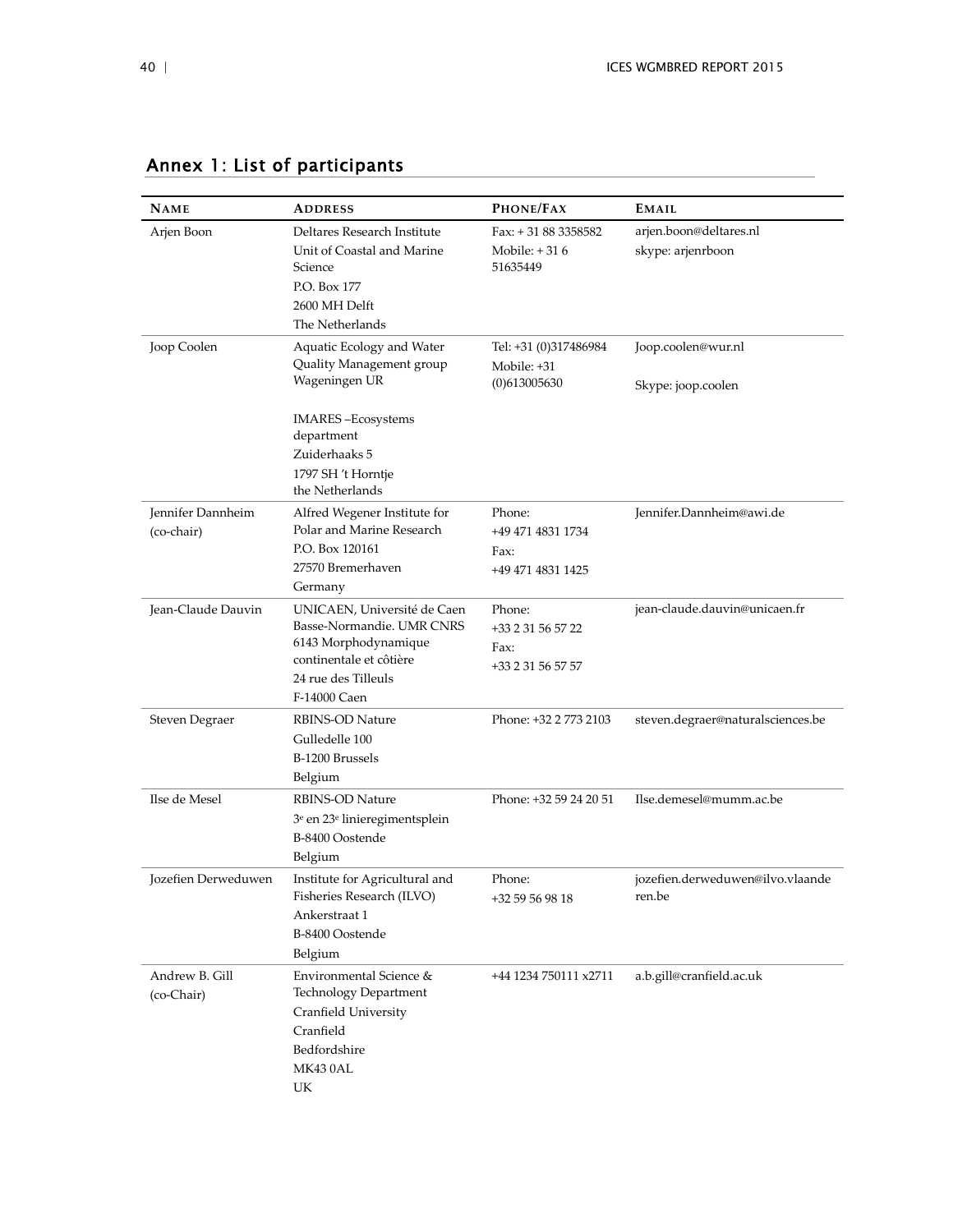| Angus Jackson      | Cornwall College Newquay,<br><b>Wildflower Lane</b><br><b>Trenance Gardens</b><br>Newquay<br>Cornwall<br>TR7 2LZ<br>UK                                                                                 | +44 1637 857921                         | angus.jackson@cornwall.ac.uk  |
|--------------------|--------------------------------------------------------------------------------------------------------------------------------------------------------------------------------------------------------|-----------------------------------------|-------------------------------|
| Zoe Hutchison      | <b>SAMS</b><br>Scottish Marine Institute<br>Dunbeg, Nr Oban, Argyll,<br>Scotland, PA37 1QA, UK,                                                                                                        | $+44$ (0) 1631 559425                   | zoe.hutchison@sams.ac.uk      |
| Jean-Philippe Pezy | UNICAEN, Université de Caen<br>Basse-Normandie. UMR CNRS<br>6143 Morphodynamique<br>continentale et côtière<br>24 rue des Tilleuls<br>F-14000 Caen                                                     | +33231565708                            | jean-philippe.pezy@unicaen.fr |
| Aurore Raoux       | UNICAEN, UMR-CNRS-<br>BOREA, Biologie des<br>Organismes Marins et<br>Écosystèmes Aquatiques<br>IBFA - Université de Caen Basse-<br>Normandie<br>Esplanade de la Paix<br>CS 14032<br>14032 CAEN Cedex 5 | +33649663864                            | raoux.aurore@unicaen.fr       |
| Liis Rostin        | Estonian Marine Institute,<br>University of Tartu, Mäealuse<br>14,<br>12618, Tallinn<br>Estonia                                                                                                        | Phone: +37253403778<br>Fax: +3726718900 | liis.rostin@ut.ee             |
| Emma Sheehan       | Plymouth University Marine<br>Institute<br>Marine Building<br>Drake Circus<br>Plymouth, PL4 8AA<br>UK                                                                                                  | 0044 1752 584699                        | emma.sheehan@plymouth.ac.uk   |
| Tom Wilding        | SAMS, Scottish Marine Institute<br>Dunbeg<br>Nr Oban<br>Argyll, Scotland, PA37 1QA UK,                                                                                                                 | +44(0)1631 559214                       | Tom.wilding@sams.ac.uk        |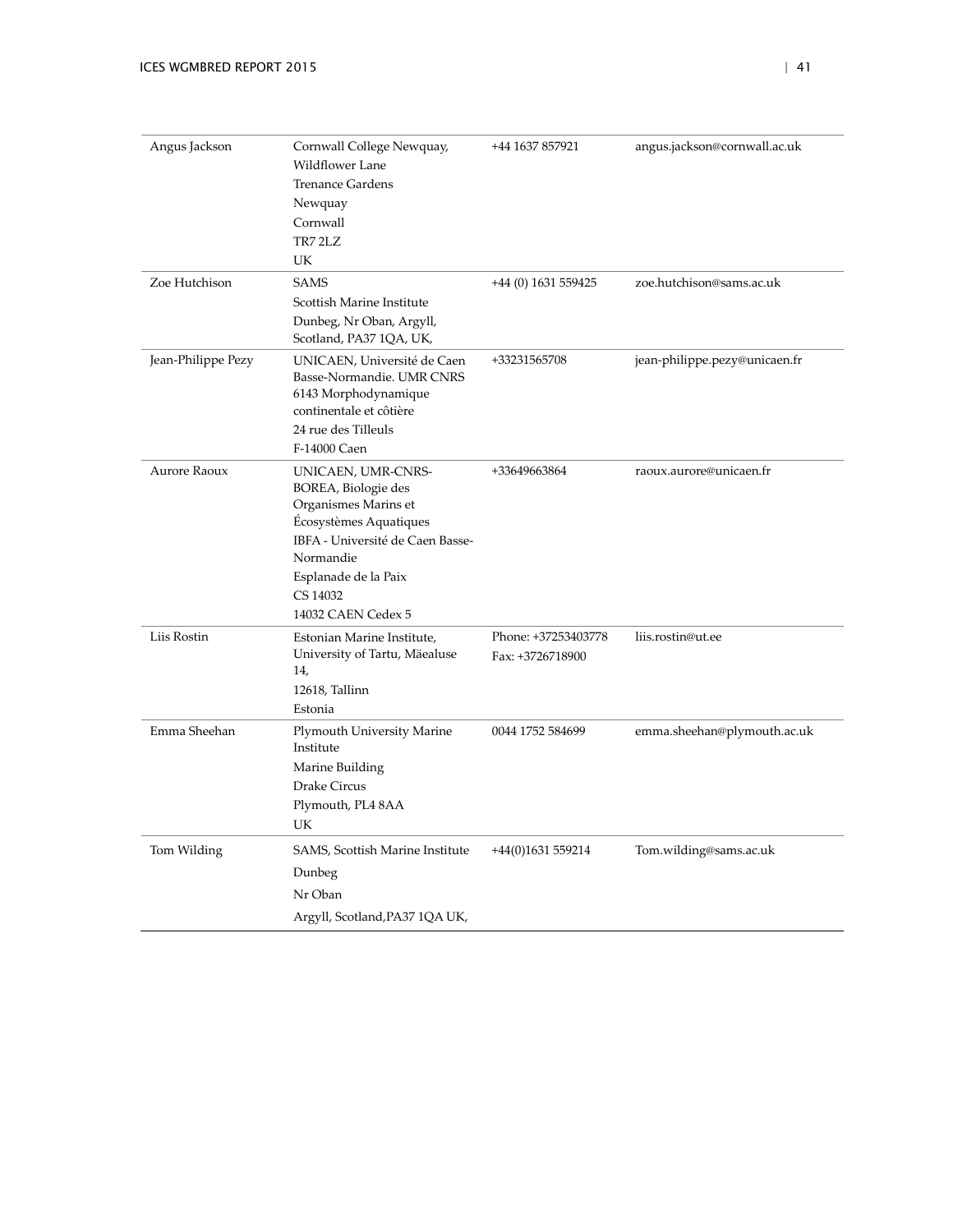## Annex 2: Recommendations

<span id="page-43-0"></span>

| <b>RECOMMENDATION</b>                                           | <b>ADDRESSED TO</b> |
|-----------------------------------------------------------------|---------------------|
| 1. To continue the expert group on Marine Benthal and Renewable | <b>SCICOM</b>       |
| Energy Developments (WGMBRED) (see Annex 3)                     |                     |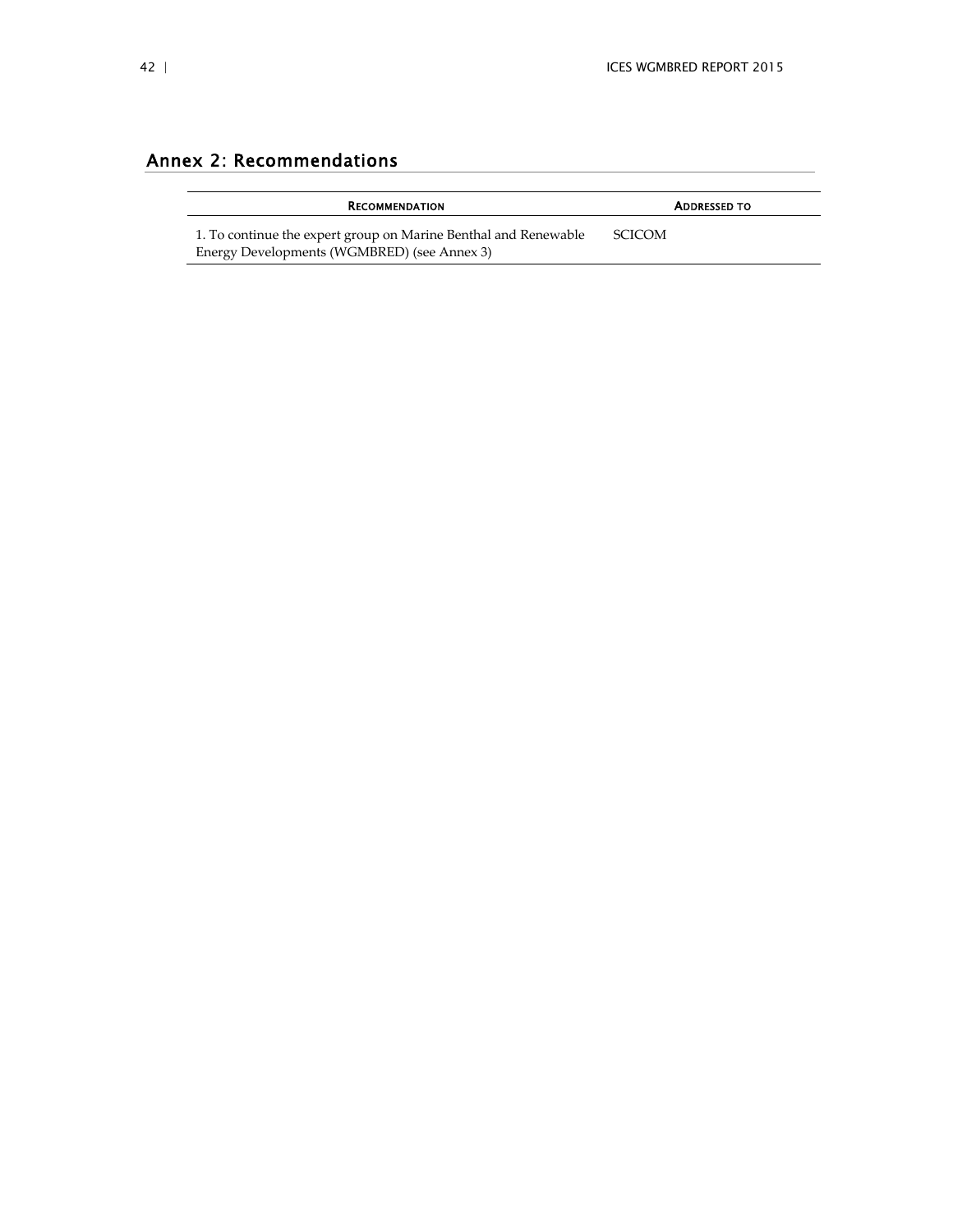## Annex 3: WGMBRED draft multi-annual resolution

<span id="page-44-0"></span>A **Working Group on Marine Benthal and Renewable Energy Developments** (WGMBRED), co-chaired by Jennifer Dannheim, Germany and Andrew B. Gill, United Kingdom, will meet to work on ToRs and generate deliverables as listed in the Table below.

|           | <b>MEETING</b>     |                           |                                            | <b>COMMENTS (CHANGE IN CHAIR,</b> |
|-----------|--------------------|---------------------------|--------------------------------------------|-----------------------------------|
|           | <b>DATES</b>       | <b>VENUE</b>              | <b>REPORTING DETAILS</b>                   | ETC.)                             |
| Year 2016 | $14 - 18$<br>March | Delft, the<br>Netherlands | Interim report by 31 May<br>2016 to SSGEPI |                                   |
| Year 2017 |                    |                           | Interim report by Date<br>Month to SSGXXX  |                                   |
| Year 2018 |                    |                           | Final report by Date Month<br>to SSGXXX    |                                   |

## ToR descriptors

| <b>TOR</b>   | <b>DESCRIPTION</b>                                                                                                                                                                                                                                               | <b>BACKGROUND</b>                                                                                                                                                                                                                                                                          | <b>SCIENCE PLAN</b><br><b>TOPICS</b><br><b>ADDRESSED</b> | <b>DURATION</b> | <b>EXPECTED</b><br><b>DELIVERABLES</b> |
|--------------|------------------------------------------------------------------------------------------------------------------------------------------------------------------------------------------------------------------------------------------------------------------|--------------------------------------------------------------------------------------------------------------------------------------------------------------------------------------------------------------------------------------------------------------------------------------------|----------------------------------------------------------|-----------------|----------------------------------------|
| a            | Critically assess<br>relevant temporal and<br>spatial scales in<br>relation to the effects of aspect has risen to the<br>MREDs on the benthic<br>ecosystem and<br>evaluate the<br>consequences in<br>relation to<br>environmental policy<br>and decision-making. | Based on the first 3<br>years of WGMBRED<br>the spatio-temporal<br>top of the priority list<br>for determining the<br>interaction between<br>the benthic ecosystem<br>and MREDs                                                                                                            | 14, 25, 31                                               | 3 years         | Review paper                           |
| $\mathbf b$  | Review progress on<br>filling knowledge gaps<br>relating to the benthic<br>ecosystem including<br>differentiation among<br>MRE technologies<br>using e.g. reports of<br>national activities.                                                                     | The need to update in $8, 11, 25, 27$<br>light of new<br>knowledge and<br>expansion of MREDs<br>is fundamental to feed<br>into advice and<br>assessment of MREDs<br>in relation to benthos.<br>It also enables the<br><b>WGMBRED</b> to feed<br>into the identified<br>science plan topics |                                                          | $1,2,3$ years   | Matrices-<br>updated<br>knowledge base |
| $\mathbf{C}$ | Analysis of network<br>and interactions<br>amongst WGMBRED<br>and other relevant<br>groups including<br>regulators,                                                                                                                                              | It is evident that only a 15, 26<br>coordinated effort to<br>harness the wide<br>international interest<br>and requirement to<br>understand MREDs                                                                                                                                          |                                                          | 1,2 years       | Collated list -1<br>Network map -2     |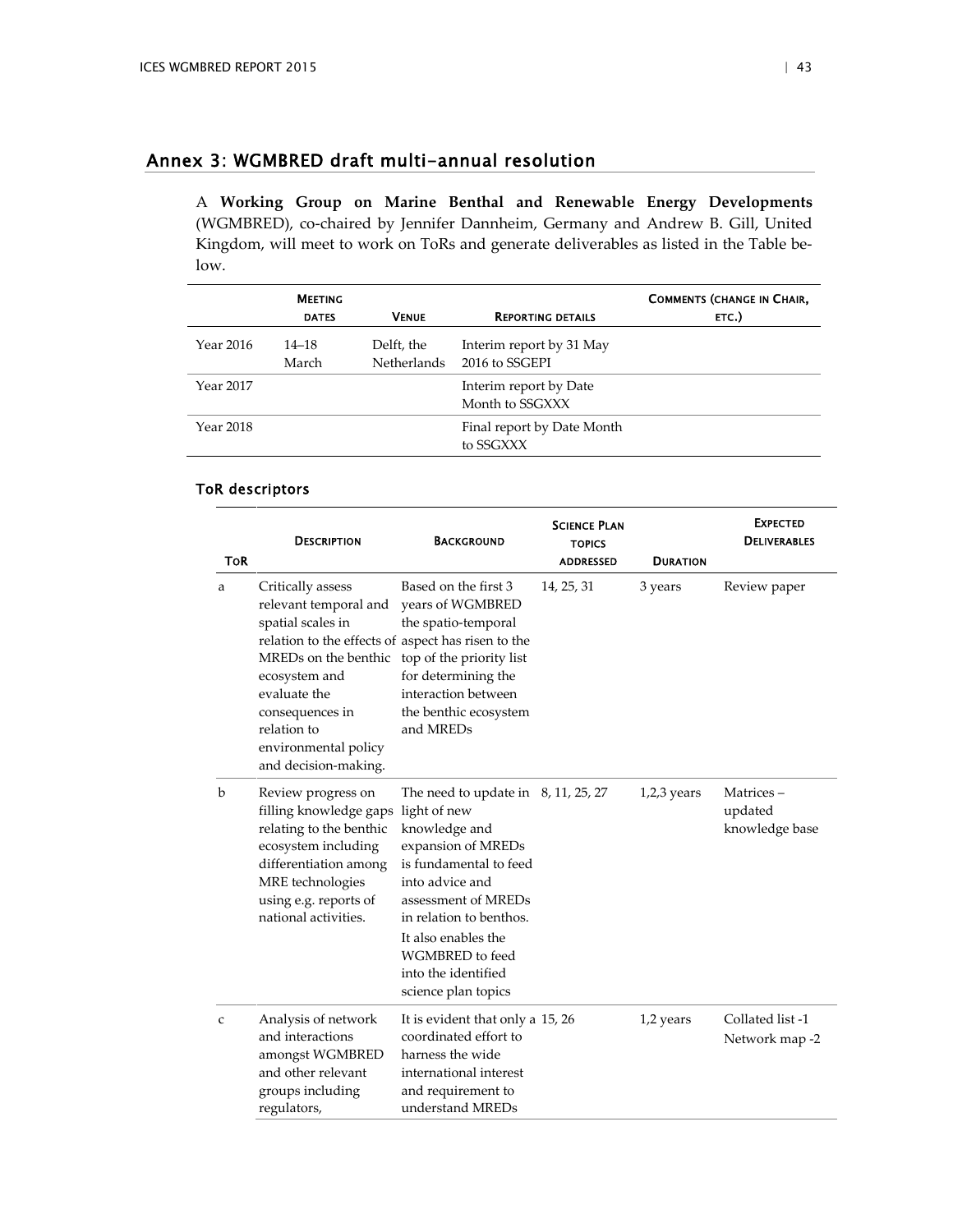|   | stakeholders, policy<br>makers and scientists,<br>in order to evaluate the then provide the<br>impact of MBRED<br>science.                                                           | and the benthic<br>ecosystem is needed to<br>evidence for policy<br>makers                                                                                                                                                                                    |         |              |
|---|--------------------------------------------------------------------------------------------------------------------------------------------------------------------------------------|---------------------------------------------------------------------------------------------------------------------------------------------------------------------------------------------------------------------------------------------------------------|---------|--------------|
| d | Identifying and<br>operationalising<br>relevant indicators in<br>relation to assessing<br>ecosystem functioning<br>and change in relation<br>to MBRED at scales<br>related to ToR A. | The benthic ecosystem $5, 6, 8, 9, 11,$<br>is complex so to<br>convey important<br>changes to the system<br>relating to MREDs<br>suitable indicators are<br>required.<br>This also fits with a<br>number of aspects<br>relating to the science<br>plan topics | 3 years | Review Paper |

## Summary of the Work Plan

| Year 1            | Begin review paper to start to address ToRs a and d; develop and set out matrix of<br>knowledge gaps for ToR b; gather information on network of experts for topic to<br>address ToR c                                                                     |
|-------------------|------------------------------------------------------------------------------------------------------------------------------------------------------------------------------------------------------------------------------------------------------------|
| Year 2            | Continue review paper activity to address ToRs a and d; further develop matrix of<br>knowledge gaps in relation to national and international knowledge for ToR b; use<br>information on network of experts to analyse and produce a network map for ToR c |
| Year <sub>3</sub> | Finalise reivew papers ready for submission for ToRs a and d; finalise matrices and<br>interpret output to address ToR b                                                                                                                                   |

# Supporting information

| Priority                                  | The activities of the working group will lead ICES into issues related to<br>upcoming large-scale ecosystem effects of renewable energy constructions on<br>the marine benthal community (i.e. macroalgae, invertebrates and demersal<br>fish). The objectives addressed here will be highly relevant in the context of<br>future ecosystem-based management approaches, marine spatial planning<br>and required monitoring schemes. Consequently, these activities are<br>considered to have a very high priority. |
|-------------------------------------------|---------------------------------------------------------------------------------------------------------------------------------------------------------------------------------------------------------------------------------------------------------------------------------------------------------------------------------------------------------------------------------------------------------------------------------------------------------------------------------------------------------------------|
| Resource requirements                     | No specific resource requirements beyond the need for invited members to<br>prepare for and resource their participation in the meeting.                                                                                                                                                                                                                                                                                                                                                                            |
| Participants                              | These would include scientists working with the effects of marine renewable<br>energy developments on the marine benthal community, including algae,<br>infaunal invertebrates to benthic /demersal fish. Participation is sought from<br>ICES countries and by scientists both from disciplines and scientific circles<br>not normally represented at ICES. The Group is normally attended by some<br>15-20 members and guests.                                                                                    |
| Secretariat facilities                    | None.                                                                                                                                                                                                                                                                                                                                                                                                                                                                                                               |
| Financial                                 | No financial implications.                                                                                                                                                                                                                                                                                                                                                                                                                                                                                          |
| Linkages to ACOM and<br>groups under ACOM | There are no direct linkages with the ICES advisory services, although the<br>expert group results will have potential here.                                                                                                                                                                                                                                                                                                                                                                                        |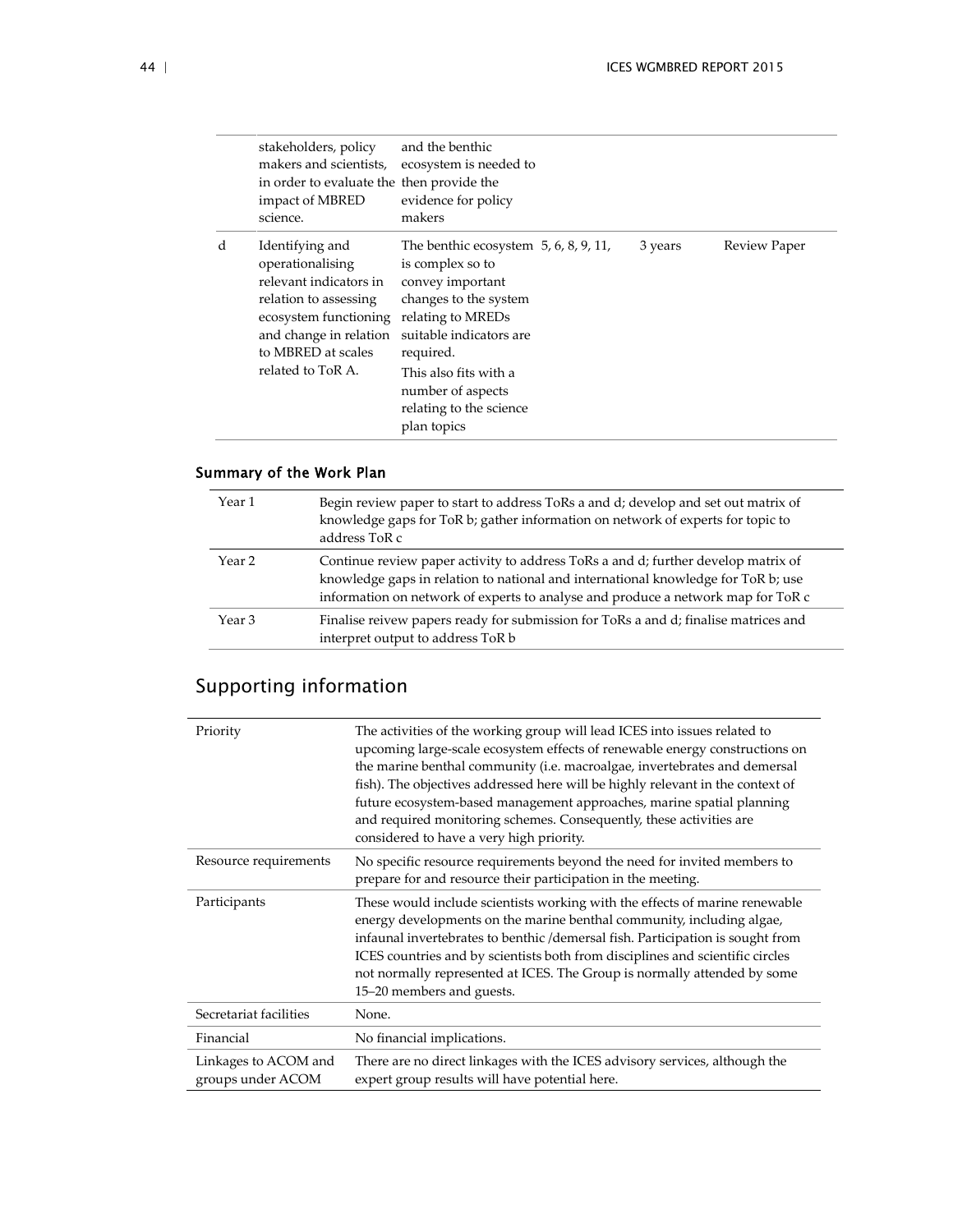| Linkages to other<br>committees or groups | There is a very close working relationship with Benthos Ecology Working<br>Group (BEWG) and the Working Group on Marine Renewable Energy<br>(WGMRE) and hence SSGEPI and SSGEPD. |  |
|-------------------------------------------|----------------------------------------------------------------------------------------------------------------------------------------------------------------------------------|--|
| Linkages to other                         |                                                                                                                                                                                  |  |
| organizations                             |                                                                                                                                                                                  |  |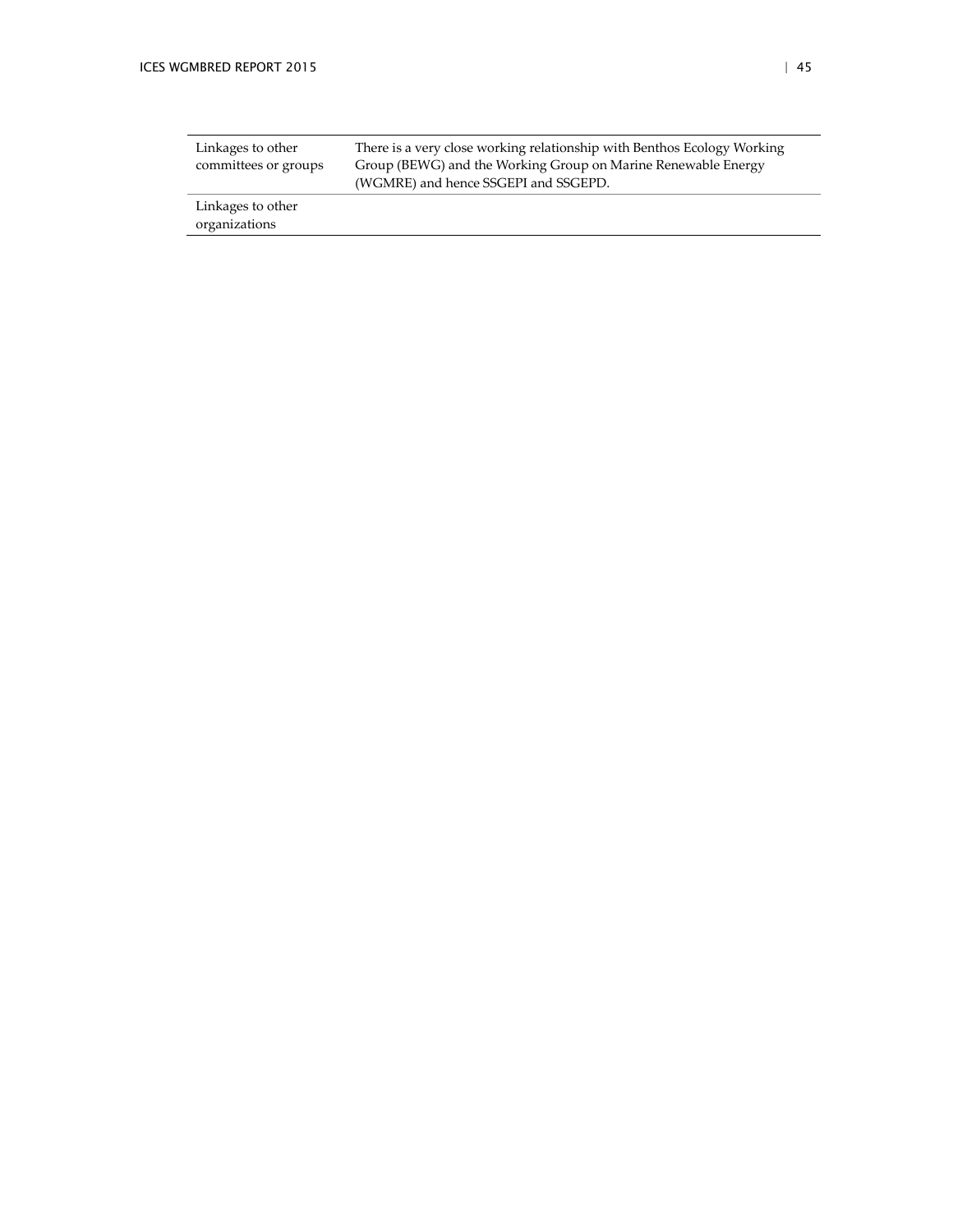## <span id="page-47-0"></span>Annex 4: Copy of Working Group self-evaluation

- 1 ) Working Group on Marine Benthal and Renewable Energy Developments (WGMBRED)
- 2 ) Year of appointment: 2013
- 3 ) Jennifer Dannheim (Germany) and Andrew B. Gill (United Kingdom)
- 4 ) 19–23 March 2013, Caen, France (21 experts)
	- 25–28 March 2014, Tallinn, Estonia (19 experts)
	- 21–25 April 2015, Oban, Scotland/ United Kingdom (15 experts)

#### WG Evaluation

- 5 ) If applicable, please indicate the research priorities (and sub priorities) of the Science Plan to which the WG make a significant contribution.
	- 1.1 Climate change processes and predictions of impacts
	- 1.3 The role of coastal zone habitat in population dynamics of exploited species
	- 2.3 Influence of development of renewable energy resources (e.g. wind, hydropower, tidal and waves) on marine habitat and biota
	- 2.4 Population and community level impacts of contaminants, eutrophication, and habitat changes in the coastal zone
- 6 ) In bullet form, list the main outcomes and achievements of the WG since their last evaluation. Outcomes including publications, advisory products, modelling outputs, methodological developments, etc. \*
- Review paper for managers, policy makers, developers and academics highlighting the knowledge gaps (ToR A  $\&$  E) in relation to offshore renewable energy devices on the benthal including a
	- o Matrix/literature review on related topics of hypothesis that are part of the specific cause-effect relationships of effects of offshore energy constructions on the benthal
	- o Assessment of sensitivity, certainty and consistency of cause-effectrelationships of the matrix
	- o Analysis of knowledge gaps via literature review in order to identify and prioritise the known unknowns.
- Review paper on monitoring (ToR B  $\&$  F), i.e. addressing scale aspects and the relevance to monitoring, defining suitable objectives and approaches to determine relevant changes to the benthic ecosystem
	- o Highlights the current issues related to benthic monitoring, particularly in relation to spatial and temporal scale and biologically relevant size of effect to be monitored
	- o Case study to be used to illustrate concepts reviewed and presented in paper.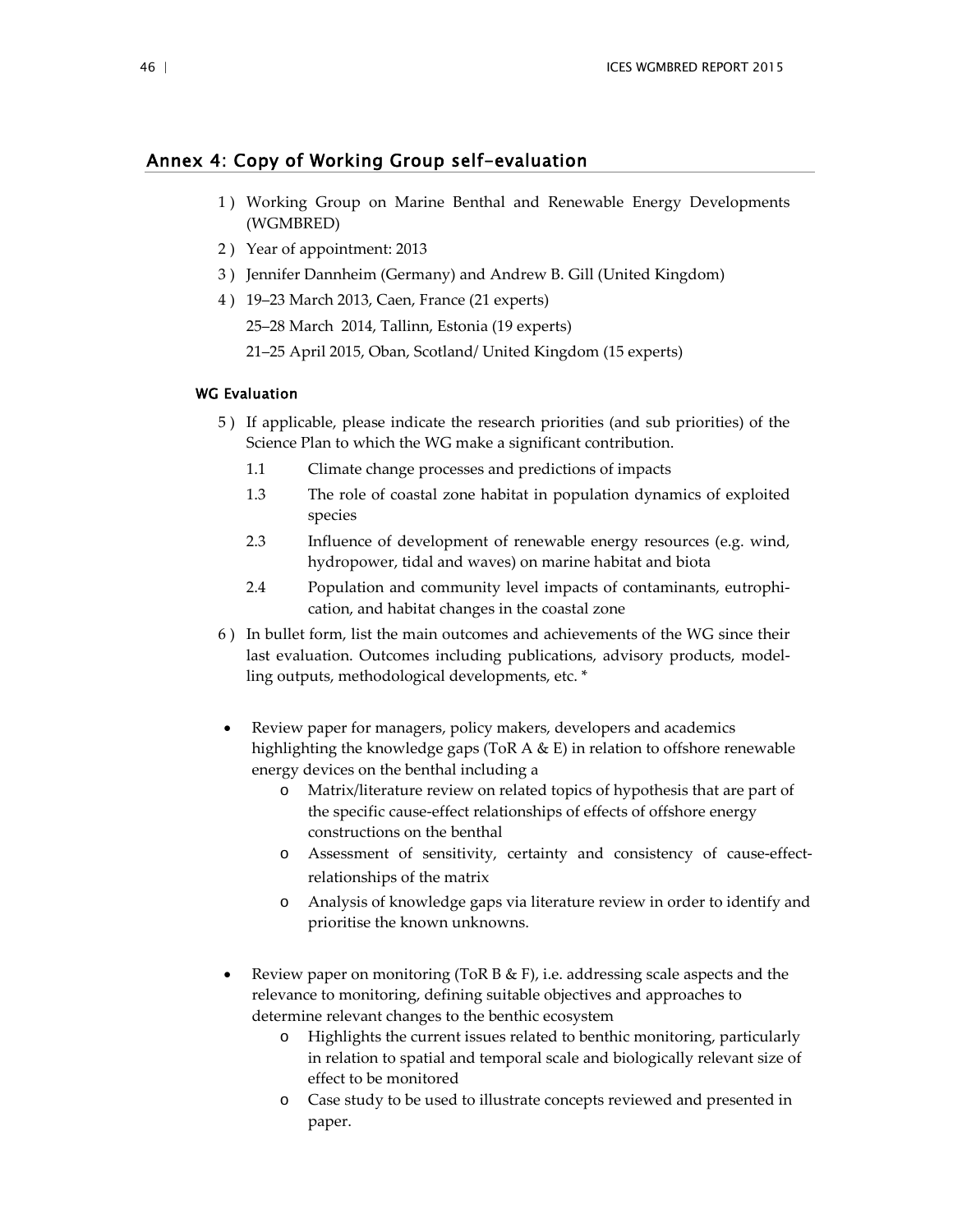- o Highlights knowledge gaps and prioritisation
- Contribution of WGMBRED to the already existing global database Tethys, Annex IV, US DoE that brings together projects, experiments, research and scientists that relate to the effects of marine renewables on the benthal (ToR C & D) including a
	- o webpage portal entry for WGMBRED with a link to ICES, metadata from members of the WGMBRED and their expertise details were stored in the database
	- o Set of relevant reports, metadata and publication notices that expose the work of the WGMBRED to the outside world as the come to experts on the topic.
- 7 ) Has the WG contributed to Advisory needs? If so, please list when, to whom, and what was the essence of the advice. WGMBRED did not get any requests from ACOM.
- 8 ) Please list any specific outreach activities of the WG outside the ICES network (unless listed in question 6). For example, EC projects directly emanating from the WG discussions, representation of the WG in meetings of outside organizations, contributions to other agencies' activities.

Within the last three years, experts of WGMBRED contributed to the following outreach activities:

- Keynote speaker on the Conference on Wind energy and Wildlife impacts, Berlin, Germany, 2015 (**Andrew B. Gill**)
- WinMon-conference: Environmental impacts of offshore wind farms learning from the past to optimise future monitoring programmes, Brussels, Belgium, 2013 (Organiser: **Steven Degraer**; members of the scientific conference committee: **Jennifer Dannheim, Andrew B. Gill, Dan Wilhelmsson**; oral contributions: **Silvana Birchenough, Delphine Coates, Jennifer Dannheim, Ilse De Mesel, Francis Kerckhof, Jan Reubens, Roland Krone**)
- Stukplus conference: Five years of Ecological Research at alpha ventus Challenges, Results, Perspectives, Berlin, Germany, 2013 (oral contributions: **Jennifer Dannheim, Steven Degraer, Lars Gutow, Roland Krone**)
- Hydrobiologia special issue (volume 756, issue 1) on Environmental impacts of offshore wind farms – learning from the past to optimise future monitoring programmes (eds: **Steven Degraer, Jennifer Dannheim, Andrew B. Gill, Han Lindeboom, Dan Wilhelmsson**) (publications of WGMBRED experts: **Delphine Coates, Jennifer Dannheim, Steven Degraer, Andrew B. Gill, Ilse De Mesel, Francis Kerkhof, Jozefien Derweduwen**)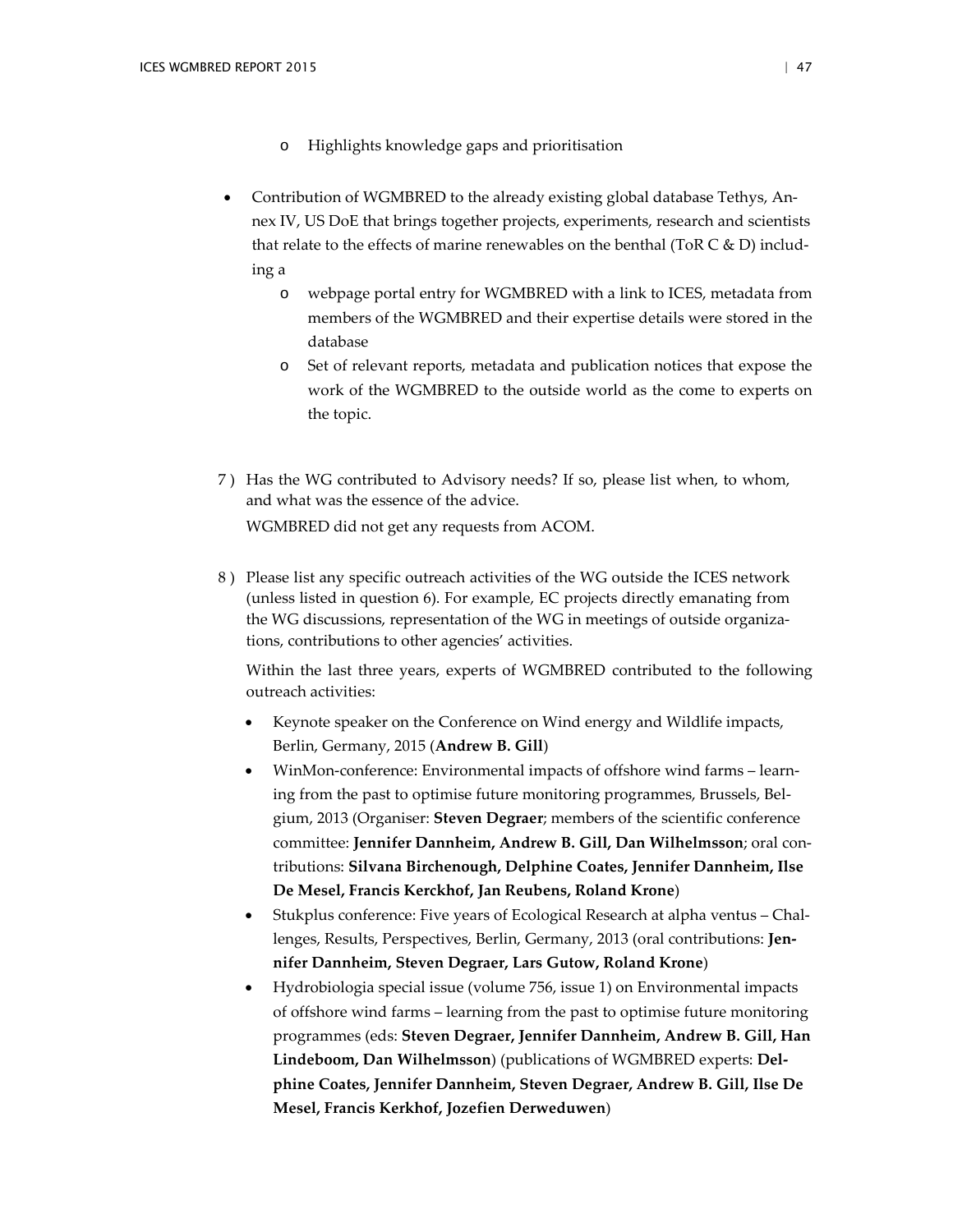- Publication in Proceedings of the Twenty-third (2013) International Offshore and Polar Engineering Benthic Interactions with Renewable Energy Installations in a Temperate Ecosystem. **Emma V Sheehan**, Matthew J Witt, Sophie L Cousens, Sarah C Gall, Martin J Attrill. Conference on International Offshore and Polar Engineering, Anchorage, Alaska, USA, June 30–July 5, 2013. Copyright © 2013 by the International Society of Offshore and Polar Engineers (ISOPE) ISBN 978-1-880653-99–9 (Set); ISSN 1098-6189 (Set)
- Workshop leader **Tom Wilding**. 2nd International Conference on the Environmental Interactions of Marine Renewables (EIMR - II). Theme: Interactions with devices.
	- o Presentation 1: Offshore renewables and impacts: who cares, how much and why? **Thomas A. Wilding** and L. Greenhill
	- o Presentation 2: Development of a spatio-temporal risk assessment methodology applicable to the marine environment. **Andrew B Gill**, H L Perotto-Baldivieso, M Castillo Garcia, M Moore, G Prpich, C Maulshagen, A Queen, **Silvana Birchenough** + & S Jude
- 9 ) Please indicate what difficulties, if any, have been encountered in achieving the workplan.

During the three years' work of the MBRED working group a slight adaptation of the focus of the ToRs has been conducted. Further, the time schedule was very tight and were a bit behind our schedule. We overestimated the amount of work and topics, as WGMBRED on this topic was just newly established. Change of direction in ToRs. However, no general difficulties to meet the ToRs occurred.

#### Future plans

10 ) Does the group think that a continuation of the WG beyond its current term is required?

Yes. The experts agreed that a continuation of the WG is definitely required. The reasons are the rapidly evolving and changing industry in the sector of renewable energies, as well as the consecutive legislation requirements. The ongoing uncertainty and inconsistent interpretation of legislation between countries calls for an implementation of a common legislative framework. Further, more projects with a wider geographic scope are needed to look at cumulative impacts along coast lines. This calls for stronger international collaboration and knowledge exchange. A stronger inclusion of other devices than only wind farm turbines is needed and thus a stronger integration to other WG such as WGMRE is important in the future. Several legislative frameworks points towards an ecosystem approach in marine management and sustainable use of marine services and goods. This calls for a stronger focus on the benthal as well, particularly in the context of cumulative impacts and connectivity of marine renewable energy devices.